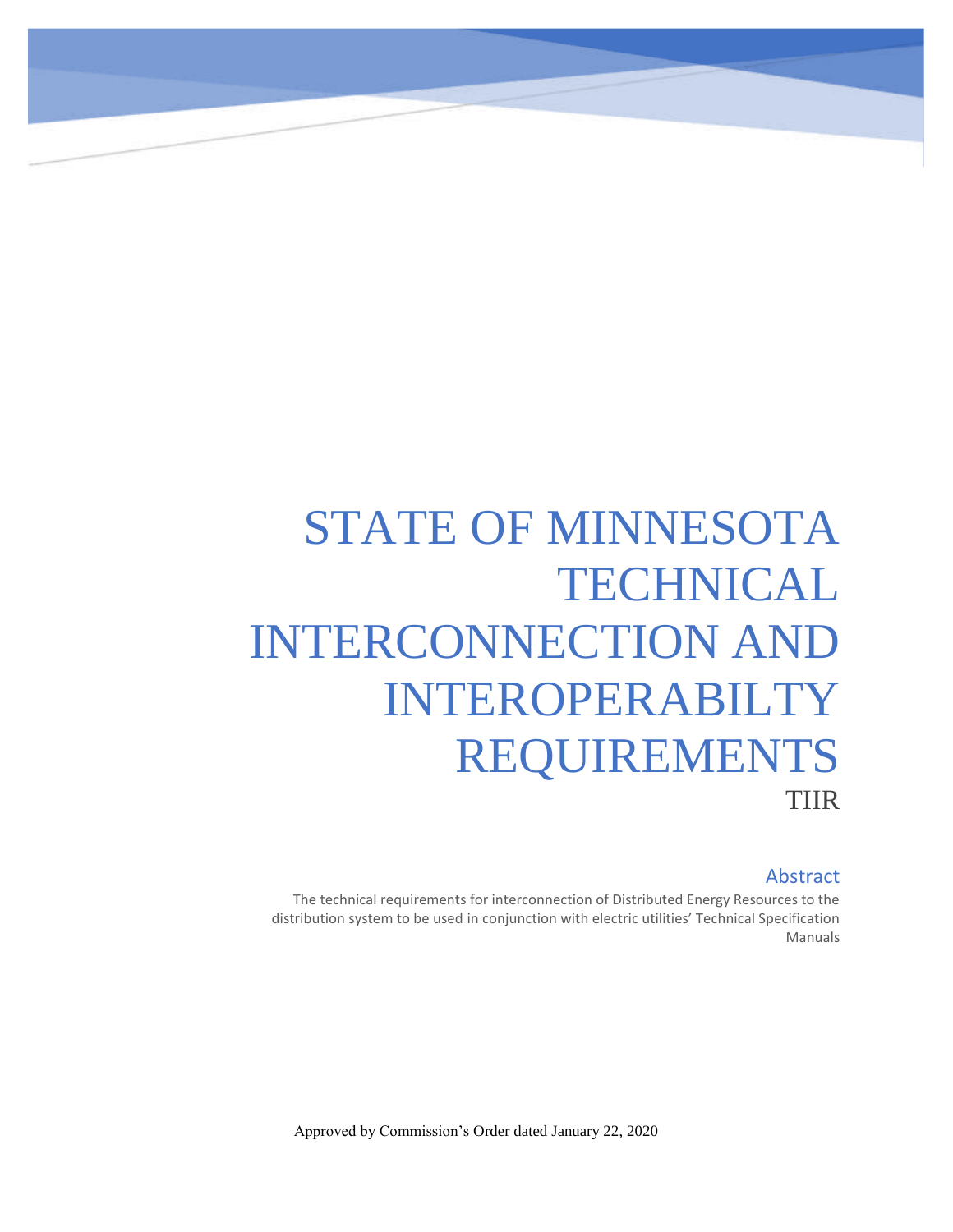Approved by Commission's Order dated January 22, 2020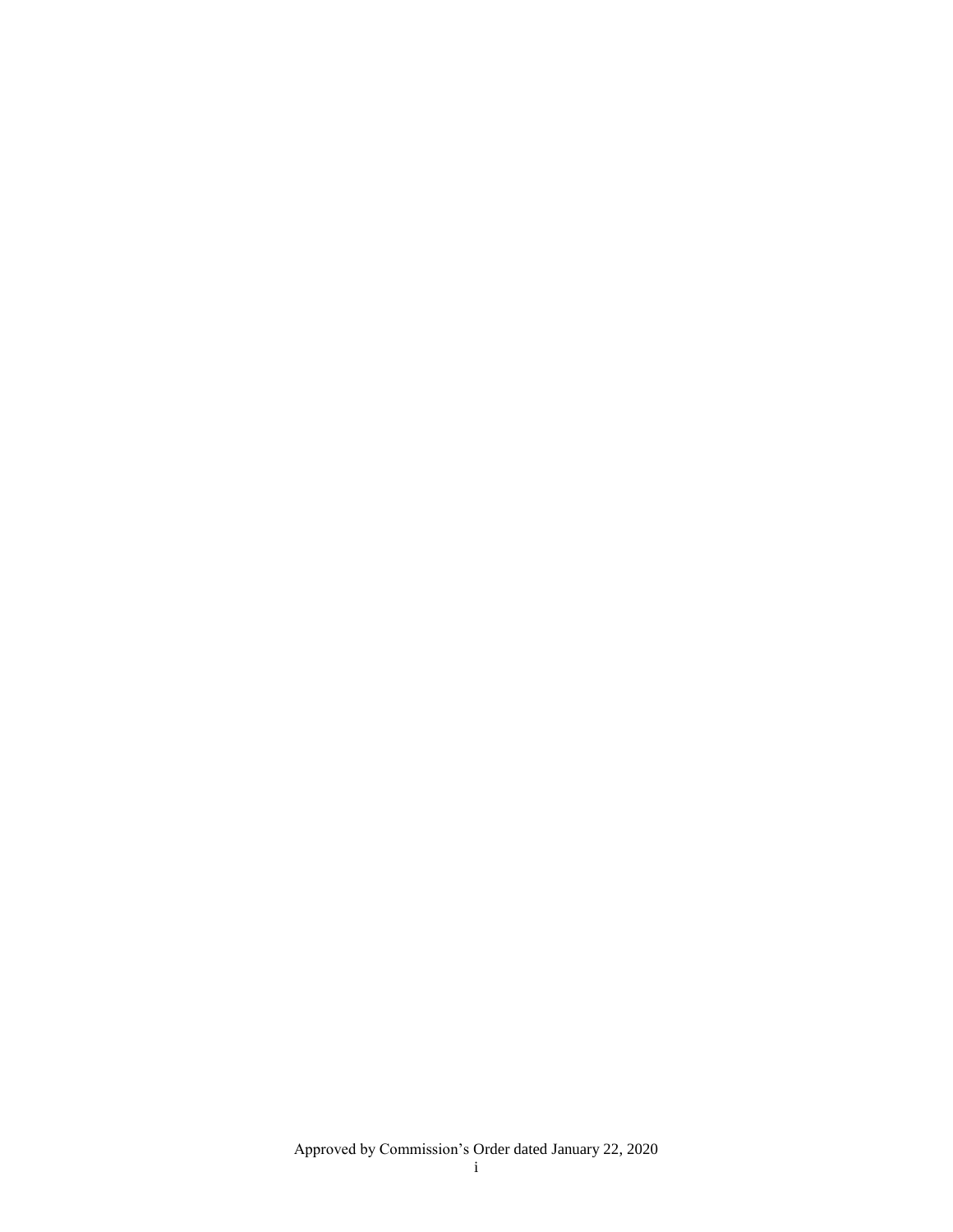## Contents

| 1.  |  |
|-----|--|
| 1.1 |  |
| 1.2 |  |
| 1.3 |  |
| 1.4 |  |
| 1.5 |  |
| 1.6 |  |
| 2.  |  |
| 3.  |  |
| 3.1 |  |
| 3.2 |  |
| 3.3 |  |
| 4.  |  |
| 4.1 |  |
| 4.2 |  |
|     |  |
|     |  |
| 4.3 |  |
| 4.4 |  |
| 5.  |  |
| 5.1 |  |
| 5.2 |  |
| 5.3 |  |
| 5.4 |  |
| 6.  |  |
| 6.1 |  |
| 6.2 |  |
|     |  |
| 6.3 |  |
| 6.4 |  |
| 6.5 |  |
|     |  |
| 7.1 |  |
| 7.2 |  |
| 7.3 |  |
| 7.4 |  |
| 8.  |  |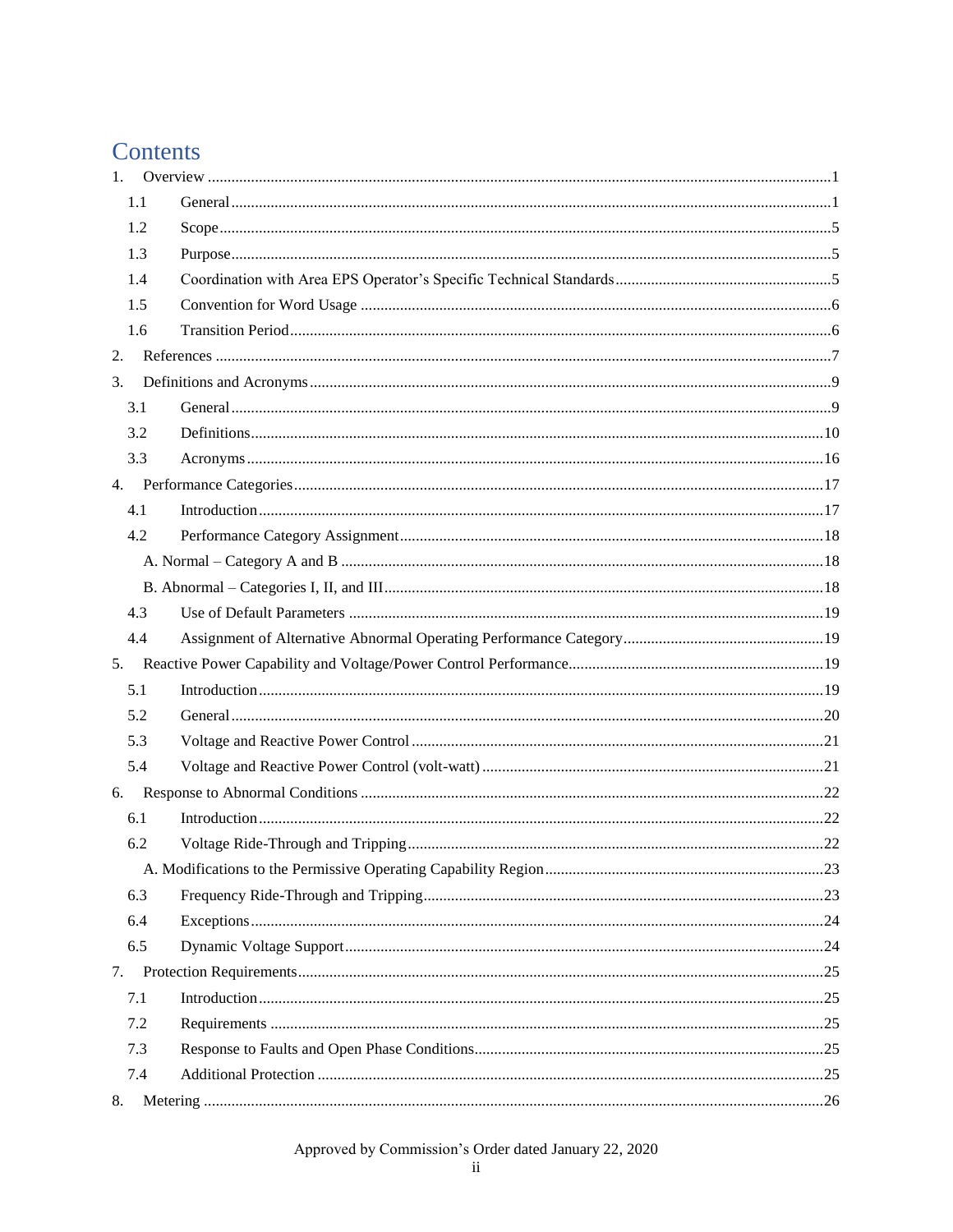| 8.1                                                                                                           |  |
|---------------------------------------------------------------------------------------------------------------|--|
| 8.2                                                                                                           |  |
| 9.                                                                                                            |  |
| 9.1                                                                                                           |  |
| 9.2                                                                                                           |  |
| 9.3                                                                                                           |  |
| 9.4                                                                                                           |  |
|                                                                                                               |  |
|                                                                                                               |  |
|                                                                                                               |  |
| 10.                                                                                                           |  |
| 10.1                                                                                                          |  |
| 10.2                                                                                                          |  |
| 10.3                                                                                                          |  |
| 11.                                                                                                           |  |
| 11.1                                                                                                          |  |
| 11.2                                                                                                          |  |
| 11.3                                                                                                          |  |
| 11.4                                                                                                          |  |
| 12.                                                                                                           |  |
| 13.                                                                                                           |  |
| 14.                                                                                                           |  |
| 14.1                                                                                                          |  |
| 14.2                                                                                                          |  |
| 14.3                                                                                                          |  |
| 14.4                                                                                                          |  |
| 14.5                                                                                                          |  |
| 14.6                                                                                                          |  |
| 15.                                                                                                           |  |
| Annex A – Link to webpage containing Area EPS Operator Technical Specifications Manual (TSM) 40               |  |
| Annex B - Clarification on Reference Point of Applicability, Point of Common Coupling, Point of DER           |  |
|                                                                                                               |  |
| Attachment 1 - Corrected Interim Implementation Guidance (Commission's April 27, 2020 Notice of Correction)43 |  |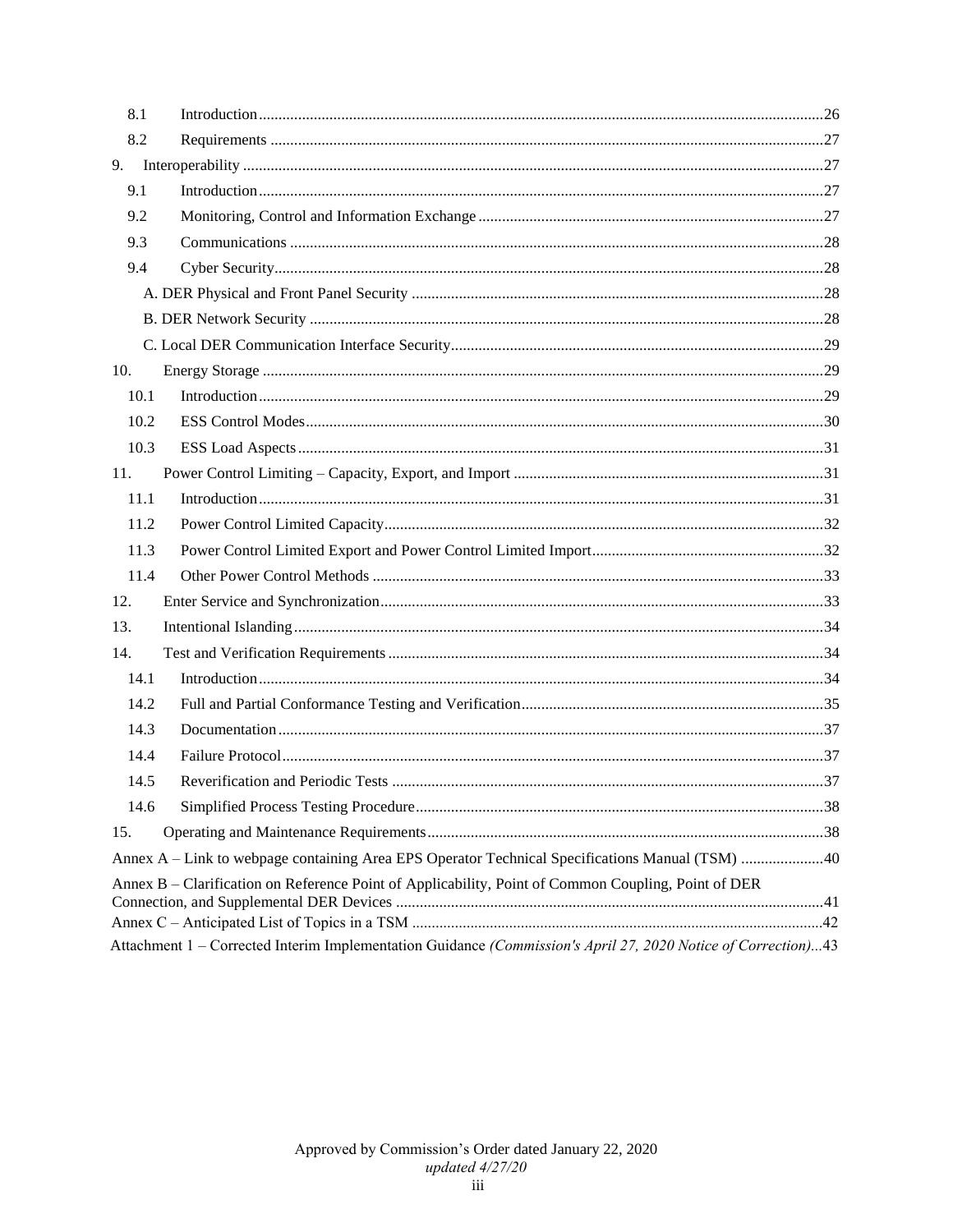### <span id="page-4-1"></span><span id="page-4-0"></span>**1. Overview**

#### **1.1 General**

Distributed Energy Resources (DER) connected to the electric distribution system span a wide range of sizes and electrical characteristics utilizing technology that is constantly evolving. The design of electrical distribution systems varies widely from that which is required to serve the rural customer to that which is needed to serve the large commercial customer.

The electric distribution system is designed to operate in both normal and contingency configurations. Normal system configurations or normal operation exists when all distribution facilities and equipment are available and fully functional and the Area EPS's switches are in their normal state. Contingency system configuration or contingency operation is the condition in which the failure of a single or multiple element(s) affect the normal operation of the Area EPS or when the Area EPS's switch positions are in the abnormal state. Contingency configurations can arise from electric component failures or from planned maintenance.

The scope of this document, referred to as the Technical Interconnection and Interoperability Requirements (TIIR), is to describe common statewide requirements for interconnection of DER systems with the Area EPS. The Area EPS's specific specifications or technology requirements are detailed with the Area EPS Operator's Technical Specification Manual (TSM). Both the TIIR and the TSM documents are based upon the IEEE 1547 standards and other applicable national standards. The intent of these documents is to provide consumers and installers with a clear set of technical requirements and guide the interconnection of DER systems with the local electrical distribution system using a safe, reliable, and cost-effective design.

With so many variations in Area EPS designs, it becomes complex to create a single set of interconnection requirements that fits all DER interconnection situations. The Area EPS Operator must maintain a level of engineering judgment in order to interconnect the wide range of technologies over a variety of Area EPS and DER characteristics and designs<sup>1</sup>. The Area EPS Operator shall follow applicable industry standards and good utility practice when applying engineering judgment.

This document sets forth statewide technical requirements for DER interconnecting to an Area EPS in the state of Minnesota. The Minnesota statewide TIIR have been established to align with the Area EPS Operators' duty and obligation to plan and operate a distribution system that economically delivers electric power while focusing on safety, reliability, and quality of service.

Approved by Commission's Order dated January 22, 2020

 $<sup>1</sup>$  Another factor driving the need for engineering judgment is the increasingly varied mixture of legacy DER</sup> equipment from different era standards. Currently national standards do not exist to address interconnection engineering considerations that may arise due the mix of current and legacy technology. For example, a portion of the Area EPS with legacy inverters and advanced inverters will respond differently to abnormal conditions when compared to apportion of the Area EPS that contains only advanced inverters. Legacy inverters are grandfathered in under the standards under which they were installed.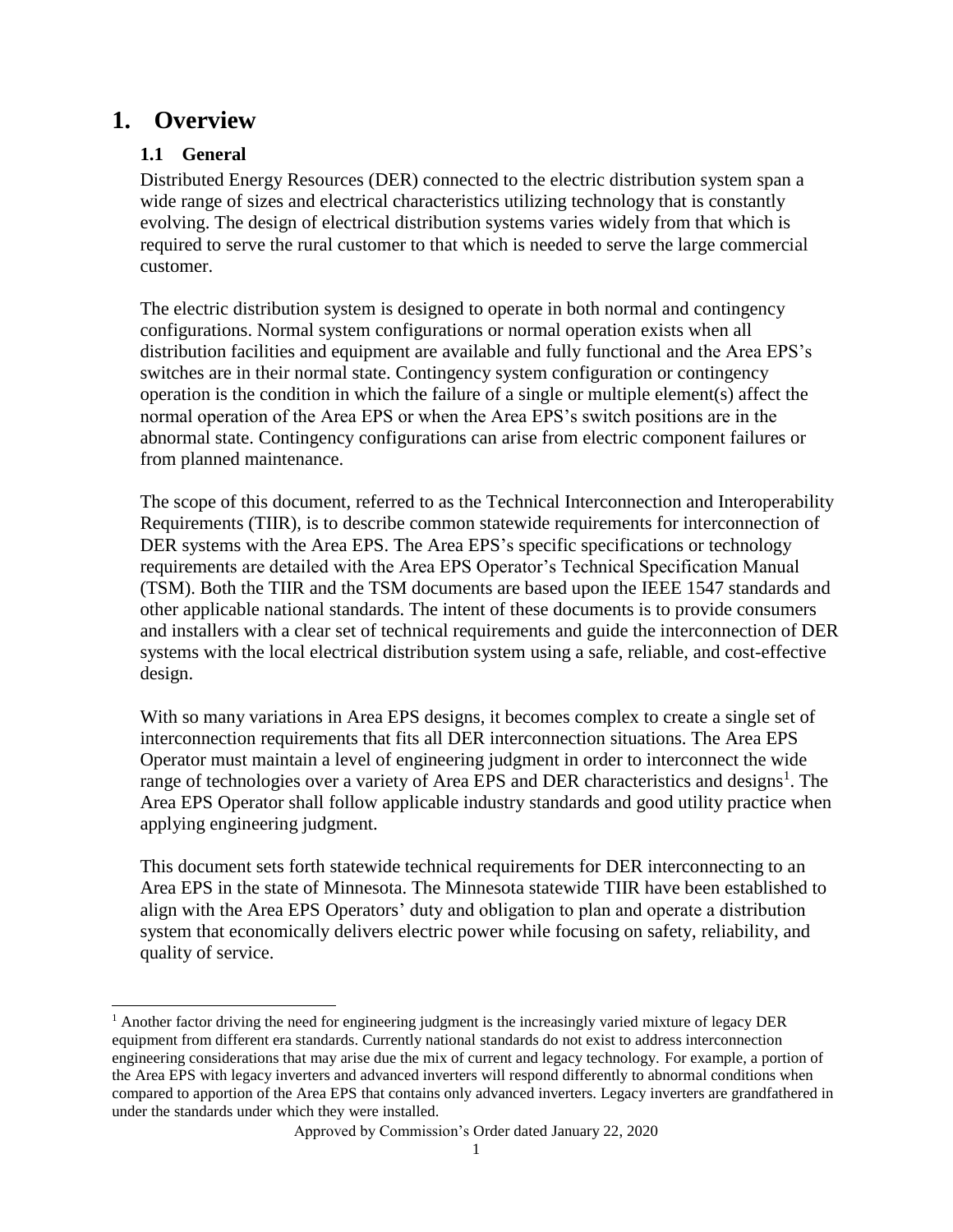The statewide TIIR shall be used in conjunction with individual Area EPS Operator interconnection Technical Specification Manuals (TSM). Where industry standards exist, the TSM shall align with the applicable standards including IEEE 1547. The TSM also lists the Area EPS Operator specific requirements and provides further detail in areas where no common statewide or national industry standards  $exist<sup>2</sup>$ . In addition to allowing for differences in distribution electric and information systems design and operation, the Area EPS Operator's TSM allows for expedited adoption of new industry standards and best practices as they become available without creating conditions where the statewide interconnection standards and national standards become out-of-sync. Figure 1 depicts the interaction of key DER industry technical standards, statewide technical standards (TIIR), Area EPS Operator's technical specifications manuals (TSMs), and the Minnesota Distributed Energy Resources Interconnection Process (MN DIP).





All requirements in the most recent versions of IEEE 1547 and 1547.1 are adopted by the TIIR. IEEE 1547*, IEEE Standard for Interconnection and Interoperability of Distributed Energy Resources with Associated Electric Power Systems Interfaces*, and IEEE 1547.1, *IEEE Standard Conformance Test Procedures for Equipment Interconnecting Distributed Resources with Electric Power Systems*, provides the foundation of interconnection and

<sup>&</sup>lt;sup>2</sup> For example, industry standards do not define conditions or size thresholds for when metering, interoperability, protection, or other requirements shall be applied. Also, interconnection standards only address the electrical and interoperability interface between the Local EPS and Area EPS.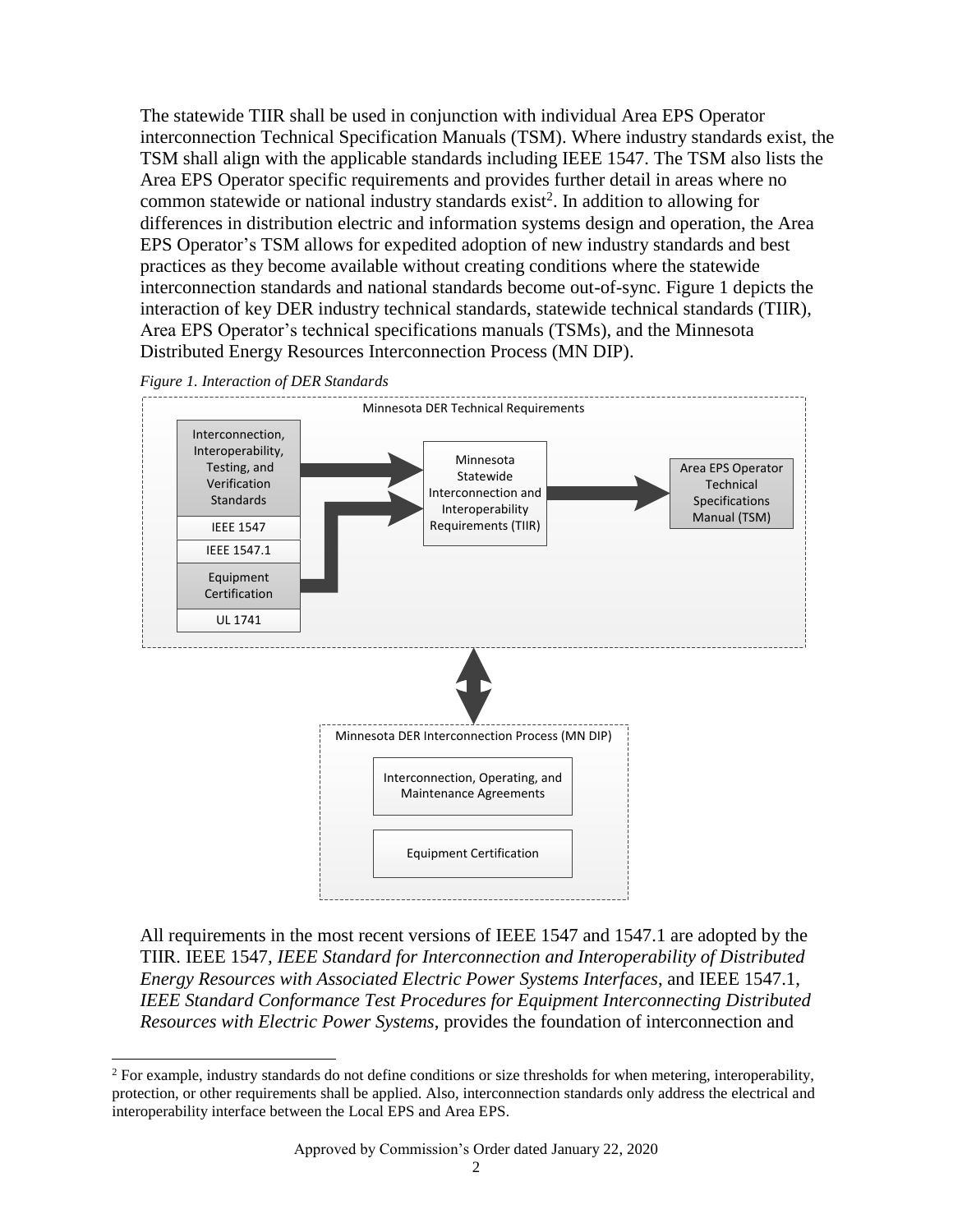interoperability technical requirements which applies to all DER interconnections. Other standards, recommended practices, and guide documents may be applicable to individual projects and should be referenced based on the DER technology and configuration being proposed and characteristics of the Area  $EPS<sup>3</sup>$  to which it is being interconnected. In general, the content of industry standards is not reproduced here, but instead the additional standards are referenced in Section 3 of this document.

Consistent with IEEE 1547, these requirements apply to the interconnection of all DER units within the Local EPS that parallel with the Area EPS. The requirements in the TIIR shall be applied at the Reference Point of Applicability  $(RPA)^4$ , unless otherwise specified by the TIIR or mutually agreed upon. The DER shall not create or contribute to an intentional Area EPS island, unless approved by the Area EPS Operator.

When the need arises, the Area EPS should coordinate with Transmission Providers and Regional Transmission Operators to accommodate requests from these entities which cross the transmission and distribution electric interface while still maintaining the Area EPS Operators' primary responsibility of providing safe, reliable, and quality service for Area EPS retail customers.

Protection systems requirements in the TIIR, are structured to protect the Area EPS, Area EPS customers, and the public. Details of protection systems requirements are specified in the Area EPS Operator's TSM. The protection of the DER and the Local EPS is solely the responsibility of the Interconnection Customer and is not addressed in these technical requirements.

The DER Operator shall be responsible for complying with all applicable local, independent, state and federal codes such as building codes, National Electric Code (NEC), National Electrical Safety Code (NESC) and local municipality noise and emissions standards. As required by Minnesota State law (326B.36 Subd. 5 Duty of Electrical Utility), the Area EPS may require proof of complying with the National Electrical Code before the interconnection is completed, through approval by an electrical inspector recognized by the Minnesota State Board of Electricity. The DER Operator shall maintain the DER facilities using industry standards and best practices in order to reduce the likelihood of an unintended DER operating state causing adverse impacts to customers or the Area EPS.

In the event of an inconsistency between various laws, rules, standards, contracts, or policies over interconnection requirements, the resolution to this inconsistency shall be resolved by assigning an order of precedence from highest to lowest as follows:

- 1. State of Minnesota statutes
- 2. Minnesota Public Utilities Commission approved standards, tariffs or orders
- 3. National Standards, Codes, and Certifications

<sup>&</sup>lt;sup>3</sup> For example, low voltage secondary networks have unique interconnection concerns and the recommended practice in IEEE 1547.6 should be used in conjunction with IEEE 1547 and IEEE 1547.1.

 $<sup>4</sup>$  See IEEE 1547 and the TIIR Annex B for further information on the RPA. The RPA is the point at which IEEE</sup> 1547 interconnection and interoperability requirements are required to be met.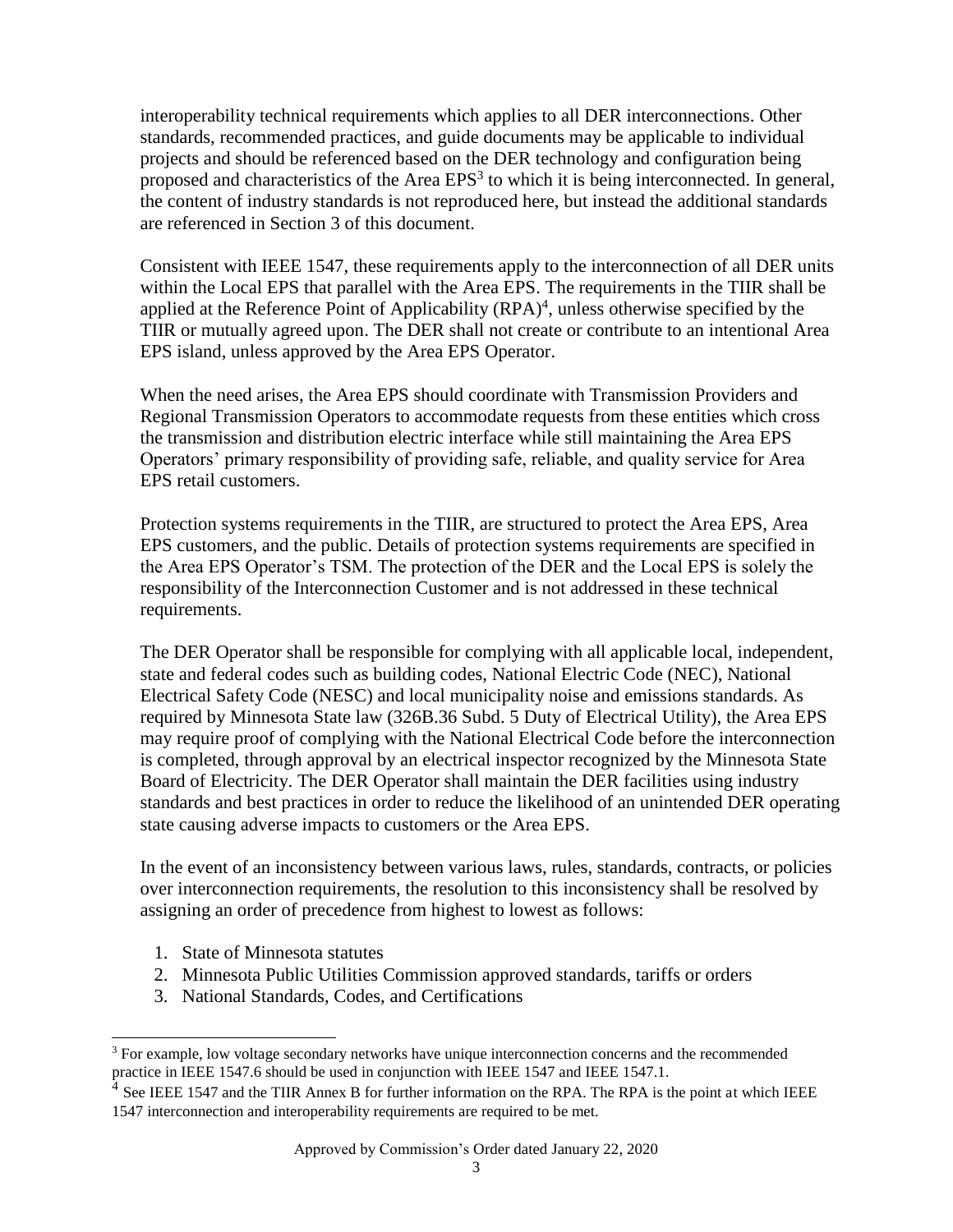- 4. Agreements between the Area EPS Operator and the DER Operator
- 5. Area EPS Operator published documents

Figure 2 contains a depiction and description of the relationship of some key terms used throughout this document. The usage of these terms as it relates to Figure 2 is consistent with IEEE 1547 definitions. Each of the terms are defined in Section 3-B of this document. Additional discussion of the terms is found in Annex B.

**Load Distributed Energy Point of**  Local EPS 1 **PCC**<br>
Point of DER **POINT POINT POINT POINT POINT POINT POINT POINT POINT POINT POINT POINT POINT POINT POINT POINT POINT POINT POINT Resource (DER) Unit Common Coupling PoC Point of DER Supplemental Connection (PoC) DER Device Load**<br>Load Load Load<br>Load Load Load Load Local EPS 2<br>
PCC Local EPS 3 **DER Unit PCC DER Unit PoC DER**wi.com<br>Load as an **DER Unit** п ang a п **PoC**<sup>*A*</sup><br>**Hiffle DER Unit PCC Supplemental DER Device PoC** Local EPS 4 **PCC PoC** Local EPS 5

*Figure 2. Relationship of Terms*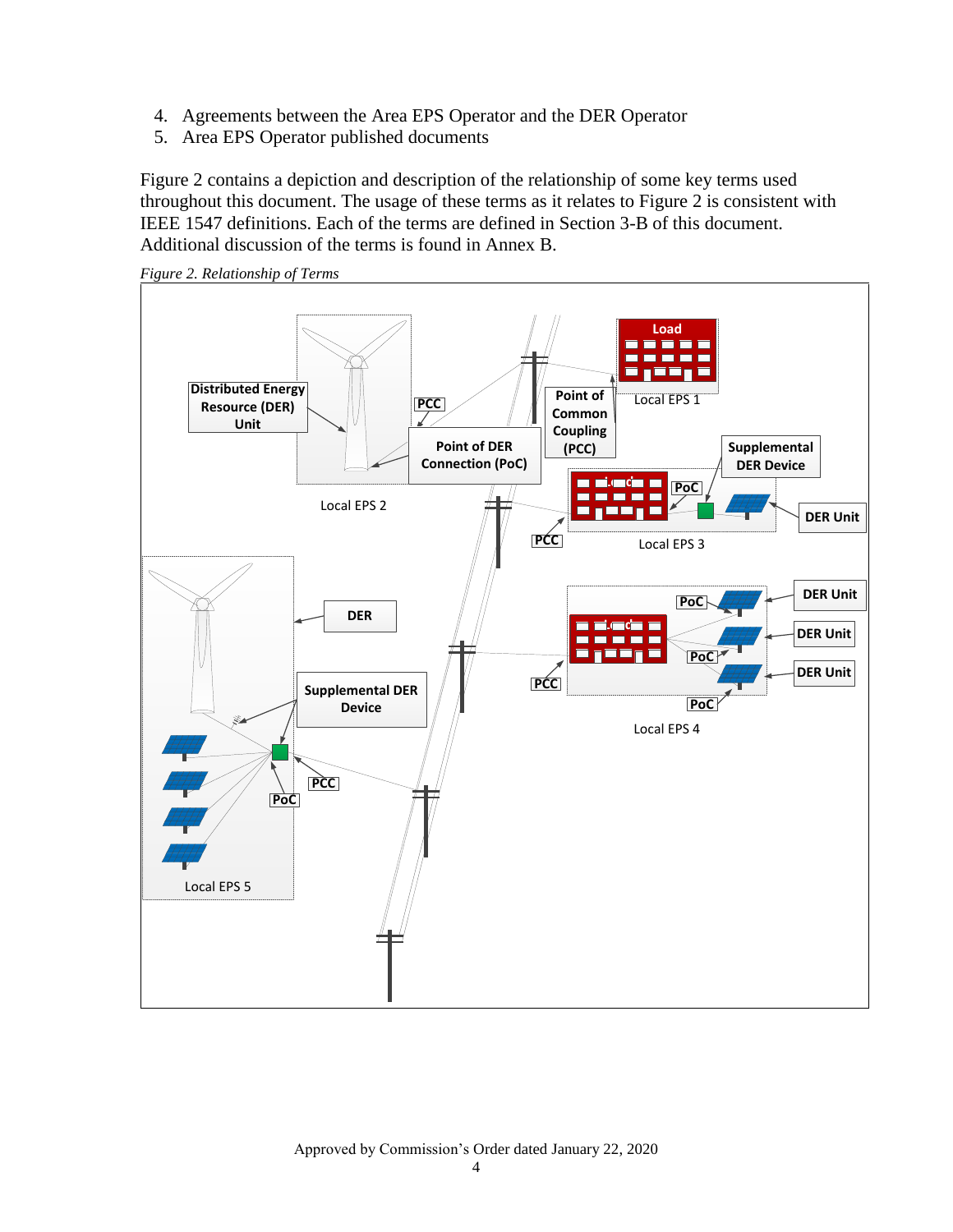#### <span id="page-8-0"></span>**1.2 Scope**

The statewide TIIR applies to all DER technology sized at 10 MW and less in AC nameplate capacity<sup>5</sup> that is interconnected at secondary or primary distribution voltages and is operated in parallel<sup>6</sup> with an Area EPS. The TIIR applies to DER for any duration of parallel operation. Non-exporting DER that operate in parallel with the Area EPS are subject to these technical standards.

#### <span id="page-8-1"></span>**1.3 Purpose**

This TIIR document provides the technical requirements common to all regulated electric utilities in Minnesota for the interconnection and interoperability of DER with associated Area EPS. It provides references and requirements relevant to safety, security, performance, operation, interoperability, testing and verification in harmony with other industry, national and state standards.

#### <span id="page-8-2"></span>**1.4 Coordination with Area EPS Operator's Specific Technical Standards**

Where this TIIR document does not provide technical guidance, the Interconnection Customer needs to review the Area EPS Operator's specific TSM document, the Area EPS Operator's web site or contact the generation interconnection coordinator at the Area EPS Operator. The following is a brief listing of some of the areas which further technical guidance is to be provided within the Area EPS Operator's TSM.<sup>7</sup>

- 1) Project Coordination Information
- 2) Protection system requirements for the DER interconnection
- 3) Operational standards and requirements
- 4) DER monitoring and communication requirements
- 5) Metering requirements in support of specific rates and operational needs

The Area EPS Operator's TSM documents are to be designed to provide utility specific details aligned with the TIIR requirements. The Area EPS Operators' TSM document shall be limited to detailing requirements which are in support of the requirements contained within the TIIR and MN DIP. Additional requirements not contemplated by the TIIR may be mutually agreed upon between the Parties**.**

At the time this document is being written, IEEE 1547.1 is undergoing a revision which is expected to significantly affect requirements surrounding DER testing and verification. The publication of the updated IEEE 1547.1 standard may necessitate updating this document soon thereafter, most notably addressing changes to Section 12.

<sup>5</sup> The 10 MW AC nameplate capacity limitation is based on Minn. Stat.§ 216B.1611.

<sup>&</sup>lt;sup>6</sup> National Electric Code and Area EPS specific requirements apply for standby generators and emergency back-up generators with, a break-before-make type of interconnection.

 $7$  See Annex C for an anticipated list of additional topics in a TSM.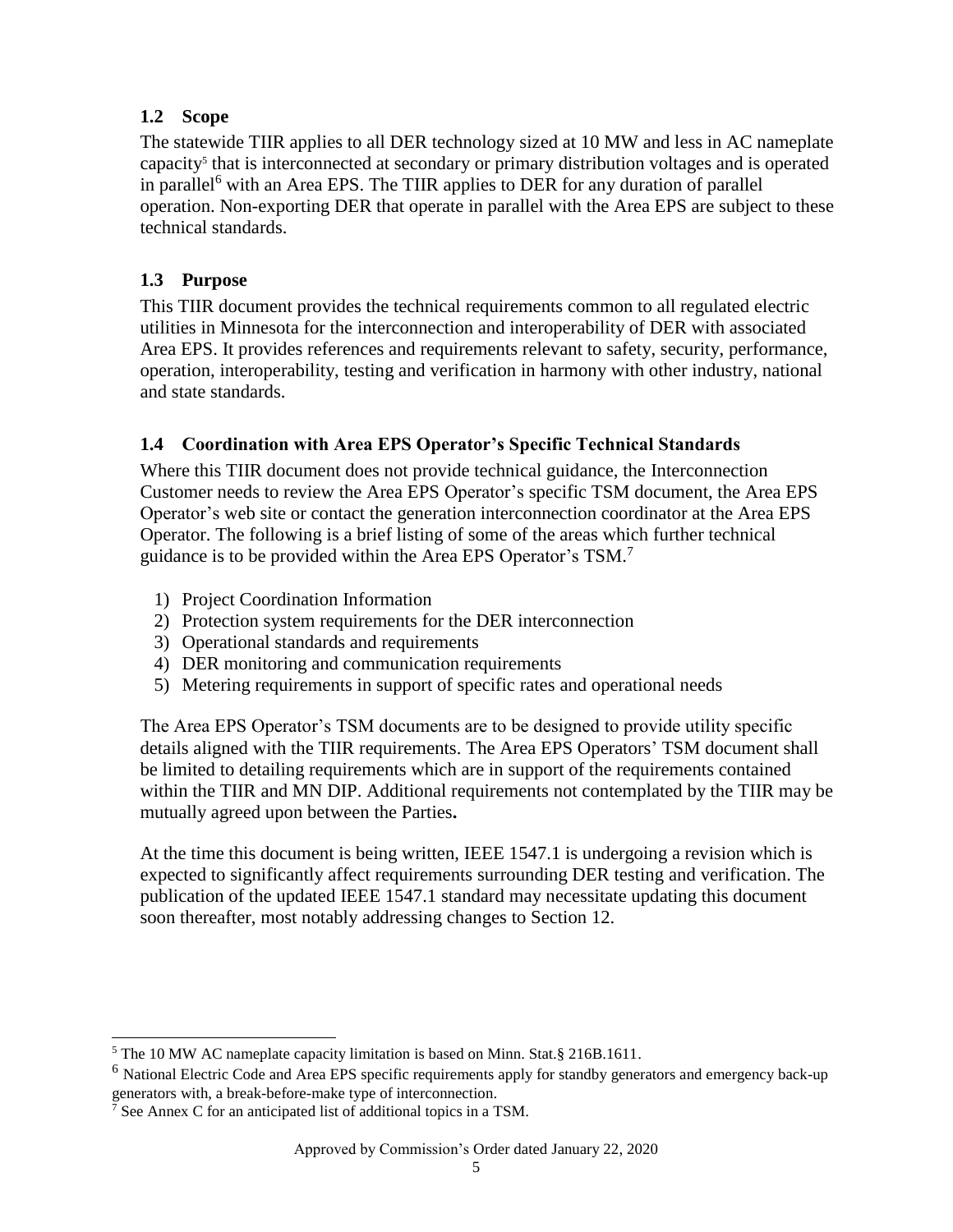#### <span id="page-9-0"></span>**1.5 Convention for Word Usage**

Throughout this document, the word *shall* is used to indicate a mandatory requirement. The word *should* is used is used to indicate a recommendation. The word *may* is used to indicate a permissible action. The word *can* is used for statements of capability and possibility.

#### <span id="page-9-1"></span>**1.6 Transition Period**

All requirements of the TIIR are immediately applicable unless requiring equipment that conforms with IEEE 1547-2018 advanced functionalities.

Area EPS Operators cannot require the use of certified equipment that meets the requirements of IEEE 1547-2018 until such time the equipment is readily available. At such time certified equipment first becomes available, the Area EPS Operator and DER Owner may mutually agree to utilize the certified equipment and functionalities in conformance with the requirements of IEEE 1547-2018. At such time when certified equipment is readily available $\delta$ , the entire TIIR shall be applicable.

<sup>&</sup>lt;sup>8</sup> Refer to UL 1741 for timeline of readily available certified equipment that meets the requirements of IEEE 1547-2018.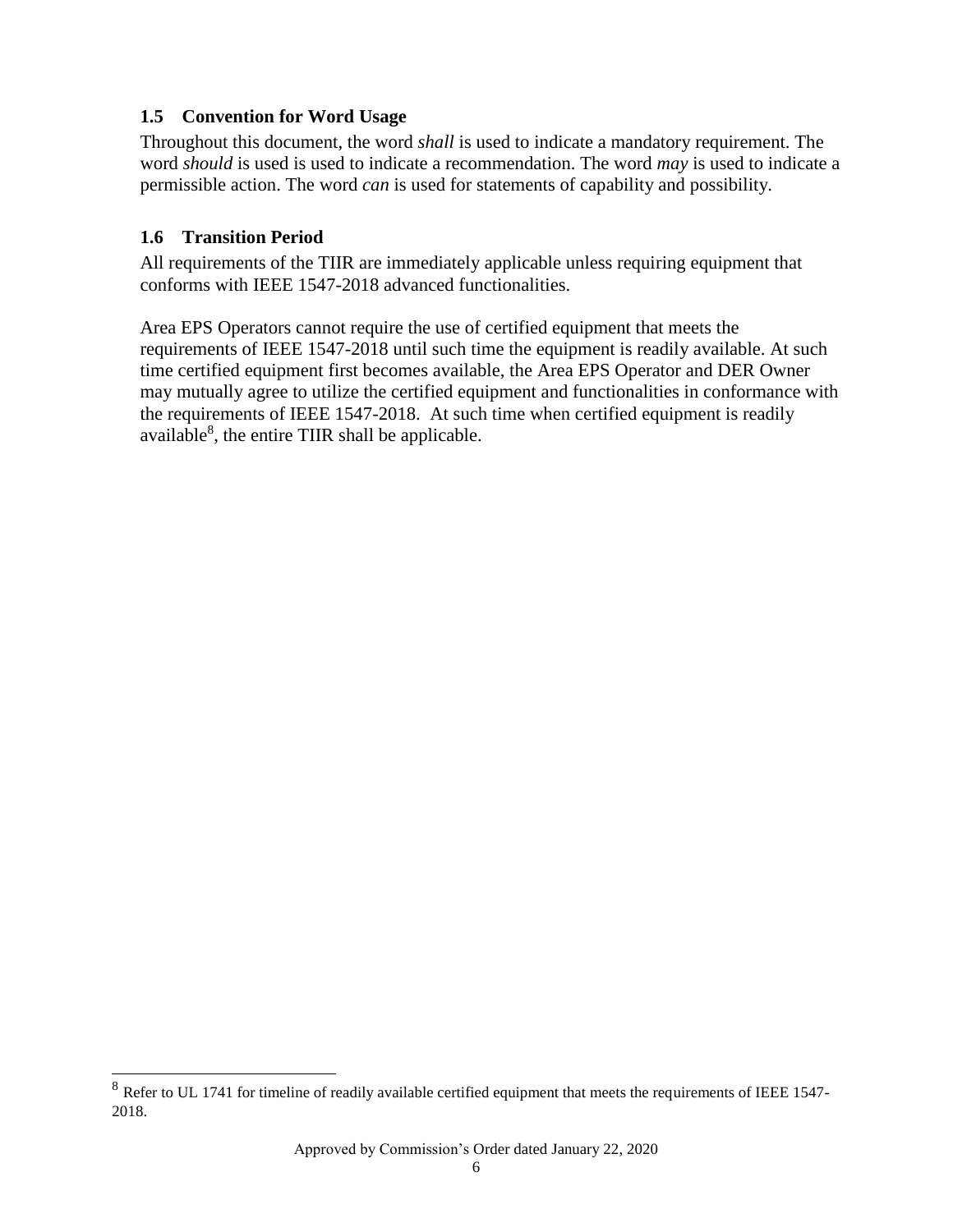## <span id="page-10-0"></span>**2. References**

The standards, codes, certification, guides and recommended practices listed in this section are active as of the publication of this document. These standards, codes, certifications, guides and recommended practices may be superseded, withdrawn, or additional applicable revisions may become available after the publication of this document. Later revisions of the technical references listed below may be available and supersede the versions referenced in this document. At the time an interconnection application is submitted, the Area EPS Operator and the DER Operator shall use the most recent applicable technical reference. Application of industry standards, codes, certifications, guides and recommended practices shall be consistent with the standard governing body's manuals, policies, and procedures.

IEC TR 61000-3-7:2008, Electromagnetic compatibility (EMC) - Part 3-7: Limits - Assessment of emission limits for the connection of fluctuating installations to MV, HV and EHV power systems.

IEC 61000-4-3:2006+A1:2007+A2:2010, Electromagnetic compatibility (EMC) - Part 4-3: Testing and measurement techniques - Radiated, radio-frequency, electromagnetic field immunity test.

IEC 61000-4-5:2014+A1:2017, Electromagnetic compatibility (EMC) - Part 4-5: Testing and measurement techniques – Surge immunity test.

IEEE Std 1547-2018, IEEE Standard for Interconnection and Interoperability of Distributed Energy Resources with Associated Electric Power Systems Interfaces

IEEE Std 1547.1, IEEE Standard Conformance Test Procedures for Equipment Interconnecting Distributed Resources with Electric Power Systems

IEEE Std 1547.2, Application Guide for IEEE 1547 Standard for Interconnecting Distributed Resources with Electric Power Systems

IEEE Std 1547.3-2007, Guide for Monitoring Information Exchange and Control of DR Interconnected with Electric Power Systems

IEEE Std 1547.4-2011, IEEE Guide for Design, Operation, and Integration of Distributed Resource Island System with Electric Power Systems

IEEE Std 1547.6-2011, IEEE Recommended Practice for Interconnecting Distributed Resources with Electric Power Systems Distribution Secondary Networks

IEEE Std 1547.7-2013, IEEE Guide for Conducting Distribution Impact Studies for Distributed Resource Interconnection

IEEE Std 519-2014, IEEE Recommended Practices and Requirements for Harmonic Control in Electric Power Systems

IEEE Std 1453-2015, IEEE Recommended Practice for the Analysis of Fluctuating Installation on Power Systems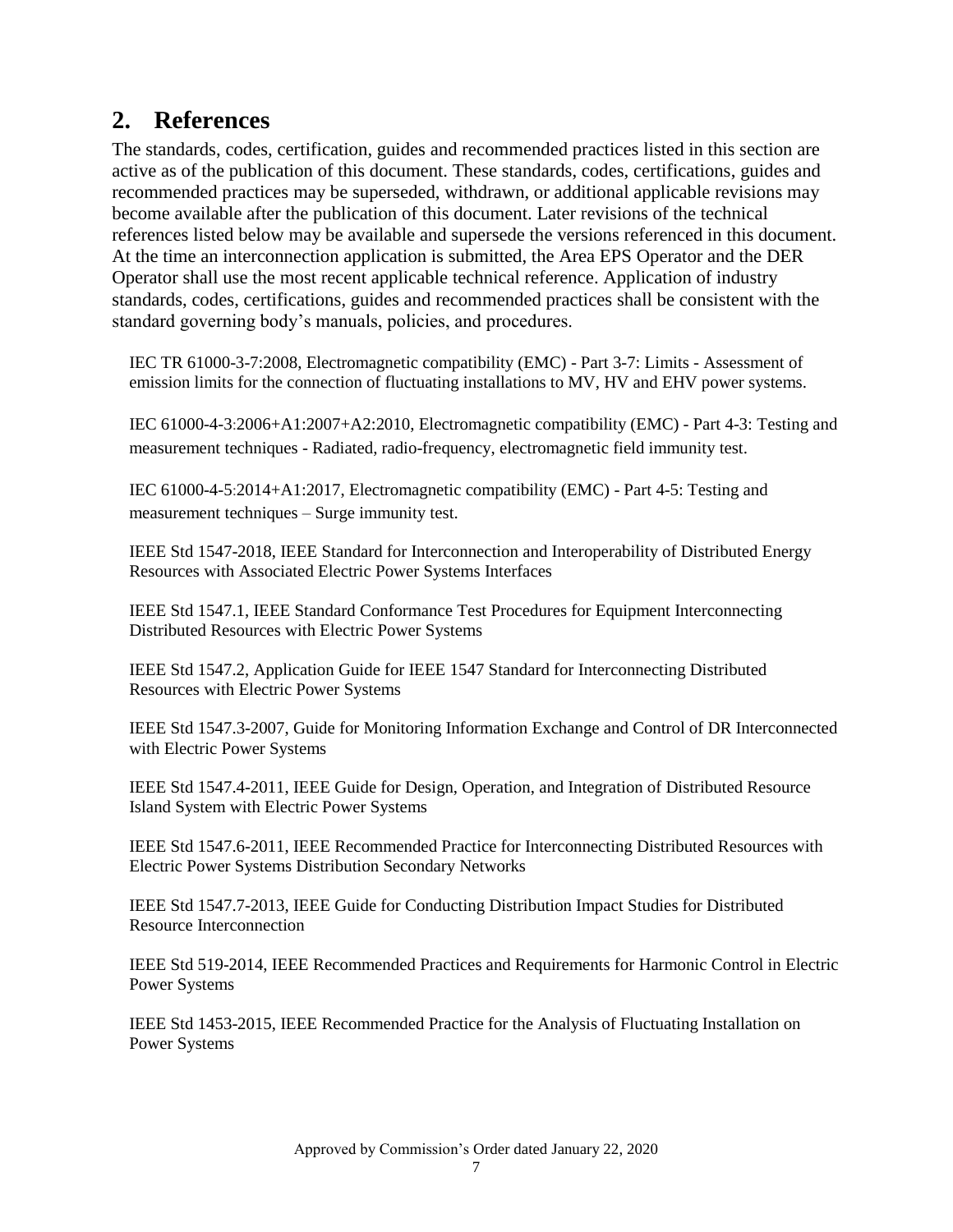IEEE Std 1453.1-2012 (Adoption of IEC/TR 61000-3-7:2008) - IEEE Guide--Adoption of IEC/TR 61000-3-7:2008, Electromagnetic compatibility (EMC)--Limits--Assessment of emission limits for the connection of fluctuating installations to MV, HV and EHV power systems

IEEE Std C37.90-2005, IEEE Standard for Relay Systems Associated with Electric Power Apparatus

IEEE Std C37.90.1-2012, IEEE Standard Surge Withstand Capability (SEC) Tests for Protective Relays and Relay Systems Associated with Electric Power Apparatus

IEEE Std C37.90.2-2004, IEEE Standard Withstand Capability of Relay Systems to Radiated Electromagnetic Interference from Transceivers

IEEE C37.95-2014, IEEE Guide for Protective Relaying of Utility-Consumer Interconnections

IEEE Std C50.12-2005, IEEE Standard for Salient-Pole 50 Hz and 60 Hz Synchronous Generators and Generator/Motors for Hydraulic Turbine Applications Rated 5 MVA and Above.

IEEE Std C50.13-2014, IEEE Standard for Cylindrical-Rotor 50 Hz and 60 Hz Synchronous Generators Rated 10 MVA and Above.

IEEE Std C62.41.2-2002, IEEE Recommended Practice on Characterization of Surges in Low Voltage (1000V and Less) AC Power Circuits

IEEE Std C62.42-2016, Guide for the Application of Component Surge-Protective Devices for Use in Low-Voltage [Equal to or Less than 1000 V (ac) Or 1200 V (dc)] Circuits

IEEE Std C62.45-2002, IEEE Recommended Practice on Surge Testing for Equipment Connected to Low-Voltage (1000 V and Less) AC Power Circuits.

IEEE Std C62.92.2-2017, IEEE Guide for the Application of Neutral Grounding in Electric Utility Systems, Part II – Grounding of Synchronous Generator Systems

IEEE Std C62.92.6-2017, IEEE Guide for the Application of Neutral Grounding in Electric Utility Systems, Pat VI

IEEE Std 32-1972 (Reaff 1990), IEEE Standard Requirements, Terminology, and Test Procedure for Neutral Grounding Devices

IEEE Std 141-1993, IEEE Recommended Practice for Electric Power Distribution for Industrial Plants – Red Book

IEEE Std 142-2007, IEEE Recommended Practice for Grounding of Industrial and Commercial Power Systems – Green Book

IEEE Std 242-2001, Recommended Practice for Protection and Coordination of Industrial and Commercial Power Systems

IEEE Std 446-1995, Recommended Practice for Emergency and Standby Power Systems for Industrial and Commercial Applications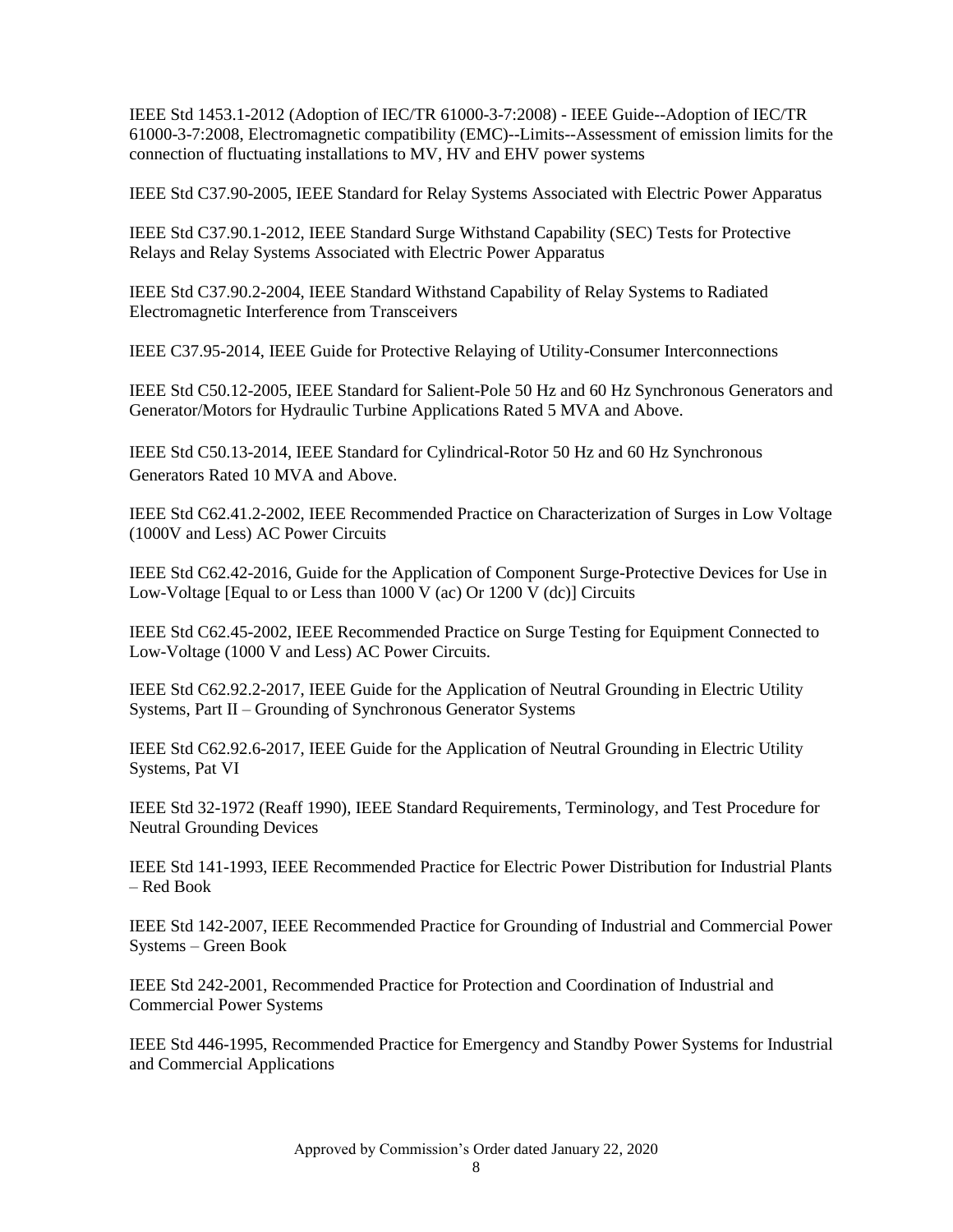IEEE Std 2030-2011, Guide for Smart Grid Interoperability of Energy Technology and Information Technology Operation with the Electric Power System (EPS), End-Use Applications, and Loads

IEEE Std 2030.5-2013, IEEE Adoption of Smart Energy Profile 2.0 Application Protocol Standard.

IEEE Std 1815-2012, IEEE Standard for Electric Power Systems Communications-Distributed Network Protocol (DNP3)

ANSI C84.1-2016, Electric Power Systems and Equipment – Voltage Ratings (60 Hertz)

UL 1741, Inverters, Converters, and Controllers for use in Independent Power Systems

ANSI C2-2007, National Electrical Safety Code", Published by the Institute of Electrical and Electronics Engineers, Inc.

NFPA 70, National Electrical Code", Published by the National Fire Protection Association

IEC 61850-7-420:2009, Communication networks and systems for power utility automation - Part 7- 420: Basic communication structure - Distributed energy resources logical nodes

IEC 62351-12:2016, Power systems management and associated information exchange - Data and communications security - Part 12: Resilience and security recommendations for power systems with distributed energy resources (DER) cyber-physical systems

### <span id="page-12-1"></span><span id="page-12-0"></span>**3. Definitions and Acronyms**

#### **3.1 General**

The definitions of terms used in this document are consistent with the IEEE 1547, IEEE 1547.1, and Minnesota DER Interconnection Process definitions, to the extent possible.

The origins of definitions are noted below in Table 1. The associated symbols are shown as a superscript to each term in order to denote the document from which the definition originates. For the purpose of denoting origin, the definition notes are to be considered part of the definition unless otherwise denoted with a separate symbol.

| Document of origin for definition                              | <b>Symbol</b> |
|----------------------------------------------------------------|---------------|
| IEEE 1547-2018                                                 | X             |
| Minnesota Interconnection Process and Agreement (MN DIP/MN)    | Λ             |
| $DIA) - 2018$                                                  |               |
| Minnesota Statewide Interconnection Technical Standards (TIIR) | г             |
| Other (additional footnote is shown to denote origin)          | $\Theta$      |

*Table 1. Origin of Defined Terms*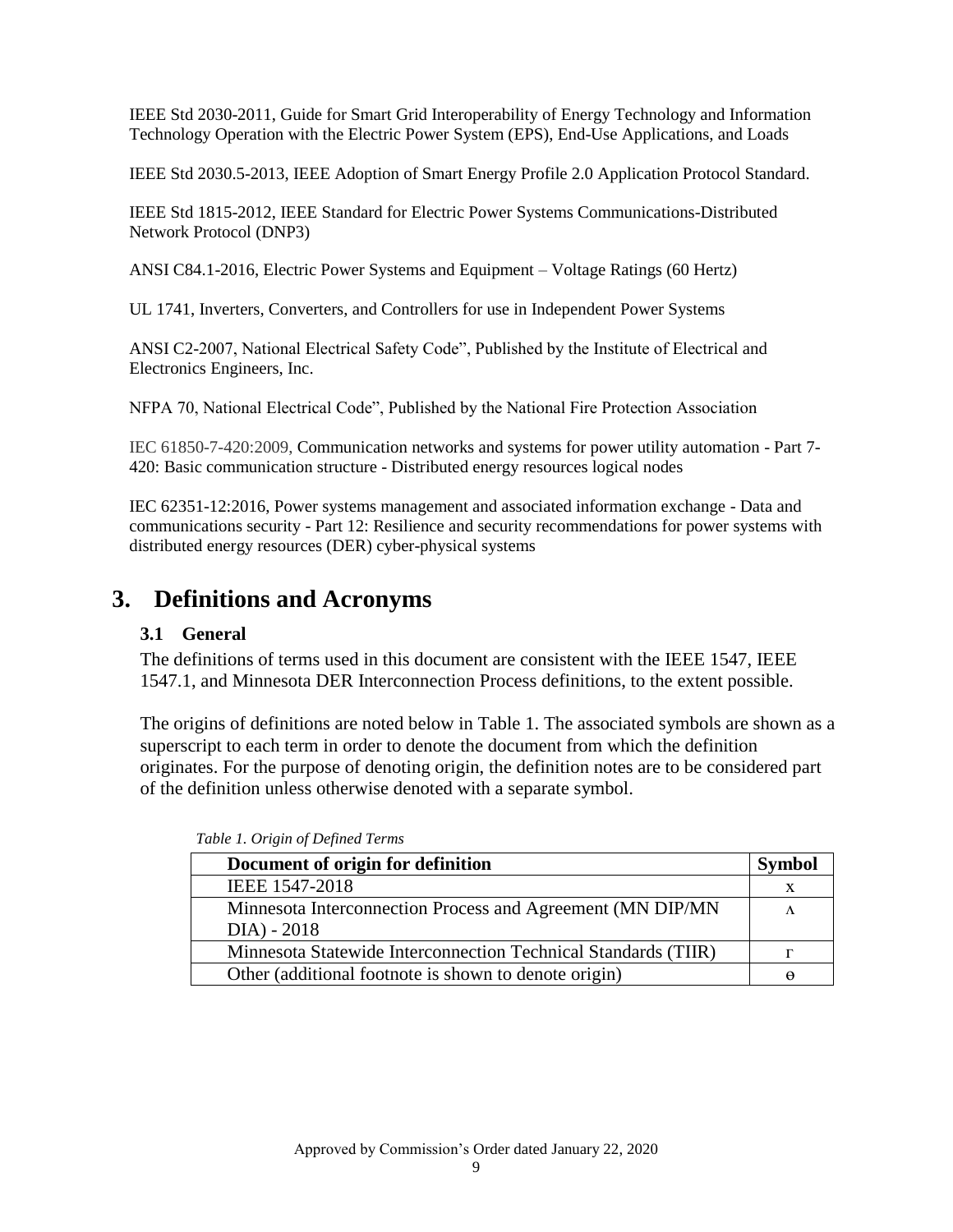#### <span id="page-13-0"></span>**3.2 Definitions**

Abnormal Operating Performance Category<sup>x</sup>: The grouping for a set of requirements that specify technical capabilities and settings for a DER under abnormal operating conditions, i.e., outside the *continuous operation* region.

Area Electric Power System (Area EPS)<sup>A</sup>: The electric power distribution system connected at the Point of Common Coupling

Area Electric Power System Operator (Area EPS Operator)<sup>A</sup>: An entity that owns, controls, or operates the electric power distribution systems that are used for the provision of electric service in Minnesota.

Area EPS Operator Technical Specification Manual (TSM)<sup>r</sup>: The Area EPS Operator's technical manual containing interconnection and interoperability requirements specific to the Area EPS. The TSM is considered part of the Minnesota technical requirements framework.

Affected Systems<sup>A</sup>: Another Area EPS Operator's System, Transmission Owner's Transmission System, or Transmission System connected generation which may be affected by the proposed interconnection.

Authority Governing Interconnection Requirements (AGIR)<sup>x</sup>: A cognizant and responsible entity that defines, codifies, communicates, administers, and enforces the policies and procedures for allowing electrical interconnection of DER to the Area EPS. This may be a regulatory agency, public utility commission, municipality, cooperative board of directors, etc. The degree of AGIR involvement will vary in scope of application and level of enforcement across jurisdictional boundaries. This authority may be delegated by the cognizant and responsible entity to the Area EPS operator or *bulk power system* operator.

NOTE—Decisions made by an authority governing interconnection requirements should consider various stakeholder interests, including but not limited to Load Customers, *Area EPS operators*, *DER operators*, and *bulk power system* operator.

**Bulk Power System (BPS)<sup>x</sup>:** Any electric generation resources, transmission lines, interconnections with neighboring systems, and associated equipment.

NOTE  $e^{9}$  – The usage of BPS in this document is intended to be generally aligned with the NERC definition of bulk electric systems, which includes transmission facilities with rated voltages above 100 kV; generating units with individual nameplate ratings above 25 MVA with a common point of connection a voltage at 100 kV or above; and generating plants with total capacity ratings above 75 MVA with a common point of connection at 100 kV and above. The term Transmission Power System is used to describe the remaining transmission facilities that are rated for voltages less than 100 kV.

**Cease to Energize<sup>x</sup>:** Cessation of active power delivery under steady state and transient conditions and limitation of reactive power exchange.

<sup>9</sup> The note associated with BPS is intended to be largely aligned with the NERC definition. This is intended to supplement the definition of IEEE 1547 to reduce confusion since the NERC definition is a subset of the IEEE 1547 definition. A new definition, Transmission Power System is introduced in the section to cover the remaining facilities (i.e. < 100 kV transmission lines).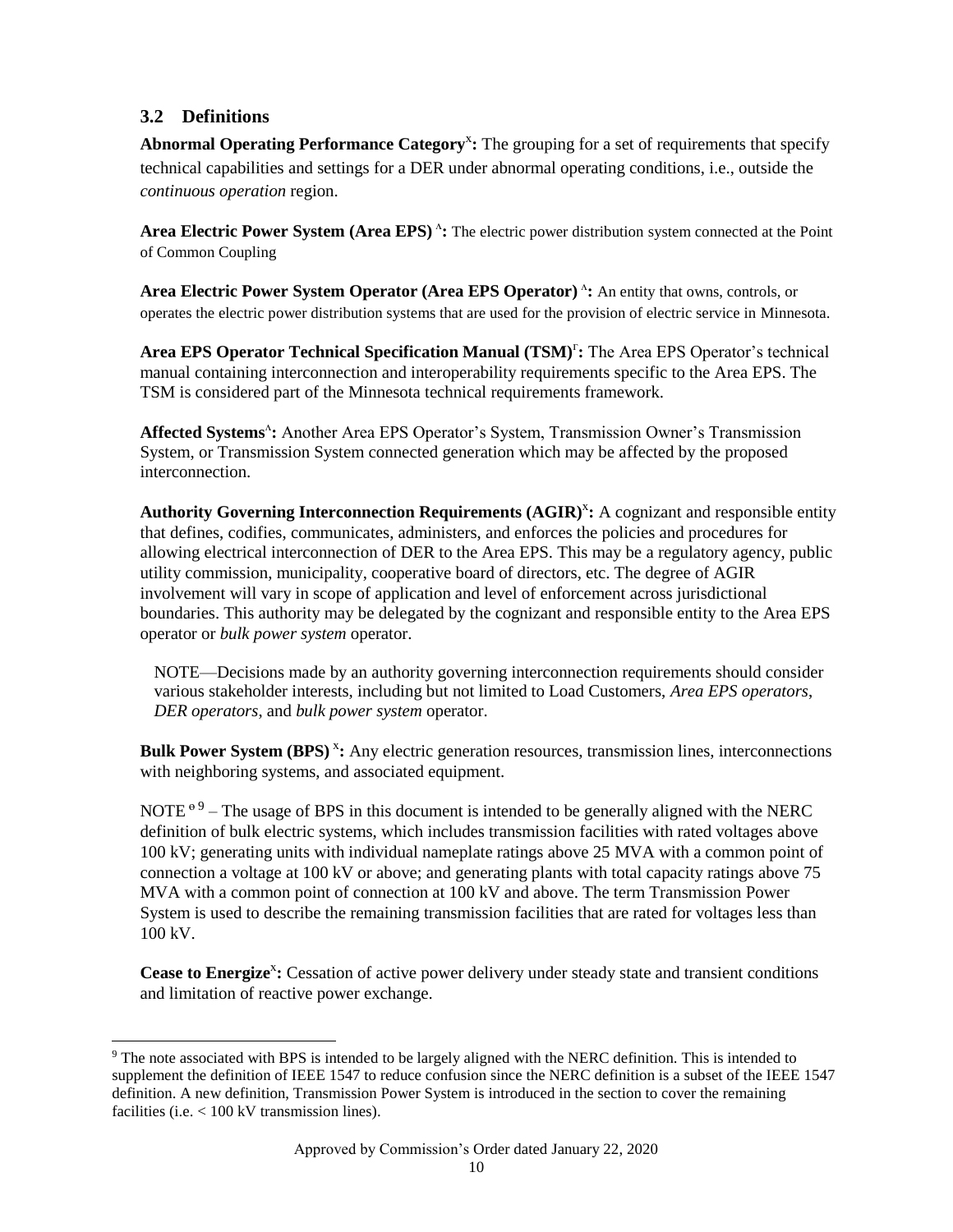NOTE 1—This may lead to momentary cessation or trip.

NOTE 2—This does not necessarily imply, nor exclude, disconnection, isolation, or a trip.

NOTE 3—Limited reactive power exchange may continue as specified, e.g., through filter banks.

NOTE 4—Energy storage systems are allowed to continue charging but are allowed to cease from actively charging when the maximum state of charge (maximum stored energy) has been achieved.

Certified Equipment<sup>^</sup>: UL 1741 listing is a common form of DER inverter certification. See **Error! Reference source not found.** and Attachment 5: Certification of Distributed Energy Resource Equipment of the MN DIP.

Continuous Operation<sup>x</sup>: Exchange of current between the DER and an EPS within prescribed behavior while connected to the Area EPS and while the applicable voltage and the system frequency is within specified parameters.

**Continuous Operation Region**<sup>x</sup> **:** The performance operating region corresponding to *continuous operation.*

**Customers**<sup>ᴦ</sup> **:** Individuals or entities that own a Local EPS that is connected to the Area EPS with the purpose of purchasing electric power service from the Area EPS Operator

**Distributed Energy Resource (DER)<sup>x</sup>**: a source of electric power that is not directly connected to a bulk power system. DER includes both generators and energy storage technologies capable of exporting active power to an EPS. An interconnection system or a supplemental DER device that is necessary for compliance with this standard is part of a DER.

NOTE 1—Controllable loads used for demand response are not included in the definition of DER.

NOTE 2<sup>r</sup>—See MN DIP Glossary of Terms or Figure 2 in IEEE 1547-2018.

**Distributed Energy Resource Operator (DER Operator)<sup>x</sup>:** The entity responsible for operating and maintaining the distributed energy resource.

Distribution Energy Resource Unit (DER Unit)<sup>x</sup>: An individual DER device inside a group of DER that collectively forms a system.

Electric Power System (EPS)<sup>x</sup>: Facilities that deliver electric power to a load.

NOTE  $\Gamma$  —This may include generation units. See MN DIP Glossary of Terms or Figure 2 in IEEE 1547-2018.

**Energize<sup>x</sup>:** Active power outflow of the DER to an EPS under any conditions (e.g., steady state and transient).

**Energy Storage System (ESS)<sup>r</sup>**: An electric system that stores active power for later injection into the Local EPS or Area EPS.

Approved by Commission's Order dated January 22, 2020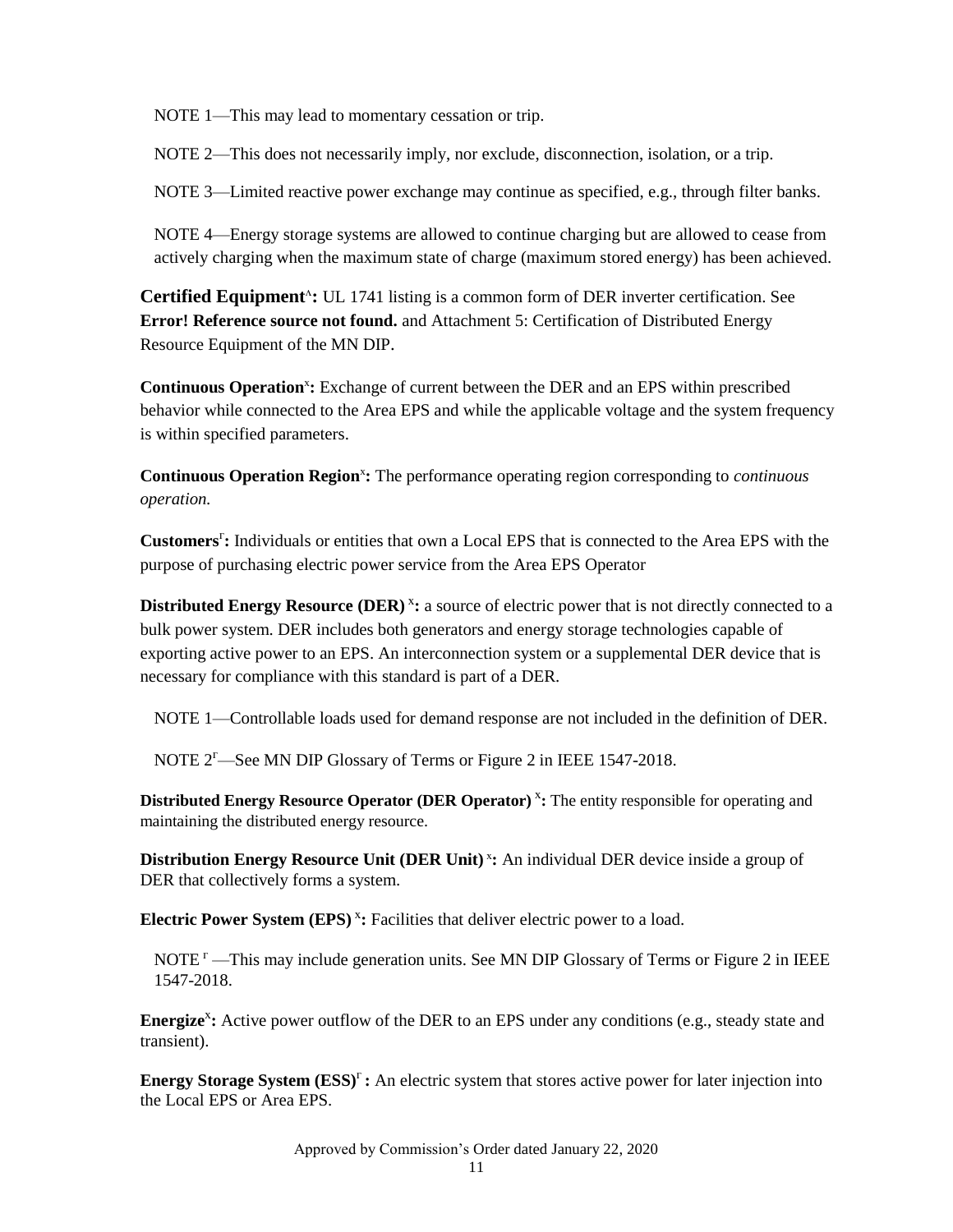**ESS Control Mode<sup>r</sup>:** The function that manages the real and reactive power flow from or to an ESS in response to certain parameters, (such as time, price signals, frequency or external signals, etc.)

**Enter Service<sup>x</sup>**: Begin operation of the DER with an energized Area EPS.

**Intentional Island<sup>x</sup>**: A planned electrical island that is capable of being energized by one or more Local EPSs. These (1) have DER(s) and load, (2) have the ability to disconnect from and to parallel with the Area EPS, (3) include one or more Local EPS(s), and (4) are intentionally planned.

NOTE—An intentional island may be an *intentional Area EPS island* or an *intentional Local EPS island* (also: "facility island").

Interconnection<sup>x</sup>: The result of the process of adding DER to an Area EPS, whether directly or via intermediate Local EPS facilities.

Interconnection Agreement<sup>A</sup>: The terms and conditions between the Area EPS Operator and Interconnection Customer (Parties). See MN DIP Section 1.1.5 for when the Uniform Statewide Contract or MN DIA applies.

**Interconnection Customer<sup>^</sup>:** The person or entity, including the Area EPS Operator, whom will be the owner of the DER that proposes to interconnect a DER(s) with the Area EPS Operator's Distribution System. The Interconnection Customer is responsible for ensuring the DER(s) is designed, operated and maintained in compliance with the Minnesota Technical Requirements.

**Interconnection Facilities**<sup>A</sup> – The Area EPS Operator's Interconnection Facilities and the Interconnection Customer's Interconnection Facilities. Collectively, Interconnection Facilities include all facilities and equipment between the DER and the Point of Common Coupling, including any modification, additions or upgrades that are necessary to physically and electrically interconnect the DER to the Area EPS Operator's System. Some examples of Customer Interconnection Facilities include: supplemental DER devices, inverters, and associated wiring and cables up to the Point of DER Connection. Some examples of Area EPS Operator Interconnection Facilities include sole use facilities; such as, line extensions, controls, relays, switches, breakers, transformers and shall not include Distribution Upgrades or Network Upgrades.

**Interconnection System<sup>x</sup>:** The collection of all interconnection and interoperability equipment and functions, taken as a group, used to interconnect a DER to an Area EPS.

**Interface**<sup>x</sup>: An electrical or logical connection from one entity to another that supports one or more energy or data flows implemented with one or more power or data links.

**Interoperability<sup>x</sup>:** The capability of two or more networks, systems, devices, applications, or components to externally exchange and readily use information securely and effectively. (IEEE Std 2030)

Inverter<sup>x</sup>: A machine, device, or system that changes direct-current power to alternating-current power.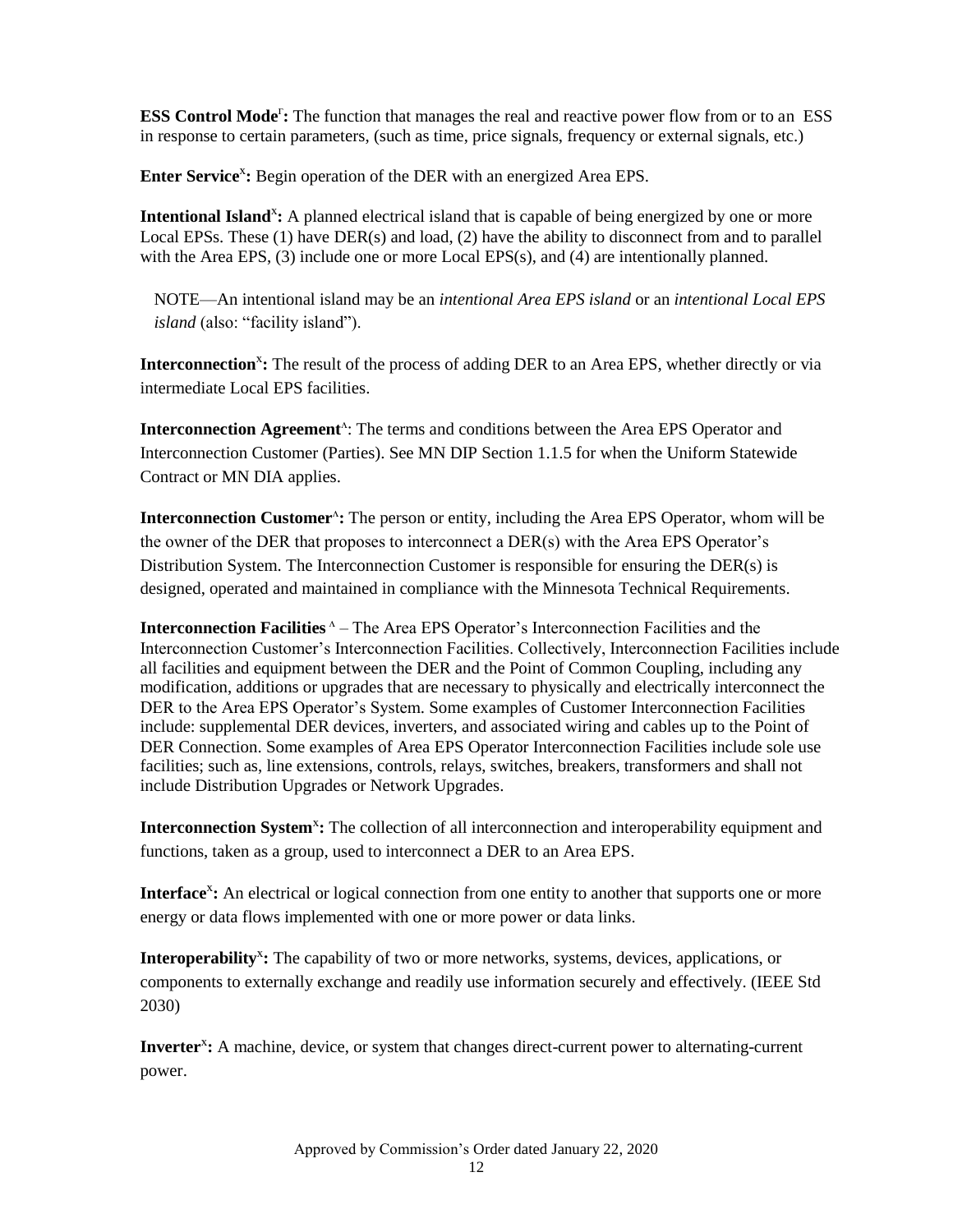NOTE<sup>r</sup> - While the classical definition of inverter originating from IEEE 1547 considers power flow in a single direction, the usage of the term in this document indicates potential for bidirectional capabilities. The machine, device, or system can change power from direct-current to alternating-current and the machines, devices, or systems may also have capabilities to change power from alternating-current to direct-current.

Island<sup>x</sup>: A condition in which a portion of an Area EPS is energized solely by one or more Local EPS through the associated PCCs while that portion of the Area EPS is electrically separated from the rest of the Area EPS on all phases to which the DER is connected. When an island exists, the DER energizing the island may be said to be "islanding".

Load<sup>x</sup>: Devices and processes in a local EPS that use electrical energy for utilization, exclusive of devices or processes that store energy but can return some or all of the energy to the local EPS or Area EPS in the future.

**Local DER Communication Interface<sup>x</sup>:** A local interface capable of communicating to support the information exchange requirements specified in this standard for all applicable functions that are supported in the DER.

Local Electric Power System (Local EPS)<sup>x</sup>: An EPS contained entirely within a single premises or group of premises.

**Maintenance Requirements** <sup>e</sup>: The maintenance terms and conditions between the Area EPS Operator and Interconnection Customer (Parties) included in the Operating Agreement as Attachment 5 of the Interconnection Agreement.

**Material Modifications**<sup>1</sup>: A modification to machine data, equipment configuration or to the interconnection site of the DER at any time after receiving notification by the Area EPS Operator of a complete Interconnection Application that has a material impact on the cost, timing, or design of any Interconnection Facilities or Upgrades, or a material impact on the cost, timing or design of any Interconnection Application with a later Queue Position or the safety or reliability of the Area EPS.<sup>10</sup>

 $10$  A Material Modification shall include, but may not be limited to, a modification from the approved Interconnection Application that: (1) changes the physical location of the point of common coupling; such that it is likely to have an impact on technical review; (2) increases the nameplate rating or output characteristics of the Distributed Energy Resource; (3) changes or replaces generating equipment, such as generator(s), inverter(s), transformers, relaying, controls, etc., and substitutes equipment that is not like-kind substitution in certification, size, ratings, impedances, efficiencies or capabilities of the equipment; (4) changes transformer connection(s) or grounding; and/or (5) changes to a certified inverter with different specifications or different inverter control settings or configuration. A Material Modification shall not include a modification from the approved Interconnection Application that: (1) changes the ownership of a Distributed Energy Resource; (2) changes the address of the Distributed Energy Resource, so long as the physical point of common coupling remains the same; (3) changes or replaces generating equipment such as generator(s), inverter(s), solar panel(s), transformers, relaying, controls, etc. and substitutes equipment that is a like-kind substitution in certification, size, ratings, impedances, efficiencies or capabilities of the equipment; and/or (4) increases the DC/AC ratio but does not increase the maximum AC output capability of the Distributed Energy Resource in a way that is likely to have an impact on technical review.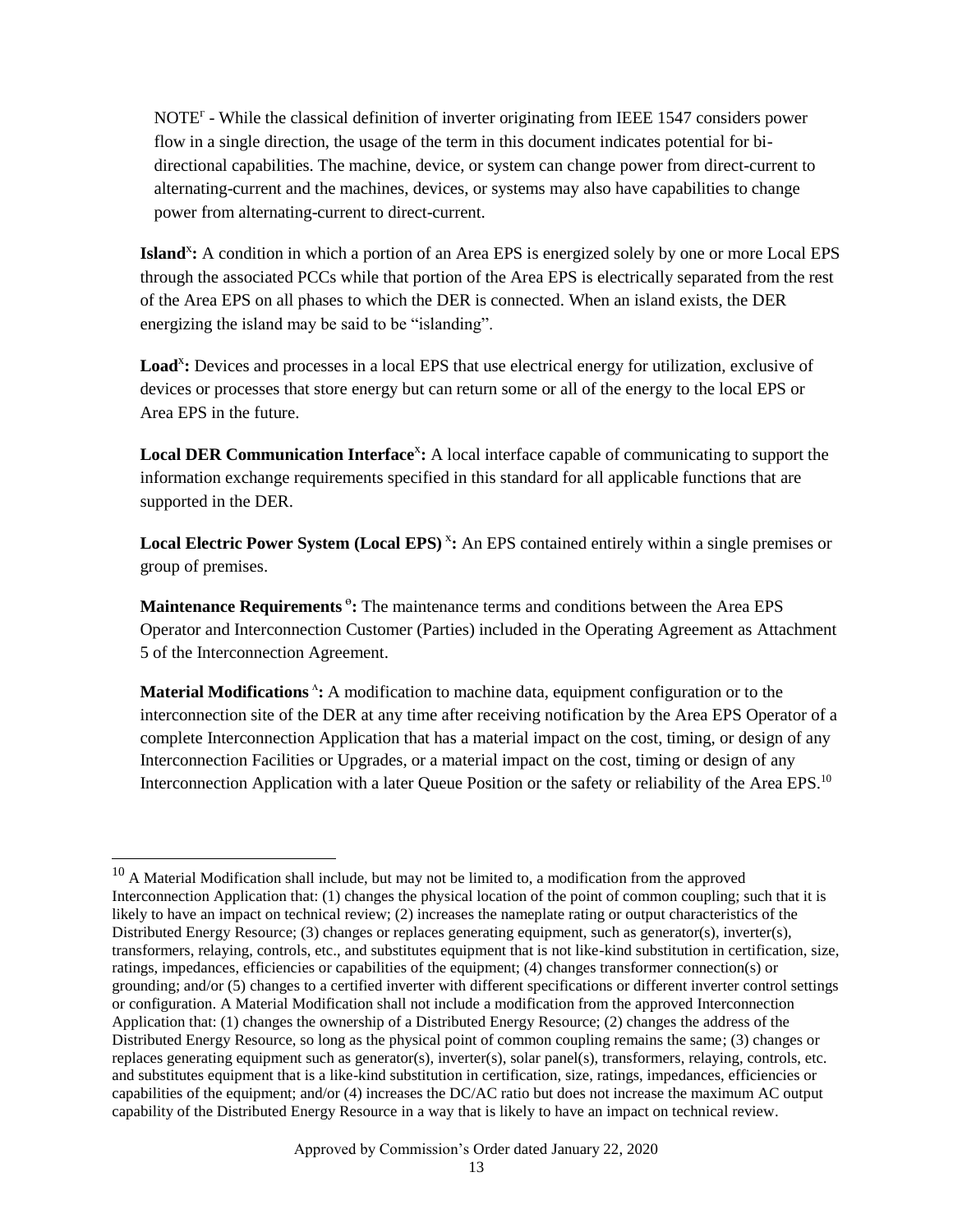**Minnesota DER Interconnection Agreement (MN DIA)<sup>^</sup>: The Minnesota Distributed Energy** Resource Interconnection Agreement. See MN DIP Section 1.1.5 for when the Uniform Statewide Contract or MN DIA applies.

Minnesota DER Interconnection Process (MN DIP)<sup>A</sup>: The Minnesota Distributed Energy Resource Interconnection Process which is statewide interconnection standards for regulated utilities.

**MN Technical Requirements**<sup>A</sup>: The term including all of the DER technical interconnection requirement documents for the state of Minnesota; including: 1) Attachment 2 Distributed Generation Interconnection Requirements established in the Commission's September 28, 2004 Order in E-999/CI-01-1023) until superseded and upon Commission approval of updated Minnesota DER Technical Interconnection and Interoperability Requirements in E-999/CI-16-521.

**Momentary Cessation<sup>x</sup>:** Temporarily *cease to energize* an EPS, while connected to the Area EPS, in response to a disturbance of the *applicable voltages* or the system frequency, with the capability of immediate Restore Output of operations when the applicable voltages and the system frequency returns to within defined ranges.

**Nameplate Ratings<sup>x</sup>:** nominal voltage (V), current (A), maximum active power (kW), apparent power (kVA), and reactive power (kvar) at which a DER is capable of sustained operation.

NOTE—For Local EPS with multiple DER units, the aggregate DER nameplate rating is equal to the sum of all DERs nameplate rating in the Local EPS, not including aggregate capacity limiting mechanisms such as coincidence factors, plant controller limits, etc., that may be applicable for specific cases.

Normal Operating Performance Category<sup>x</sup>: The grouping for a set of requirements that specify technical capabilities and settings for DER under normal operating conditions, i.e., inside the *continuous operation* region.

Non-export, Non-exporting<sup>r</sup>: When the DER is sized and designed such that the DER output is used for host load only and is designed and operated to prevent the transfer of electrical energy from the DER to an Area EPS or TPS.

**Operating Requirements**<sup>A</sup>: Any operating and technical requirements that may be applicable due to the Transmission Provider's technical requirements or Minnesota Technical Requirements, including those set forth in the MN DIA.

**Parallel Operation<sup>†</sup>:** a source operated in parallel with the grid when it is connected to the distribution grid and can supply energy to the customer simultaneously with the Company supply of energy.

**Permissive Operation:** Operating mode where the DER performs ride-through either in *mandatory operation* or in *momentary cessation*, in response to a disturbance of the *applicable voltages* or the system frequency.

**Permissive Operation Region:** The performance operating region corresponding to permissive operation.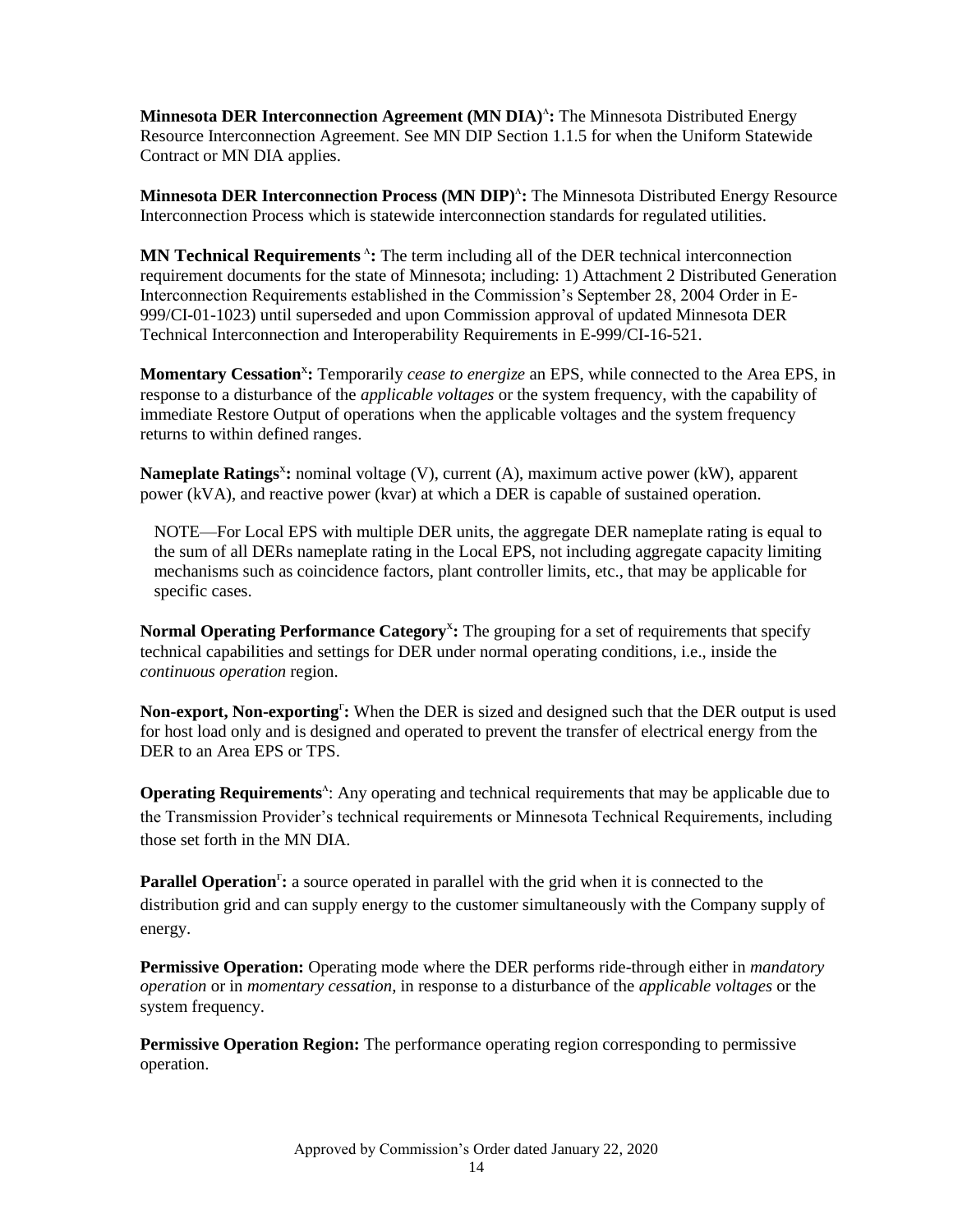Point of Common Coupling (PCC)<sup>x</sup>: The point of connection between the Area EPS and the Local EPS.

NOTE 1—See MN DIP Glossary of Terms or Figure 2 in IEEE 1547.

NOTE 2—Equivalent, in most cases, to "service point" as specified in the National Electrical CodeTM and the National Electrical Safety CodeTM.

**Point of Distributed Energy Resources Connection (point of DER connection–PoC)<sup>x</sup>: The point** where a DER unit is electrically connected in a Local EPS and meets the requirements of this standard exclusive of any load present in the respective part of the Local EPS.

NOTE 1—See MN DIP Glossary of Terms or Figure 2 in IEEE 1547.

NOTE 2—For (a) DER unit(s) that are not self-sufficient to meet the requirements without (a) supplemental DER device(s), the point of DER connection is the point where the requirements of this standard are met by DER (b) device(s) in conjunction with (c) supplemental DER device(s) exclusive of any load present in the respective part of the Local EPS.

**Power Control<sup>r</sup>:** System that controls the output (production or discharging) and input (charging) of one or more DER in order to limit output, input, export and/or import.

**Range of Allowable Settings<sup>x</sup>:** The range within which settings may be adjusted to values other than the specified default settings.

Reference Point of Applicability (RPA)<sup>x</sup>: The location where the interconnection and interoperability performance requirements specified in this standard apply.

**Regional Transmission Operator (RTO)<sup>r</sup>:** The functional entity that maintains the real-time operating reliability of the bulk electric power within a reliability coordinator area.

NOTE – This definition is based on the IEEE 1547 regional reliability coordinator definition. In Minnesota, i.e. the Midcontinent Independent System Operator (MISO) and Southwest Power Pool (SPP), perform this function based on territory.

**Restore Output<sup>x</sup>:** Return operation of the DER to the state prior to the abnormal excursion of voltage or frequency that resulted in a ride-through operation of the DER.

**Return to Service<sup>x</sup>**: Enter service following recovery from a trip.

Ride-Through<sup>x</sup>: Ability to withstand voltage or frequency disturbances inside defined limits and to continue operating as specified.

**Secondary Network<sup>T</sup>:** An AC distribution system where the low-voltage of the distribution transformers are connected to a common network for supplying electricity directly to consumers. There are two types of secondary networks: grid networks and spot networks.

Approved by Commission's Order dated January 22, 2020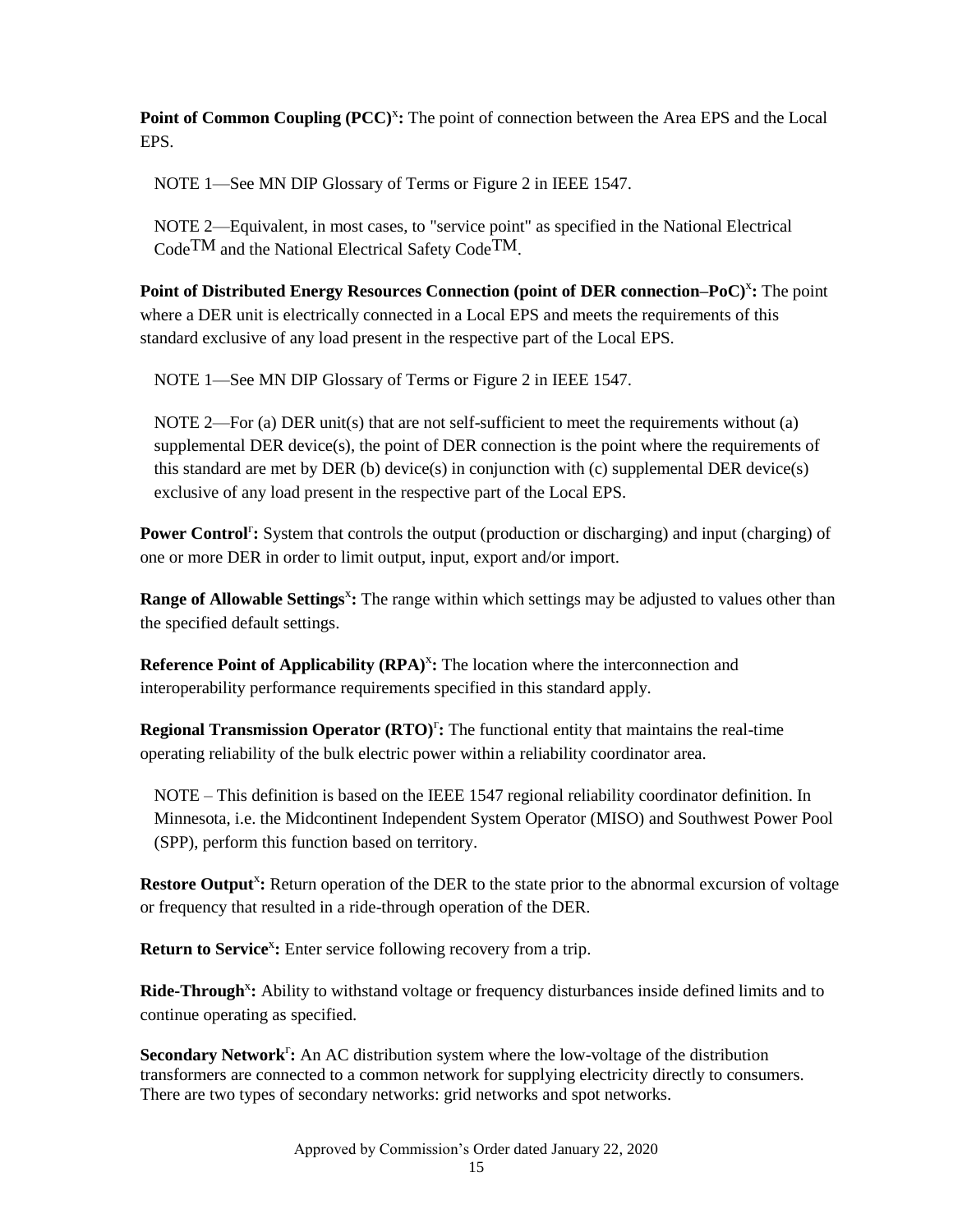**Supplemental DER Device<sup>x</sup>:** Any equipment that is used to obtain compliance with some or all of the interconnection requirements of this standard.

NOTE—Examples include capacitor banks, STATCOMs, harmonic filters that are not part of a DER unit, protection devices, plant controllers, etc.

**Technical Interconnection and Interoperability Requirements (TIIR)<sup>r</sup>: The supplemental set of** DER interconnection and interoperability requirements in this document which together with each Area EPS Operator's Technical Specification Manual (TSM) and industry interconnection standards, make up the Minnesota Technical Requirements.

**Technical Specification Manual (TSM)<sup>T</sup>:** The Area EPS Operator specific interconnection and interoperability requirements for interconnection of Distributed Energy Resources which together with the Technical Interconnection and Interoperability Requirements (TIIR) and industry interconnection standards, make up the Minnesota Technical Requirements.

**Transmission Power System<sup>r</sup> (TPS):** Any transmission or generation facility that is not part of the bulk power system.

NOTE - In general, this is transmission facilities rated at voltages less than 100 kV; transmission generation units with power ratings less 25 MVA; and generation plants with total capacity ratings less than 75 MVA.

Trip<sup>x</sup>: Inhibition of immediate return to service, which may involve disconnection.

NOTE—Trip executes or is subsequent to cessation of energization.

Type Test<sup>x</sup>: a test of one or more devices manufactured to a certain design to demonstrate, or provide information that can be used to verify, that the design meets the requirements specified in this standard.

#### <span id="page-19-0"></span>**3.3 Acronyms**

| <b>AGIR</b>   | <b>Authority Governing Interconnection Requirements</b>         |
|---------------|-----------------------------------------------------------------|
| <b>BPS</b>    | <b>Bulk Power System</b>                                        |
| <b>DER</b>    | <b>Distributed Energy Resource</b>                              |
| <b>EPS</b>    | Electric Power System                                           |
| <b>ESS</b>    | <b>Energy Storage System</b>                                    |
| <b>MN DIA</b> | Minnesota Distributed Energy Resource Interconnection Agreement |
| <b>MN DIP</b> | Minnesota Distributed Energy Resource Interconnection Process   |
| PoC           | Point of Distributed Energy Resource Connection                 |

Approved by Commission's Order dated January 22, 2020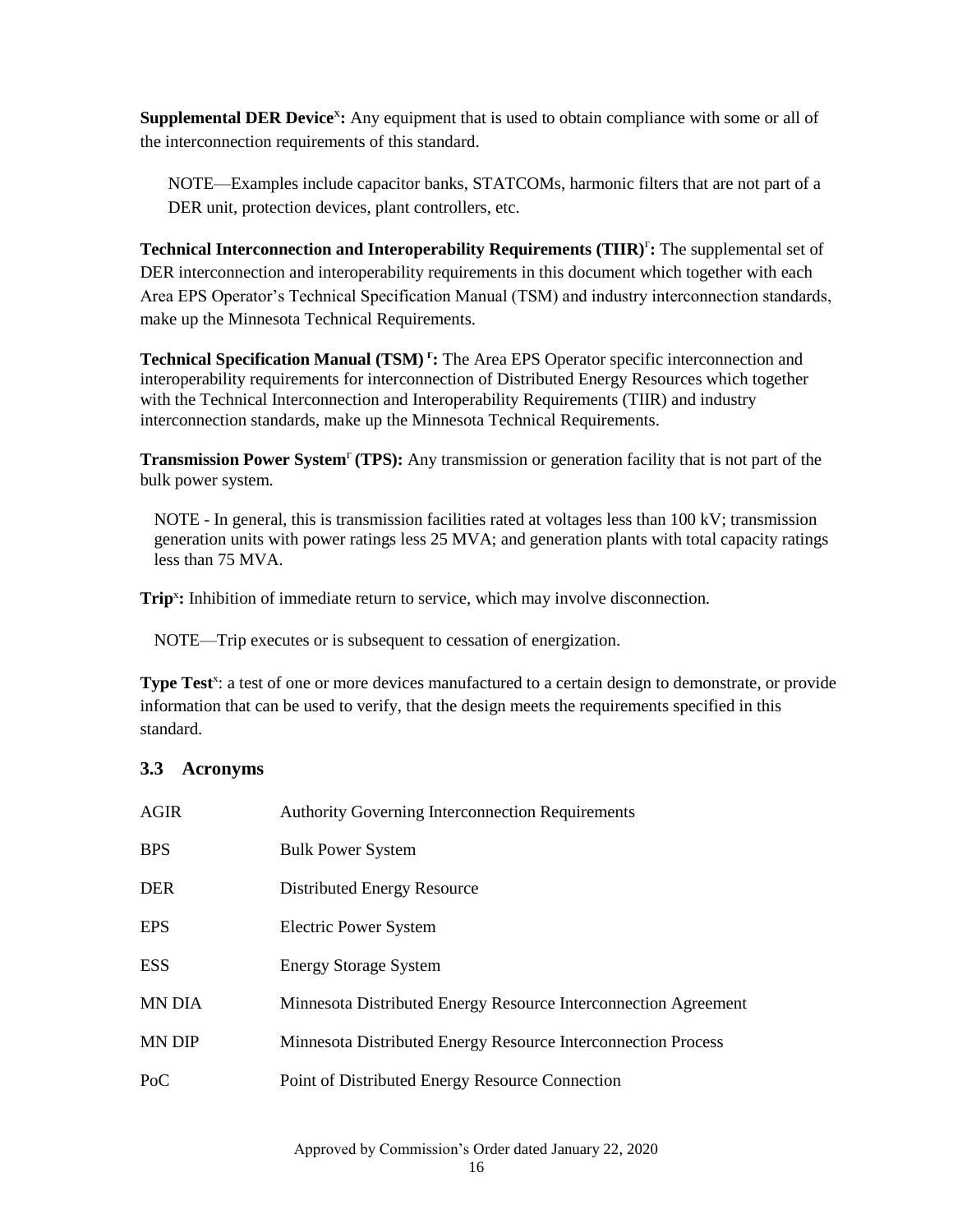| <b>PCC</b>  | Point of Common Coupling                                                                |
|-------------|-----------------------------------------------------------------------------------------|
| <b>RPA</b>  | Reference Point of Applicability                                                        |
| <b>RTO</b>  | <b>Regional Transmission Operator</b>                                                   |
| <b>TIIR</b> | Technical Interconnection and Interoperability Requirements (this standard<br>document) |
| <b>TPS</b>  | <b>Transmission Power System</b>                                                        |
| <b>TSM</b>  | Technical Specifications Manual (supplemental Area EPS Operator document)               |

## <span id="page-20-1"></span><span id="page-20-0"></span>**4. Performance Categories**

#### **4.1 Introduction**

The IEEE 1547 standard provides a technology-neutral approach in which performance categories are assigned to specify required capability for reactive power performance, voltage regulation performance, and response to abnormal conditions. Performance categories describe minimum equipment capability and the required ranges of allowable settings. The next two subsections, Performance Category Assignment and Use of Default Parameters, contain the Minnesota specific application requirements based on the available performance categories defined in IEEE 1547 standard.

There are a number of available performance categories defined in IEEE 1547 standard which contemplates current and future system needs at varying levels of DER penetration. Performance requirements associated with performance categories could be driven by Area EPS, TPS or BPS needs. Regional coordination and standardization in selection of abnormal performance categories is necessary. The entity determining the appropriate performance categories is specified by the IEEE 1547 standard. The subsections below contain the specific requirements that have been determined to be appropriate for application in Minnesota.

Category A and B specify reactive power capability and voltage regulation performance requirements. Category B is intended for use where DER penetration is higher and where the DER power output is subject to frequent large variations. Category B encompasses all of Category A capabilities. Category A and B assignment is specified by the Area EPS Operator, Section [4.2.](#page-21-0)A.

Categories I, II, and III differentiate performance requirements for DER response to abnormal conditions. The Minnesota Public Utilities Commission is delegated authority by the IEEE 1547 standard to provide guidance for assigning abnormal performance categories which is specified in Section [4.2.](#page-21-0)B. Category III is the highest capability and can inherently meet the ride-through requirements of the lower categories. In contrast, the voltage and frequency trip requirements of higher categories may not be met by lower categories as the range of allowable settings may be mutually exclusive.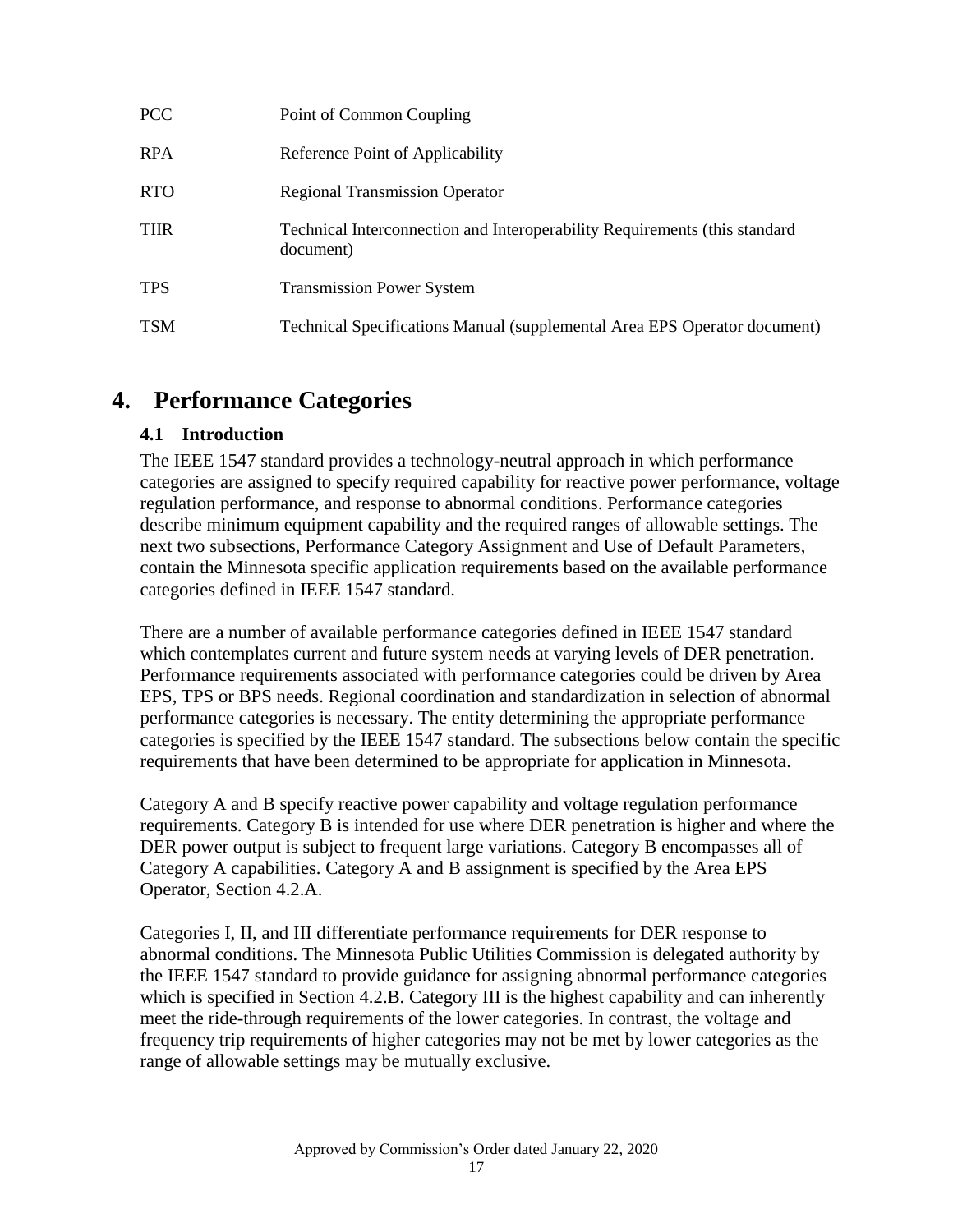- I. Category I encompasses minimum BPS essential needs
- II. Category II coordinates with North American Electrical Reliability Corporation (NERC) PRC-024-2 with a modification to the voltage ride-through in order to account for characteristics of distribution load devices $^{11}$ .
- III. Category III covers all BPS reliability needs and also introduces ride-through requirements aimed at addressing high DER penetration integration issues such as power quality events and other abnormal system conditions which may arise from DER tripping in the Local EPS.

#### <span id="page-21-0"></span>**4.2 Performance Category Assignment**

Performance Category assignment is specific to the state of Minnesota. Based on IEEE 1547, the Area EPS Operator assigns normal performance categories - Category A and B, as shown in Section [4.2.](#page-21-0)A. The Minnesota Public Utilities Commission assigns abnormal Categories I, II, and III, as shown in Section [4.2.](#page-21-0)B. The process of assigning performance categories considers Area EPS needs; as well as TPS and BPS needs on a regional and wider basis.

#### <span id="page-21-1"></span>**A. Normal – Category A and B**

Considering existing<sup>12</sup> and future high penetration DER conditions, and the example decision tree in Annex B of IEEE 1547, the assignment of the category for reactive power capabilities and voltage regulation performance of DER in Minnesota shall be as follows:

|                           | <b>Technology</b>              | Normal performance category |
|---------------------------|--------------------------------|-----------------------------|
| <b>Inverter-based DER</b> | Category B                     |                             |
|                           | Synchronous machine generation | Category A                  |

*Table 2. Normal Performance Category Assignment*

The above assignment of Categories A and B is expected to cover the vast majority of interconnections. Any instances that do not fall within the above assignment shall be:

- 1) reviewed on a case-by-case basis, with the Area EPS Operator making determination<sup>13</sup> for requiring Category A or B; or
- 2) performance category assignments specified in the Area EPS Operator's TSM

#### <span id="page-21-2"></span>**B. Abnormal – Categories I, II, and III**

 $\overline{a}$ 

The abnormal performance category assignment should also consider a future level of DER penetration that could impact the TPS or BPS if not properly coordinated. The

<sup>&</sup>lt;sup>11</sup> Fault Induced Delayed Voltage Recovery is the main load consideration. This situation arises where distribution loads that typically consume reactive power draw increased levels of reactive power due to a low voltage event. The additional reactive power consumption of the distribution loads leads to a slower rebound in voltage returning to nominal levels.

 $12$  At the time this document is being written, portions of the Area EPS in Minnesota are exhibiting power flow characteristics of a high penetration DER environment. Based on these localized pockets of high penetration at the Area EPS level, a future with high penetration at the Area EPS, TPS, and BPS is considered when assigning performance categories in Minnesota.

<sup>&</sup>lt;sup>13</sup> The Area EPS Operator should consider Annex B of IEEE 1547 when making these determinations on a case-bycase basis or in TSM requirements.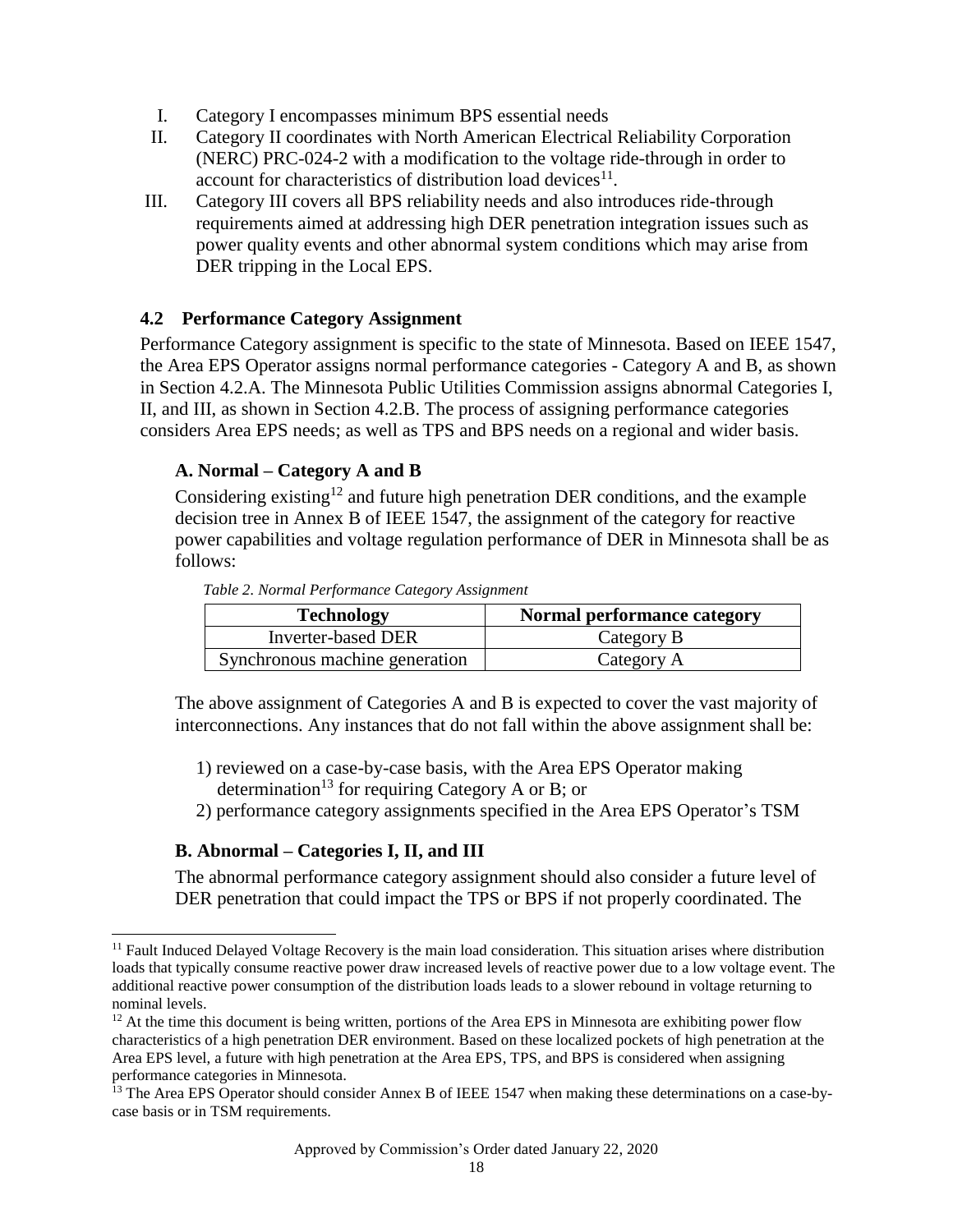Area EPS Operators in the state of Minnesota shall constructively work with the Regional Transmission Operator to provide a recommendation whether Category II or Category III is the proper default category assignment for inverter-based DER. The decision shall balance the needs of the Area EPS and Local EPS with TPS and BPS considerations. Until a decision is made by the Regional Transmission Operator within that region, all synchronous machine DER shall be assigned Category I and all inverterbased DER shall be assigned Category II. Any instances that do not fall within the above assignment shall:

- 1) be reviewed on a case-by-case basis, with the Area EPS Operator making determination<sup>14</sup> for requiring Category I, II or III; or
- 2) have performance category assignment specified in the Area EPS Operators TSM.

#### <span id="page-22-0"></span>**4.3 Use of Default Parameters**

The DER shall use the IEEE 1547 default parameter settings for all capabilities and performance requirements of the applicable performance category unless otherwise specified by the TIIR or Area EPS Operator's TSM. In order to protect BPS and TPS reliability and to produce a response from DER that can be modeled, deviating from the statewide default parameters for abnormal performance category settings should be a rare occurrence.

#### <span id="page-22-1"></span>**4.4 Assignment of Alternative Abnormal Operating Performance Category**

Normal Operating Performance Category assignments are shown in Section [4.2.](#page-21-0)A in this document. Abnormal Operating Performance Category assignments may be reviewed on a case-by-case basis, with the Area EPS Operator making determination for requiring Category A or B or listed in the Area EPS Operator's TSM.

Upon mutual agreement, provided no adverse effects are caused to the distribution system, TPS or BPS, exceptions may be made for Categories I, II and III if the DER technology is not able to meet the assignment outline in Section [4.2.](#page-21-0)B. This should be a rare occurrence. Should the DER technology readily exist to meet the stated assignments in Section [4.2.](#page-21-0)B, no exception shall be allowed.

## <span id="page-22-2"></span>**5. Reactive Power Capability and Voltage/Power Control Performance**

#### <span id="page-22-3"></span>**5.1 Introduction**

A widely observed effect of relatively high levels of DER is reverse power flow causing an elevation of voltage near the DER source. The Area EPS Operator is responsible for maintaining voltage within standard ANSI C84.1 Range A for normal operations. Depending on the Area EPS characteristics for the system serving the location of interconnection, an economic solution to mitigate high-voltage caused by DER may be to implement DER active power and reactive power control functions. The implementation of these functions can

<sup>&</sup>lt;sup>14</sup> The Area EPS Operator should consider Annex B of IEEE 1547 when making these determinations on a case-bycase basis or in TSM requirements.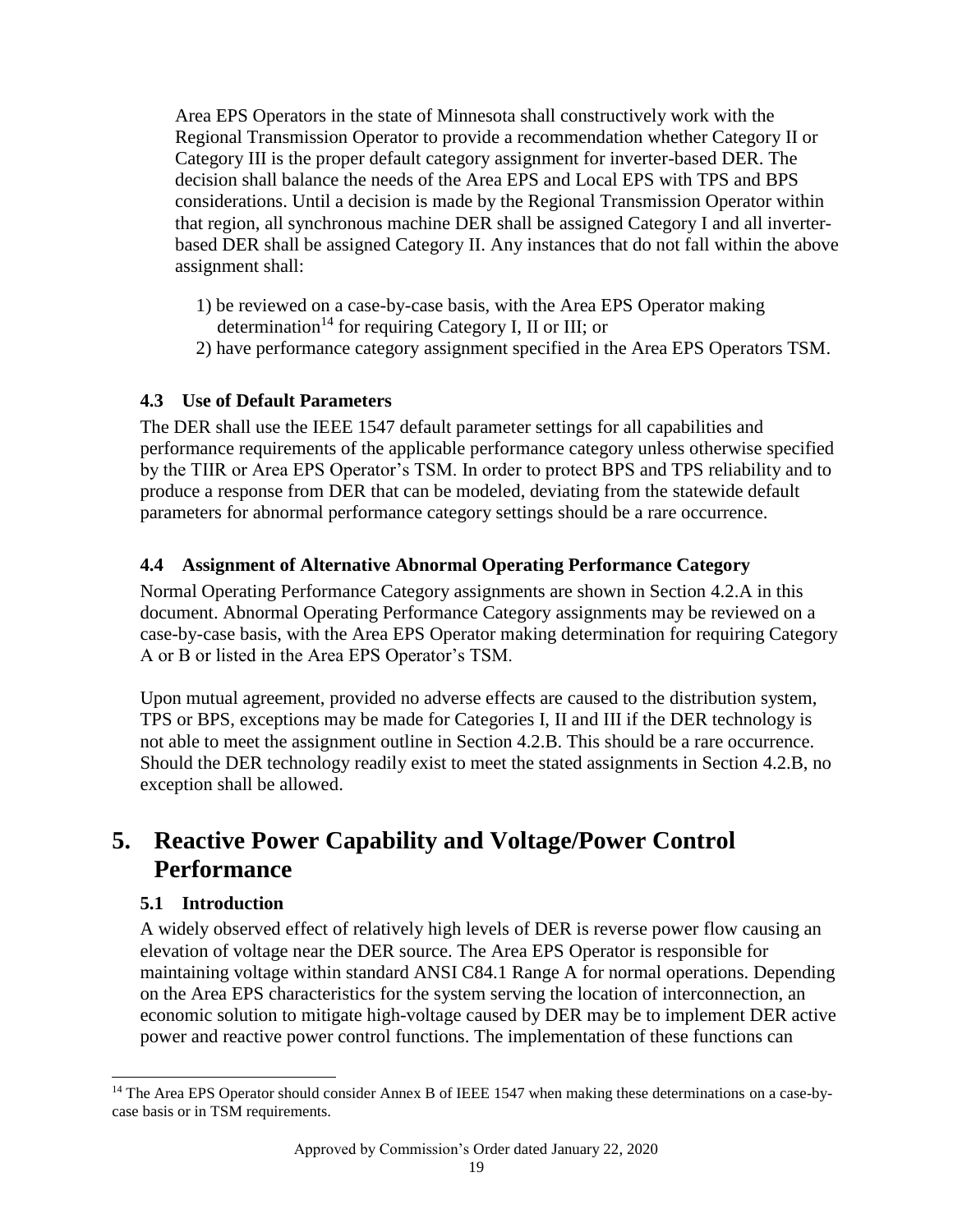contribute to an Area EPS Operator's ability to operate the system in a safe and reliable manner as increasing levels of DER are deployed. The use of these functions can allow higher levels of DER deployment in an economic manner. In general, reactive power control functions should be used to control voltage<sup>15</sup> for normal Area EPS conditions, by injecting or absorbing vars. The voltage-active power control function should be used for abnormal Area EPS conditions (for example temporary feeder configuration) which work by reducing active power output in order to reduce the severity or alleviate the high voltage condition.

#### <span id="page-23-0"></span>**5.2 General**

 $\overline{a}$ 

As defined by IEEE 1547, DER reactive power capability, required by the applicable performance category<sup>16</sup>, shall be available for use by the Area EPS Operator for the purpose of mitigating impacts of DER on the Area EPS. The real and reactive power capabilities shall be available for implementation to resolve DER grid impacts after the initial installation, even if functions are not initially implemented. The Area EPS Operator shall notify the DER Operator when a change in reactive power control modes is required to address Area EPS operating needs. Any implementation of functions shall adhere to applicable agreements.

The decision to use reactive power control functions can affect transmission power system reactive power flow patterns. TPS and BPS impacts should be considered by the Area EPS Operator when specifying reactive power control strategies in the Area EPS Operator's TSM.

The Area EPS Operator shall specify the control mode and settings for the DER. The DER Operator shall implement the settings in a reasonable timeframe. When a communication channel exists from the Area EPS Operator's communication interface to the Local DER Communication Interface, the Area EPS Operator shall have the right to adjust the settings remotely in conformance with the Interconnection Agreement. If no communication channel exists, the DER Operator shall update settings and implement the changes within the time frame required by the Area EPS Operator once receiving the change request per the Area EPS Operator's established protocol defined in agreements or within the protocol defined in the Area EPS Operator's TSM. The timeframe required for the DER Operator to update settings and implement changes should not be shorter than three (3) Business Days. The type of settings change and the impact to the operation of the Area EPS should be considered in determining appropriate time for implementing settings. Failure to carry out a settings change within the applicable timeframe requested by the Area EPS Operator, may result in temporary disconnection of the DER if the inability to make the adjustment may affect safety, reliability or service quality. Nothing in this section precludes the Area EPS Operator's ability to immediately temporarily disconnect the DER for urgent operational needs at any time.

<sup>&</sup>lt;sup>15</sup> The effectiveness of using reactive power control functions depends on the technical characteristics of the system including the send-out voltage, total line impedance, and X/R ratio.

<sup>&</sup>lt;sup>16</sup> Categories A and B have different reactive power capability requirements, both require a percentage of the apparent power nameplate rating to be available for reactive power. Category B is capable of injecting or absorbing 44% of apparent power rating when active power output exceeds 20% of DER nameplate rating. Category A is capable of reactive power injection of 44% and absorption of 25% of nameplate apparent power when active power output exceeds 20% of DER nameplate rating. Both categories' reactive power requirements contain a gradient between 5% and 20% active power output levels. See section 5.2 of IEEE 1547 for additional details.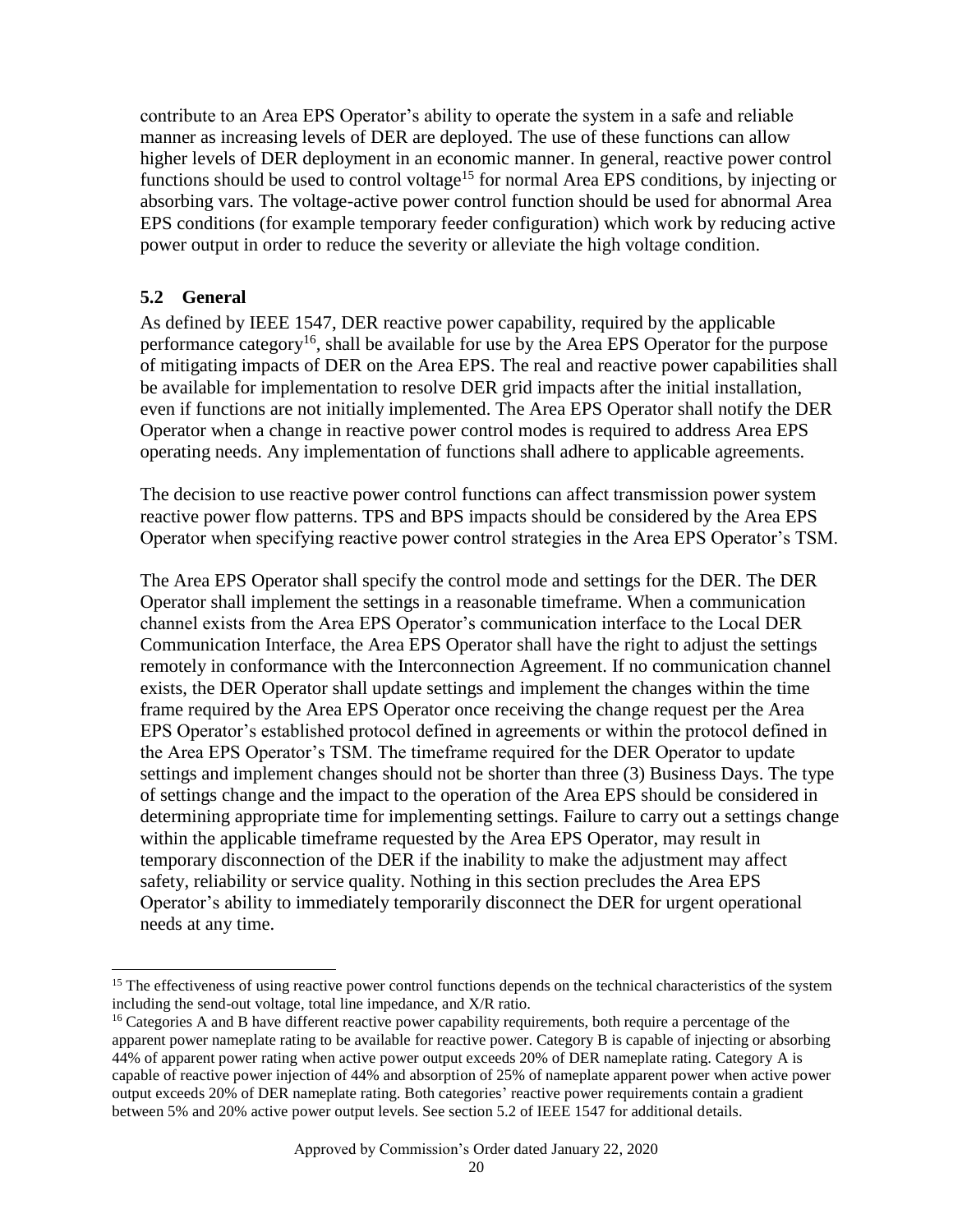#### <span id="page-24-0"></span>**5.3 Voltage and Reactive Power Control**

As defined by IEEE 1547 Clause 5.3.1, the Area EPS Operator specifies a reactive power control mode. Unless otherwise specified in the Area EPS Operator's TSM or specified in the Interconnection Agreement, the DER shall be installed with constant power factor mode enabled with 0.98 power factor, absorbing reactive power.

#### <span id="page-24-1"></span>**5.4 Voltage and Active Power Control (volt-watt)**

Unless otherwise specified by the Area EPS Operator's TSM or in the Interconnection Agreement, the DER shall operate with the voltage-active power function enabled with the following default settings<sup>17</sup>.

| <b>Voltage-Active Power</b>          | <b>Default Setting</b>                                     |
|--------------------------------------|------------------------------------------------------------|
| <b>Parameters</b>                    |                                                            |
| $\mathsf{V}_1$                       | $1.06 V_n$                                                 |
| $P_1$                                | $P_{\text{rated}}$                                         |
| $\mathrm{V}_2$                       | $1.1 V_n$                                                  |
| $P_2$ (applicable to DER that can    | The lesser of 0.2 $P_{\text{rated}}$ or $P_{\text{min}}^a$ |
| only generate active power)          |                                                            |
| $P'_{2}$ (applicable to DER that can |                                                            |
| generate and absorb active           | Ωp                                                         |
| power                                |                                                            |
| Open Loop Response Times             | 10 $s^c$                                                   |

*Table 3. Voltage-Active Power Setting for Category A and Category B DER*

 ${}^{\text{a}}\mathbf{P}_{\text{min}}$  is the minimum active power output in p.u. of the DER rating.

 $b_{\rm P}$ <sup>b</sup><sub>rated</sub> is the maximum amount of active power that can be absorbed by the DER. ESS operating in the negative real power half plane, through charging, shall follow this curve as long as available energy storage capacity permits this operation.

 $c$  Any setting for the open loop response time of less than 3 seconds shall be approved by the Area EPS Operator with due consideration of system dynamic oscillatory behavior.

The voltage-active power function may reduce DER energy production during times of abnormally high voltage. The extent of that reduction of production is dependent on the specific setting of the function, as well as actual steady-state voltage observed over time at the DER location. Deviation in the voltage parameters settings from the default, such as setting a voltage parameter to a lower value, may exacerbate the possible energy production reduction.

In the circumstance where a DER Operator's production is being impacted by the Area EPS voltage, the DER Operator should notify the Area EPS Operator of the voltage concern<sup>18</sup>. The Area EPS Operator shall investigate the cause of abnormal voltage. If the abnormal voltage is

 $\overline{a}$ <sup>17</sup> The default IEEE 1547 volt-watt default setting will not begin curtailing real power until the voltage is beyond 1.06 per unit voltage, which is the upper end of the range of normal voltages allowed under ANSI C84.1.

 $18$  For example, DER with the PCC located near the substation with a high source voltage may require upward adjustment of the  $V_1$  parameter to avoid significant production impacts.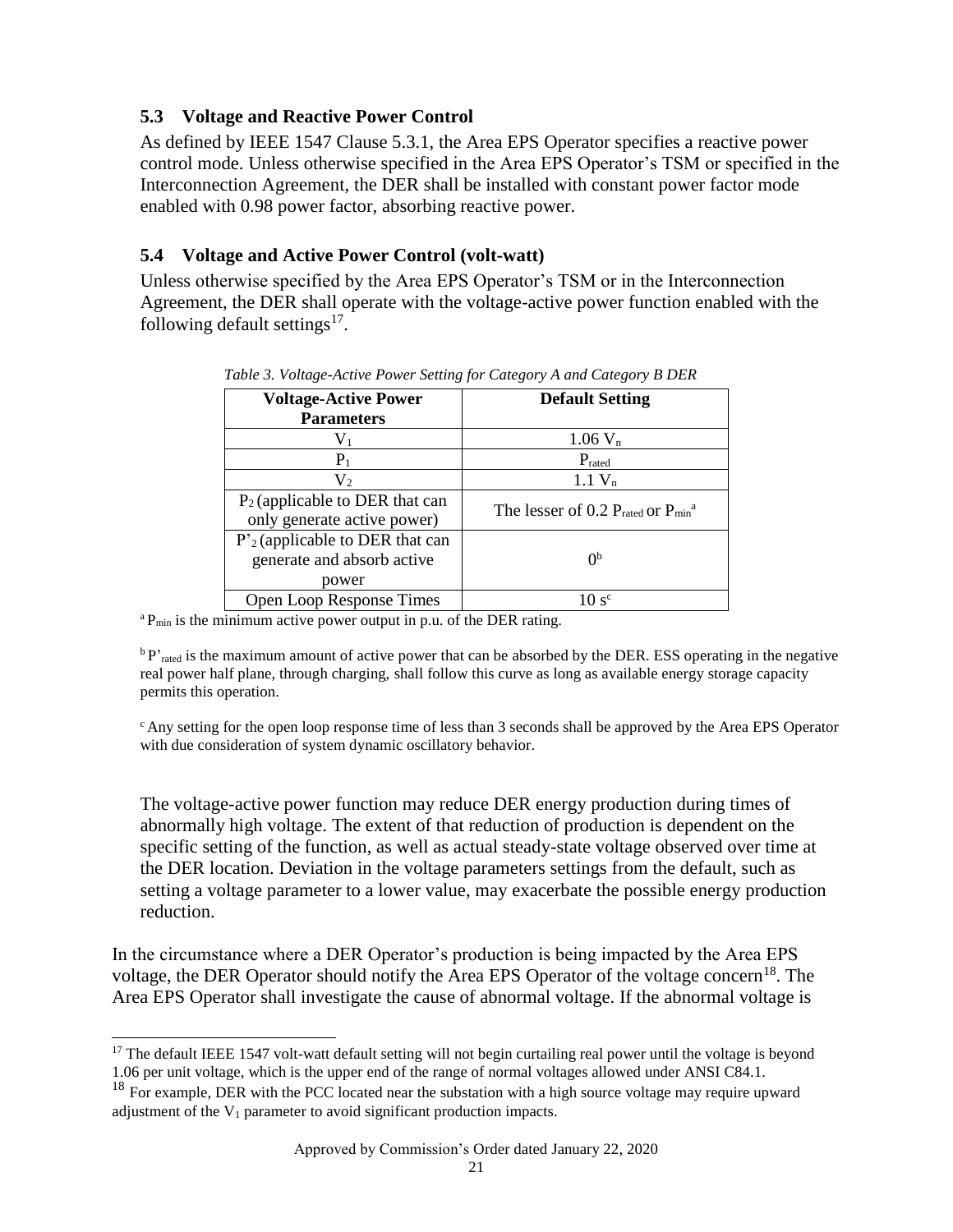originating from the Area EPS, the Area EPS Operator may need to modify equipment or settings. The Area EPS Operator may also need to work with other electric services to bring voltage within ANSI C84.1 Range A. If the abnormal voltage is originating from the DER Operator's premise, the DER Operator is responsible for mitigating the root cause.<sup>19</sup>

The default in IEEE 1547 is to disable voltage-active power function. The TIIR requirement may necessitate a settings change from the default settings that DER equipment may contain when shipped from a manufacturer.

## <span id="page-25-0"></span>**6. Response to Abnormal Conditions**

#### <span id="page-25-1"></span>**6.1 Introduction**

 $\overline{a}$ 

Abnormal conditions can arise on the Area EPS, TPS or BPS, for which the DER shall appropriately respond based on the performance category assigned, required settings, and the requirements in IEEE 1547. The abnormal performance capabilities are intended to support wide area and localized system stability. The Minnesota statewide default parameters for DER response to abnormal conditions shall not materially impact safety, reliability, or the Area EPS Operator's ability to operate the Area EPS.<sup>20</sup>

#### <span id="page-25-2"></span>**6.2 Voltage Ride-Through and Tripping**

The DER shall conform to the ride-through requirements for the applicable Abnormal Operating Performance Category. The IEEE 1547 default parameters shall be implemented by the DER Operator for the applicable performance category, unless otherwise specified by the Area EPS Operator's TSM. The RTO may provide guidance on mandatory ride-through capabilities.

Until the Regional Transmission Operator determines the setting for mandatory tripping, the Table 4 and Table 5 shall be used.

<sup>&</sup>lt;sup>19</sup> All parties should attempt, with a good-faith effort, to resolve voltage concerns in the process identified in TIIR Section 5.3. Any voltage concern disputes not resolved are to follow the dispute resolution process in MN DIP Section 5.3 and MN DIA Article 10.

<sup>&</sup>lt;sup>20</sup> The Area EPS Operators of Minnesota strive to be included in any efforts by the appropriate entities' Independent System Operator seeking to impose default parameter values on DER that differ from IEEE 1547. The process of determining new statewide or regional abnormal response parameter defaults that deviate from national standard default values should only be the outcome of a broad consensus process.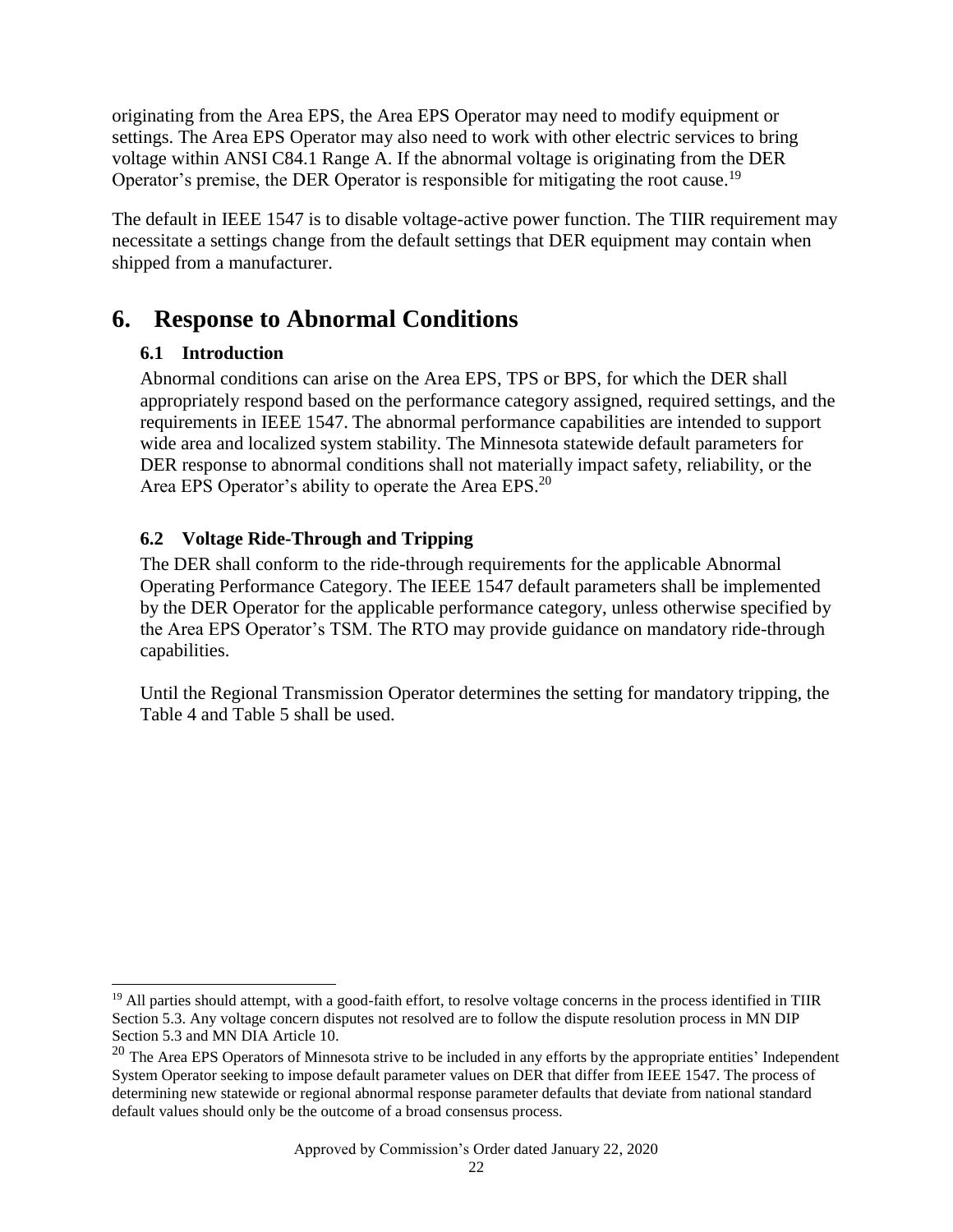| <b>Shall Trip – Category I</b>       |                                     |                  |
|--------------------------------------|-------------------------------------|------------------|
|                                      | <b>Default Setting</b> <sup>a</sup> |                  |
| <b>Shall Trip</b><br><b>Function</b> | Clearing time $(s)$                 | Voltage (p.u. of |
|                                      |                                     | nominal voltage) |
| UV2                                  | 0.16                                | 0.45             |
| UV1                                  | 2.0                                 | 0.7              |
| OV 1                                 | 2.0                                 | 1.10             |
| V2                                   | 0.16                                | 1.20             |
|                                      |                                     |                  |

| Table 4. DER Response (shall trip) to Abnormal Voltages for DER of Abnormal Operating Performance |
|---------------------------------------------------------------------------------------------------|
| Category I                                                                                        |

| Table 5. DER Response (shall trip) to Abnormal Voltages for DER of Abnormal Operating performance |
|---------------------------------------------------------------------------------------------------|
| Category II                                                                                       |

| $\sim$ $\sim$ $\sim$ $\sim$ $\sim$ $\sim$ |                                     |                                      |  |
|-------------------------------------------|-------------------------------------|--------------------------------------|--|
| <b>Shall Trip - Category II</b>           |                                     |                                      |  |
|                                           | <b>Default Setting</b> <sup>a</sup> |                                      |  |
| <b>Shall Trip</b><br><b>Function</b>      | Clearing time (s)                   | Voltage (p.u. of<br>nominal voltage) |  |
| UV2                                       | 0.16                                | 0.45                                 |  |
| UV1                                       | 10.0                                | 0.70                                 |  |
| OV 1                                      | 2.0                                 | 1.10                                 |  |
| W2.                                       | 0.16                                | 1.20                                 |  |

Notes for Table 4 and 5

<sup>a</sup>The Area EPS Operator may specify other voltages and clearing time trip settings within the range of allowable settings, e.g. to consider Area EPS protection schemes.

#### <span id="page-26-0"></span>**A. Modifications to the Permissive Operating Capability Region**

Momentary Cessation may be required for a portion of the Permissive Operating Capability Region. Consult the Area EPS Operator's TSM for further details.

#### <span id="page-26-1"></span>**6.3 Frequency Ride-Through and Tripping**

The DER shall conform to the ride-through requirements for the applicable Abnormal Operating Performance Category. The IEEE 1547 default parameters shall be implemented by the DER Operator for the applicable performance category. The RTO may provide guidance on mandatory ride-through capabilities.

Until the RTO provides guidance the settings for mandatory tripping, Table 6 shall be followed.

| $\frac{1}{2}$     |                                     |                       |
|-------------------|-------------------------------------|-----------------------|
| <b>Shall Trip</b> | <b>Default Setting</b> <sup>a</sup> |                       |
| <b>Function</b>   | Clearing time (s)                   | <b>Frequency (Hz)</b> |
| UF2               | 0.16                                | 56.5                  |
| UF1               | 300.0                               | 58.5                  |
| OF1               | 300.0                               | 61.2                  |
| ነቱን               | Ი 16                                |                       |

*Table 6. DER Response (shall trip) to Abnormal Frequencies for DER of Abnormal Operating Performance Category I, Category II and Category III*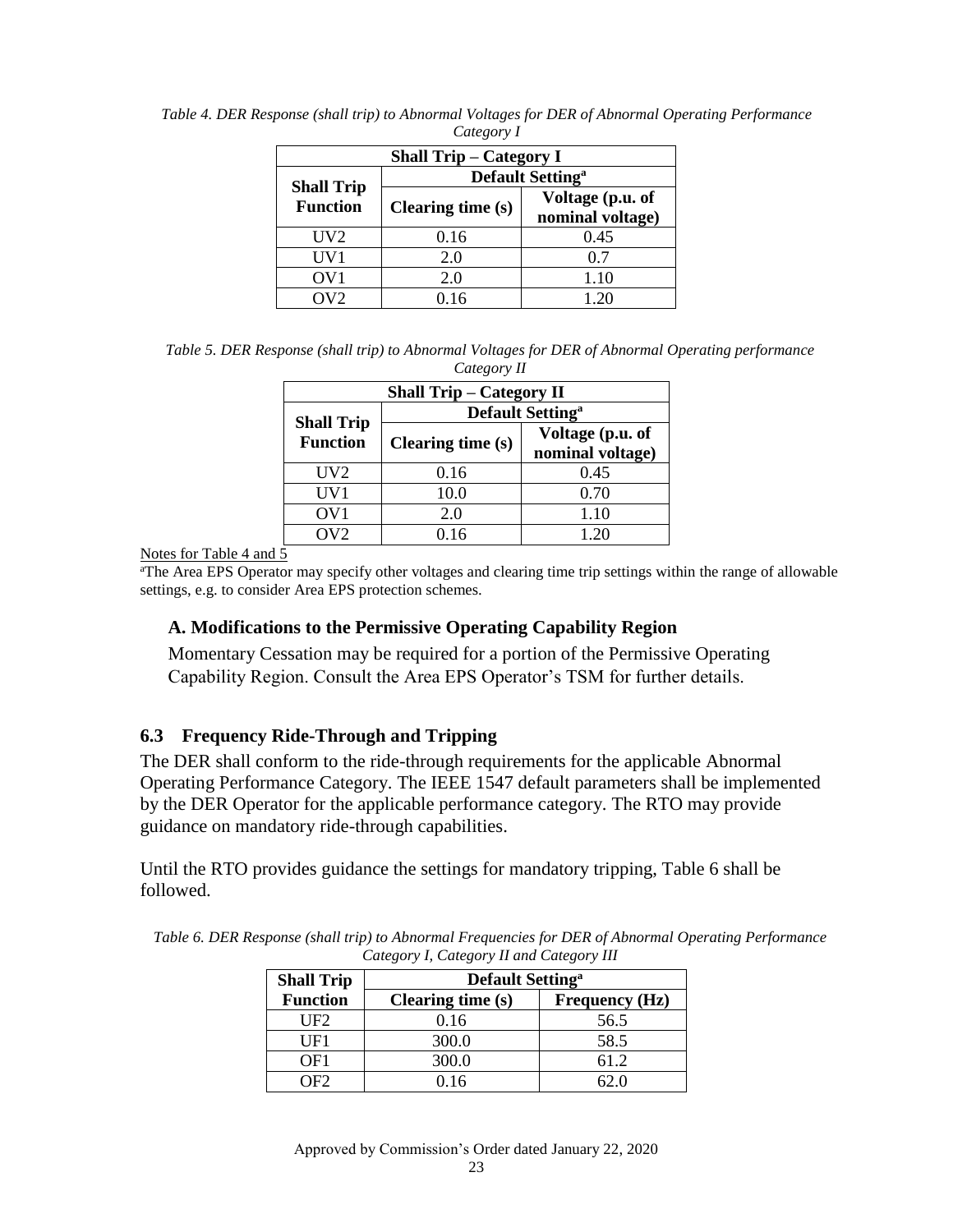Notes for Table 6

<sup>a</sup>The frequency and clearing time set points shall be field adjustable. The actual applied under-frequency (UF) and over-frequency (OF) trip settings shall be specified by the Area EPS Operator in coordination with the requirements of the regional reliability coordinator. If the Area EPS Operator does not specify any settings, the default settings shall be used.

The DER shall conform to the Rate of Change of Frequency (ROCOF) ride-through requirements for the applicable Abnormal Operating Performance Categories. The IEEE 1547 values shown in Table 7 shall be implemented by the DER Operator for the applicable performance category.

*Table 7. Rate of Change Frequency (ROCOF) Ride-Through Requirements for DER of Abnormal Operating Performance Category I and Category II*

| Category I | <b>Category II</b> |
|------------|--------------------|
| $0.5$ Hz/s | $2.0$ Hz/s         |

The DER shall conform to the frequency-droop requirements for the applicable Abnormal Operating Performance Categories. The IEEE 1547 values shown in Table 8 shall be implemented by the DER Operator for the applicable performance category.

*Table 8. Parameters of Frequency-Droop (Frequency-Power) Operation for Abnormal Operating Performance Category I and Category II*

|                                          | <b>Default Settings<sup>a</sup></b> |                    |  |
|------------------------------------------|-------------------------------------|--------------------|--|
| <b>Parameter</b>                         | Category I                          | <b>Category II</b> |  |
| $k_{\text{OF}}$ , $k_{\text{UF}}$        | 0.05                                | 0.05               |  |
| $T_{\text{response (small signal)}}(s)$  |                                     |                    |  |
| $db_{\text{OF}}$ , $db_{\text{UF}}$ (Hz) | 0.036                               | 0.036              |  |

Notes for Table 8

<sup>a</sup>Adjustments shall be permitted in coordination with the Area EPS operator.

#### <span id="page-27-0"></span>**6.4 Exceptions**

Tripping or intentional islanding as an alternative to ride-through is allowed in specific situations (such as when a large load is on premise) which may modify the DER response to abnormal conditions. Refer to IEEE 1547 Section 6.4.2.1 and 6.5.2.1 for additional details.

DER systems designated by authority having jurisdiction as emergency, legally required, or critical operations power systems providing backup power to hospitals, fire stations or other emergency facilities as defined by applicable industry code, shall be exempt from the ridethrough requirements of this section.

#### <span id="page-27-1"></span>**6.5 Dynamic Voltage Support**

Dynamic voltage support may be required. Consult the Area EPS Operator's TSM for further details.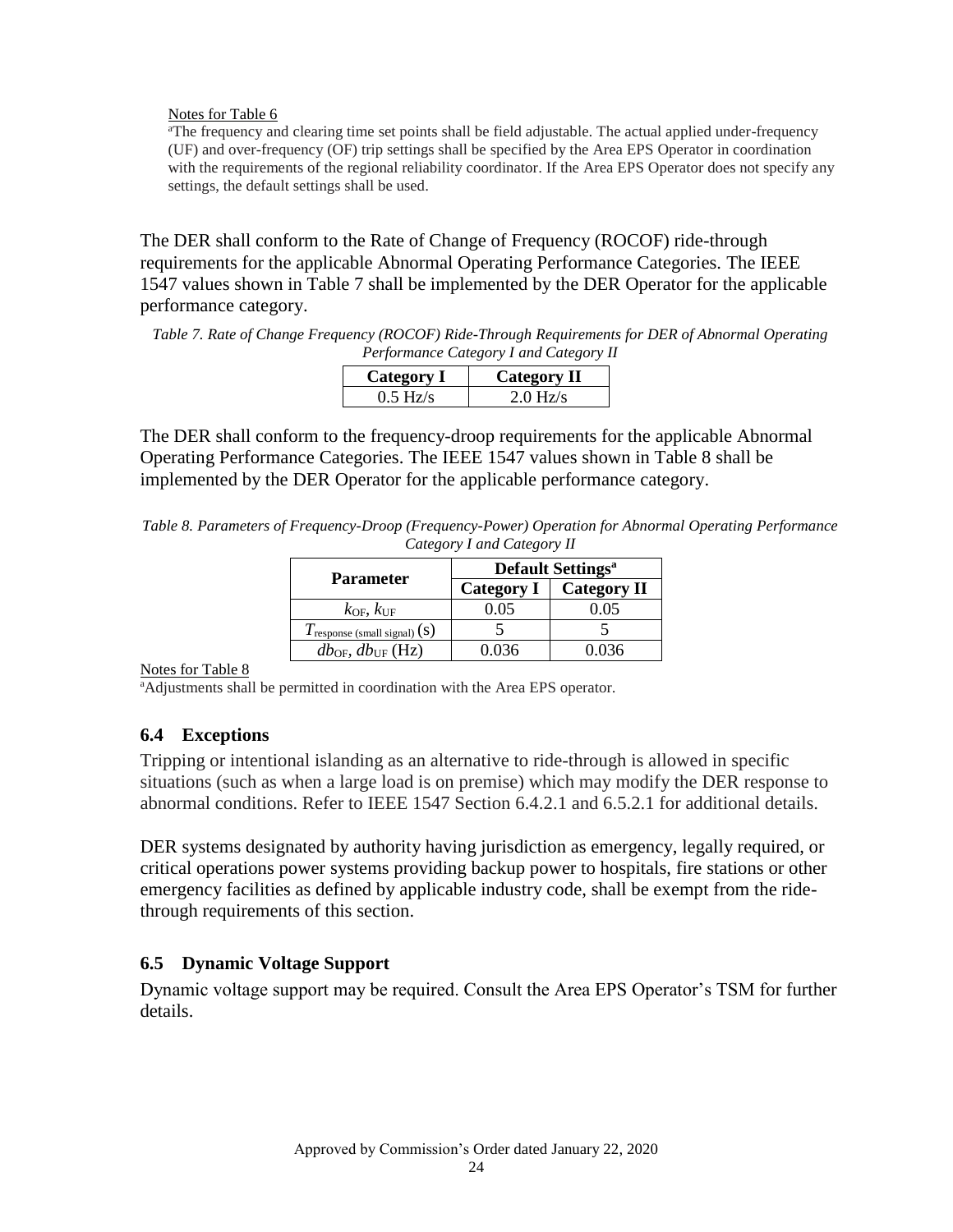## <span id="page-28-1"></span><span id="page-28-0"></span>**7. Protection Requirements**

#### **7.1 Introduction**

The DER shall be designed with proper protective devices to respond to faults and abnormal conditions in accordance with applicable standards including IEEE 1547 and parameters defined by this document or the Area EPS Operator's TSM.

#### <span id="page-28-2"></span>**7.2 Requirements**

Details of each Area EPS Operator's protection requirements shall be found in the Area EPS Operator's TSM. As specified by Area EPS Operator's TSM, an AC disconnect furnished by the DER Operator may be required for Area EPS Operator's personnel to safely isolate the DER from the Area EPS. If required, the AC disconnect shall provide a visible air-gap, shall be lockable, and accessible to Area EPS Operator's personnel to safely isolate the DER from the Area EPS. $21$ 

All equipment providing relay functions shall meet or exceed ANSI/IEEE Standards for protective relays, or standards applicable for the installation voltage, unless otherwise specified by the Area EPS Operator's TSM.<sup>22</sup> Other requirements associated with protection and instrument transformer application may be specified by the Area EPS Operator.

#### <span id="page-28-3"></span>**7.3 Response to Faults and Open Phase Conditions**

The DER shall Cease to Energize and Trip for faults on the Area EPS. The DER shall detect and Cease to Energize and Trip all phases to which the DER is connected for an open phase condition occurring directly at the reference point of applicability. The requirement to Cease to Energize for a single-phase condition shall apply to both three-phase inverters and threephase installations made up of single-phase inverters. As required by IEEE 1547, the DER shall detect and Cease to Energize and Trip for unintentional islands. When restoring output after Momentary Cessation, the Restore Output settings of the DER shall be coordinated with the Area EPS reclosing timing.

#### <span id="page-28-4"></span>**7.4 Additional Protection**

l

Additional protection may be required as part of the Area EPS's Interconnection Facilities to limit Area EPS exposure to reliability impacts.<sup>23</sup> Other circumstances, such as low voltage secondary network interconnections, may require additional protection associated with the Area EPS's Interconnection Facilities.

In general, an increased degree of protection is required for increased DER size. Medium and large DER installations may require more sensitive and faster protection to minimize

Approved by Commission's Order dated January 22, 2020

 $^{21}$  In some cases, the NEC required device for rapid shutdown for inverter-based DER may meet the Area EPS Operator's requirement for an AC disconnect if it provides a visual air-gap.

 $22$ <sup> $22$ </sup> Inverters certified to UL 1741 may contain protective functions that do not require equivalent external protective relays to meet IEEE 1547 requirements.

<sup>&</sup>lt;sup>23</sup> For example, additional layers of protection may be required if the Area EPS's Interconnection Facilities lead to significant line exposure.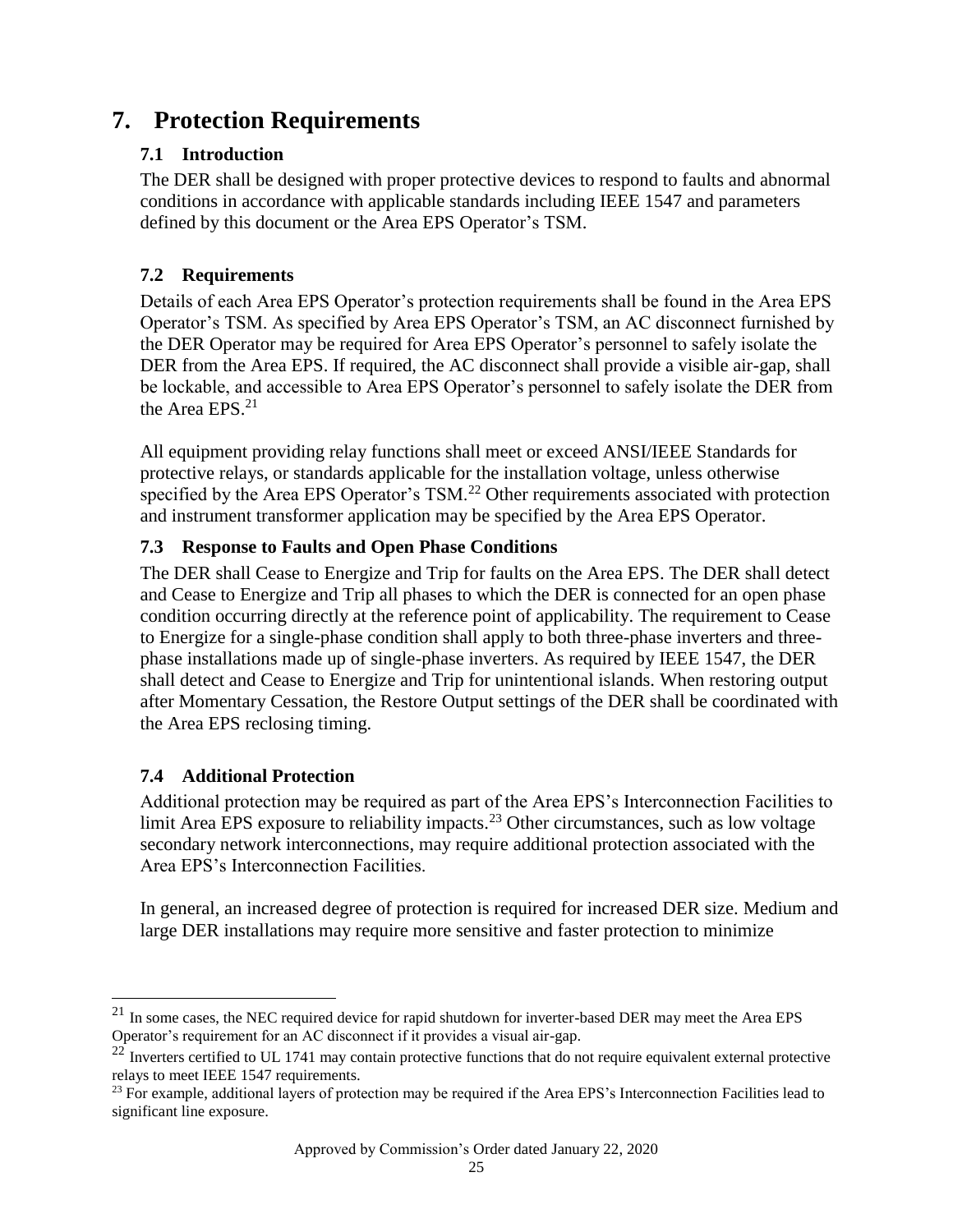potential damage and ensure safety.<sup>24</sup> The addition of a new DER in conjunction with the aggregate of the existing DER systems may also affect the ability of existing protection schemes to function, which may require modification to the Area EPS's protection equipment.

## <span id="page-29-0"></span>**8. Metering**

 $\overline{a}$ 

#### <span id="page-29-1"></span>**8.1 Introduction**

The Area EPS Operator shall specify metering requirements in the Area EPS Operator's TSM. Information about the DER's present and historic operating characteristics may be required by the Area EPS Operator in order to plan and operate the system. In addition, information may be needed to fulfill financial and regulatory obligations associated with DER energy production.

The different types of data may have different requirements in terms of accuracy and granularity, which should be considered by the Area EPS Operator. The information required for a given DER size may change as DER penetration increases on a portion of the Area EPS. Furthermore, each utility uses different metering technology that changes over time, each with its own integration considerations. Defining static metering requirements is a challenge. It is beyond the scope of this document to describe all of the potential different metering configurations or requirements. In general, the Area EPS Operator shall consider the following types of information when developing metering requirements in its TSM:

- i. Operational near-real-time information on the DER operating characteristics can be needed in order to perform certain actions such as reconfiguring a feeder or restoring a feeder after an outage.
- ii. Planning an archive of time-series information over multiple years of DER operation is required for Area EPS, BPS and TPS planning.
- iii. Regulatory The Area EPS Operator may have obligations to track and report on the amount of energy produced from renewable energy DER<sup>25</sup>. Specific incentive programs or tariffs can create additional metering needs.
- iv. Billing the Area EPS Operator is responsible for accounting for energy transactions with the DER Operator and shall have access to revenue grade metering information.

The Area EPS Operator may require separate accounting of generation and load power injection and consumption characteristics in order to meet planning and operating objectives on the Area EPS and TPS. Correlation of time data may be necessary in certain situations<sup>26</sup> and the Area EPS Operator should consider this factor when specifying metering requirements in its TSM. The Area EPS Operator may use other means of collecting the necessary information, besides the meter, if the Area EPS Operator determines the information is adequate for the intended use based on industry standards and best practices.

 $^{24}$  Ride-through capabilities for bulk power system support should be considered before setting protective tripping times that conflict with BPS support.

<sup>&</sup>lt;sup>25</sup> Renewable energy credits for certain Area EPS Operator tariffs is an example of reasons to track energy production.

 $26$  For example, where a time of use tariff exists and multiple meters are present, the time intervals of meters need to be time synchronized in order for the Area EPS Operator to properly execute its tariffed obligations. Another example would be a planning need where data has to be synchronized in time.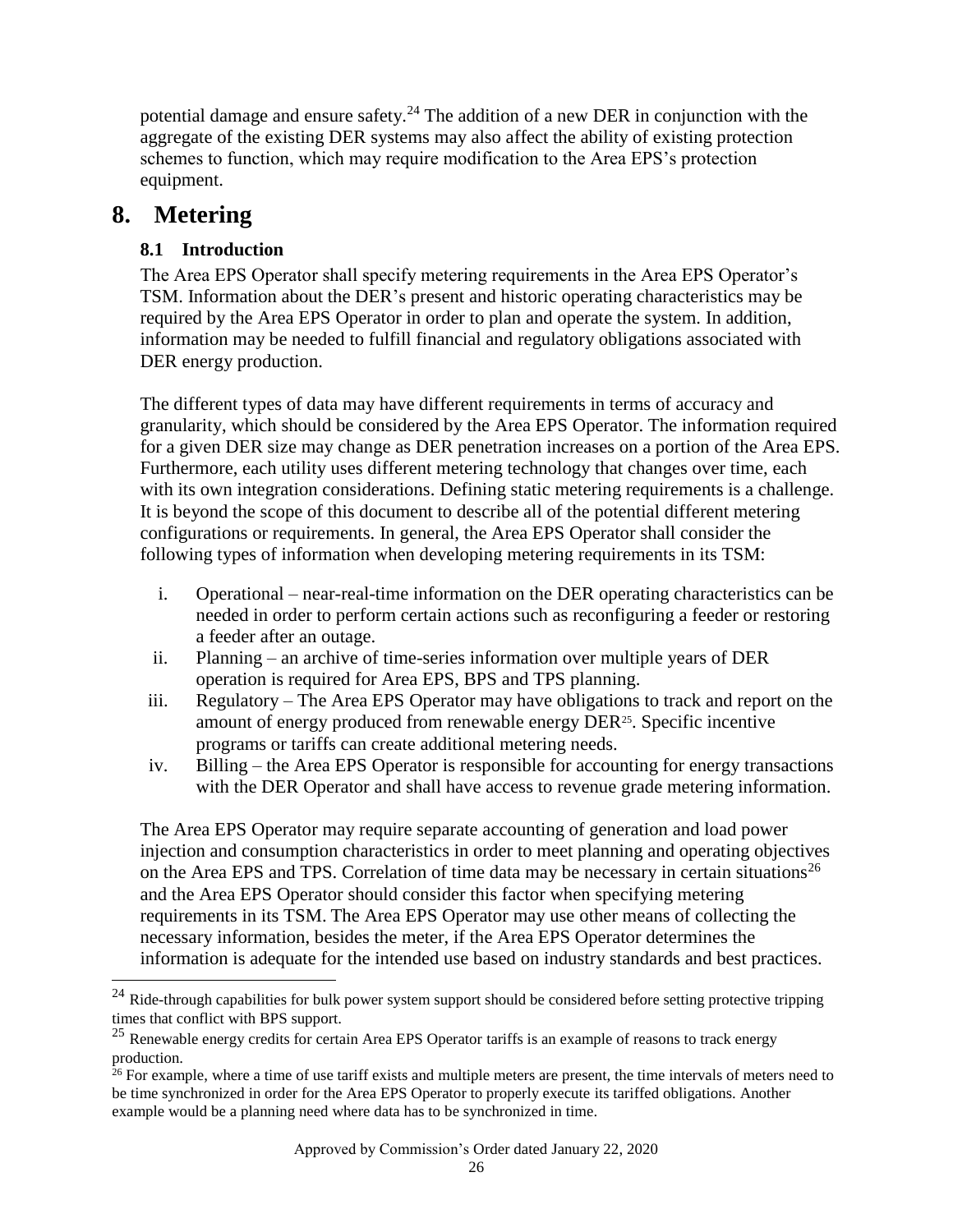#### <span id="page-30-0"></span>**8.2 Requirements**

The DER installation shall include metering provisions based on the interconnection characteristics and requirements. Each Area EPS Operator shall specify requirements in their TSM.

## <span id="page-30-2"></span><span id="page-30-1"></span>**9. Interoperability**

#### **9.1 Introduction**

The IEEE 1547 standard requires the capability to provide a Local DER Communication Interface*,* which is the basis for interoperability requirements. The Local DER Communication Interface may be used to exchange standardized information with the Area EPS Operator. The exchange of information allows the Area EPS Operator to perform monitoring and control functions necessary to the safe and reliable operation of the Area EPS.

Per IEEE 1547 Section 10.1, the decision to use the Local DER Communication Interface or to deploy a communications network is determined by the Area EPS Operator. Given existing and future DER integration needs, as well as the differences amongst various Area EPS Operator's systems, no uniform set of standards is defined in this document for requiring use of the Local DER Communication Interface. The factors included in an Area EPS Operator's decision to use the Local DER Communication Interface shall be provided in the Area EPS Operator's TSM.

For DER where a standard Local DER Communication Interface is not used upon initial installation, future Area EPS, TPS, or BPS conditions may arise that trigger a need to begin using the Local DER Communication Interface. The DER Operator shall constructively participate in evaluating feasibility of establishing use of the Local DER Communication Interface if needed due to considerations for integrating DER with an Area EPS. Any modifications to utilize the Local DER Communication Interface for existing interconnected DER systems shall be established by mutual agreement between the Area EPS Operator and the DER Operator.

DER systems designated by authority having jurisdiction as emergency, legally required, or critical operations power systems providing backup power to hospitals, fire stations or other emergency facilities as defined by applicable industry code, may be exempt from the interoperability requirements of this section. Additional details are listed in the Area EPS Operator TSM.<sup>27</sup>

#### <span id="page-30-3"></span>**9.2 Monitoring, Control and Information Exchange**

When information exchange through the Local DER Communication Interface is required by the Area EPS Operator, the IEEE 1547 interoperability parameters shall be available for use. The Area EPS Operator shall have read access to all parameters in the nameplate information and monitoring information. The Area EPS Operator shall have read and write access to all parameters in configuration information and management information. The Area EPS

<sup>27</sup> IEEE 1547 does allow exemption in capabilities that the Area EPS operator may require in certain situation.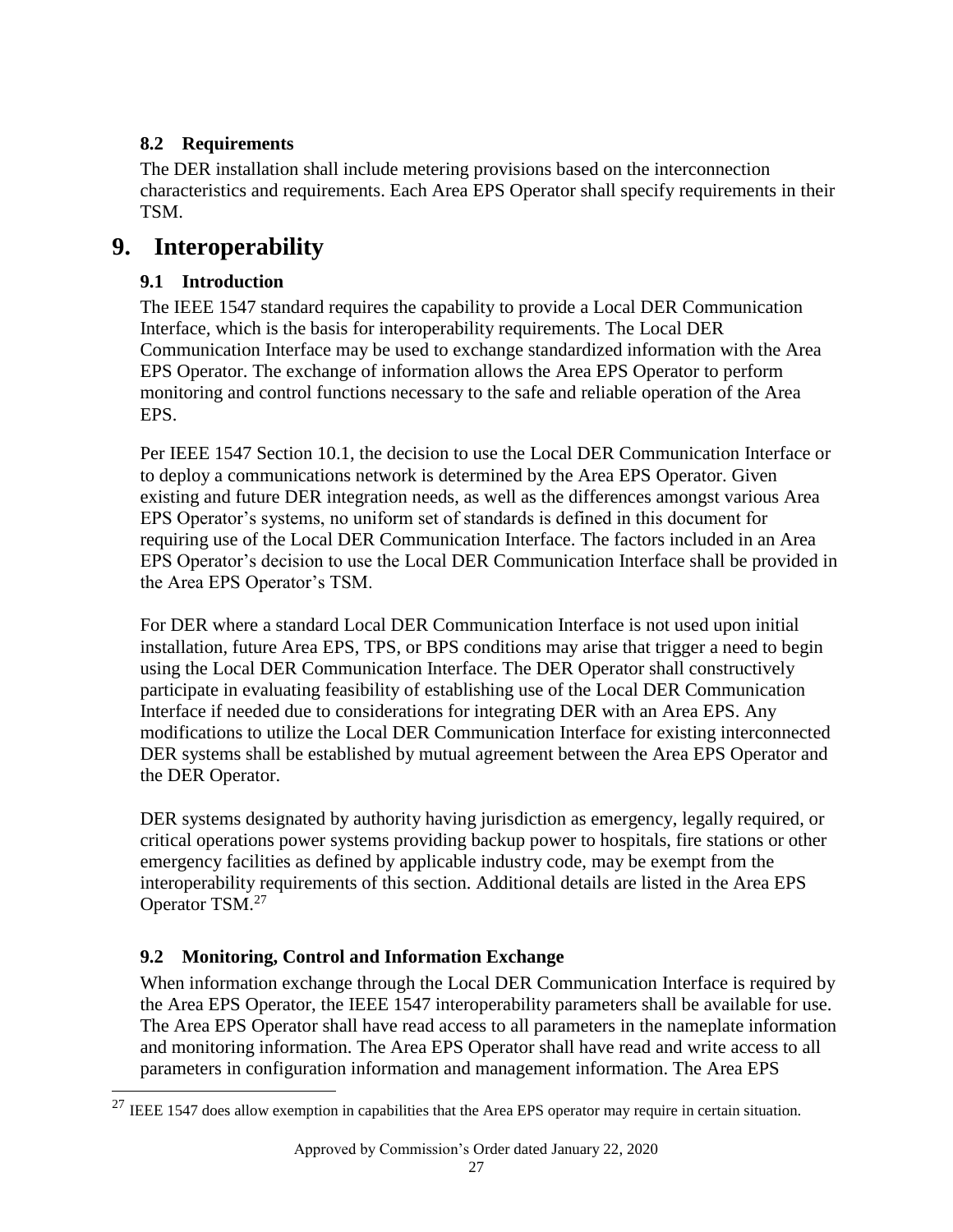Operator may choose to use a subset of the available parameters in order to meet operating objectives of safe, reliable, and quality electric service. Writing of information by the Area EPS Operator through the Local DER Communication Interface, shall follow agreements governing Area EPS Operator control of the DER operating state control modes and parameters.

When the Local DER Communication Interface is required by the Area EPS, the Area EPS shall have access to read and write parameters shown in the sub clauses associated with IEEE 1547, Section 4.6 – *Control capability requirements –* including capability to disable permit to service; capability to limit active power; and execution of mode and parameter changes*.* 

#### <span id="page-31-0"></span>**9.3 Communications**

When communication is required to the DER and/or the applicable meter(s), the DER Operator may be responsible for furnishing the communication channel from the Area EPS Operator's applicable system(s) to the DER and/or the meters. The form of communication (Cellular, Radio, etc.) shall be determined by the Area EPS Operator. Additional details of communication requirements shall be specified in the Area EPS Operator's TSM. Communication performance requirements, such as latency of exchanged information, periodicity, reliability of communication channels, and volumes of data, may be defined by the Area EPS Operator's TSM or in an operating agreement.

#### <span id="page-31-1"></span>**9.4 Cyber Security**

The local physical and network security requirements specified by the Area EPS Operator shall be implemented by the DER Operator. The Area EPS should consider the degree of risk associated with various DER technology and application in determining the cyber security requirements. The Area EPS Operator shall outline cyber security requirement with respect to DER in its TSM.

Communications circuits tied to monitoring and control systems associated with Area Electric Power System (EPS) real-time operations shall meet security and reliability requirements as defined by the Area EPS Operator, industry standards, and appropriate regulating authorities.

#### <span id="page-31-2"></span>**A. DER Physical and Front Panel Security**

The DER Operator shall provide a reasonable level of security for the DER controls and devices from operation by intruders. The Area EPS Operator may specify additional physical security requirements in its TSM.

#### <span id="page-31-3"></span>**B. DER Network Security**

The network security requirements and implementation details may differ among Area EPS Operators and are expected to evolve over time in order to maintain cyber security in an environment of constantly changing cyber threats. The network security requirements for the DER Operator may be described in each Area EPS Operator's TSM.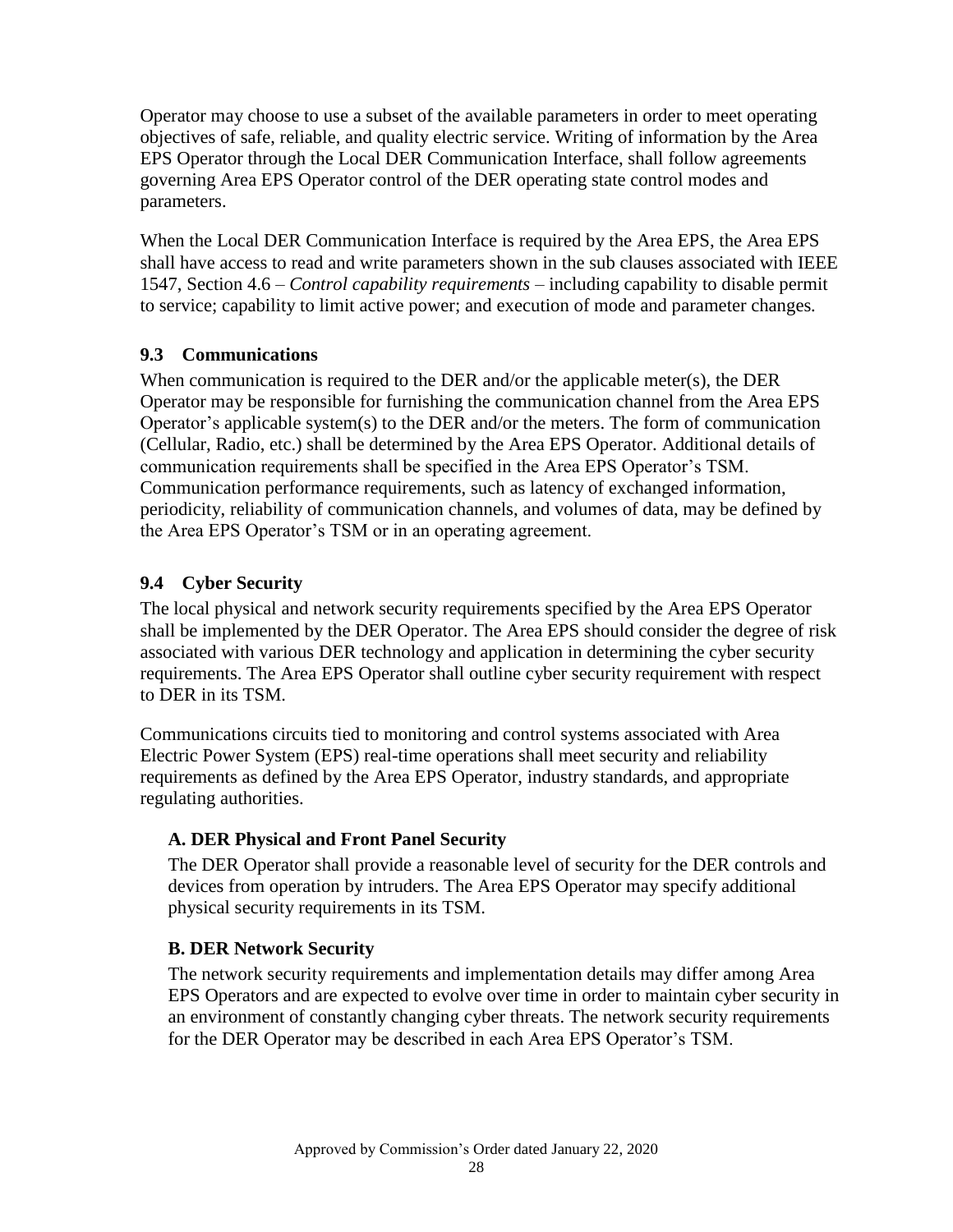#### <span id="page-32-0"></span>**C. Local DER Communication Interface Security**

When information is exchanged through the Local DER Communication Interface*,*  consideration should be given to protect access to information. Numerous system architecture approaches and technologies exist for securing the interface. The Area EPS Operator may specify security requirements associated with the Local DER Communication Interface. Where practical, test and verification procedures shall be specified for local DER communication interface security.

### <span id="page-32-2"></span><span id="page-32-1"></span>**10. Energy Storage**

#### **10.1 Introduction**

 $\overline{a}$ 

An Energy Storage System (ESS) operated in parallel with the Area EPS is a DER subject to the standard applicable reviews and requirements for a DER acting as a generation source (ESS discharging). Additional review is required for unique features of ESS, when compared to other DER, such as the load (ESS charging) aspects and ESS Control Mode(s). The Area EPS Operator should perform the appropriate technical review and study of all aspects of ESS during the appropriate step in the Minnesota Interconnection Process. Power Control characteristics may simplify the review process, since ESS is often inverter-based and ongoing reverse power flow may not be anticipated, but a standard review shall be completed since the potential exists for voltage, thermal, and protection impacts.

Interconnection of ESS in a parallel configuration often requires consideration of compatibility with applicable tariffs. ESS interconnection or operational requirements may result from a customer's choice of DER tariff<sup>28</sup> or load service tariff.

Application of the Minnesota DER TIIR shall not constrain adoption of national standards and best practices as they are developed. The ESS-specific aspects of DER interconnection standards are expected to receive an increased focus from industry standards associations in upcoming years<sup>29</sup>, with resulting ESS standards publications at a quicker pace.

The absence of guidance on ESS best practices and standards at a national level makes it likely that this section will require future revision sooner than other sections in the document. The intent of this document is to adopt standards as they become available. The approach taken for ESS in the TIIR is to define functional requirements, leaving implementation, testing, and verification for definition in individual Area EPS Operator's TSM. As was the case with inverter-based DER prior to IEEE 1547 in 2003, the types and use cases associated with ESS will continue to rapidly shift until standards and certifications are developed. Based on these factors, the Area EPS Operator shall specify any additional ESS requirements in the Area EPS Operator's TSM.

 $28$  For example, a tariff rate associated with a Qualifying Facility (OF), as defined in federal law and often relied upon in net metering rate definitions of eligible energy resources, requires all energy exported to the Area EPS to be from a QF. For ESS to be considered a QF, all of the energy charging ESS must originate from a different DER which meets the QF definition.

<sup>&</sup>lt;sup>29</sup> At the time the TIIR are being written, certifications, national standards, guides, and recommended practices governing the capabilities and performance of ESS are yet to be written or published.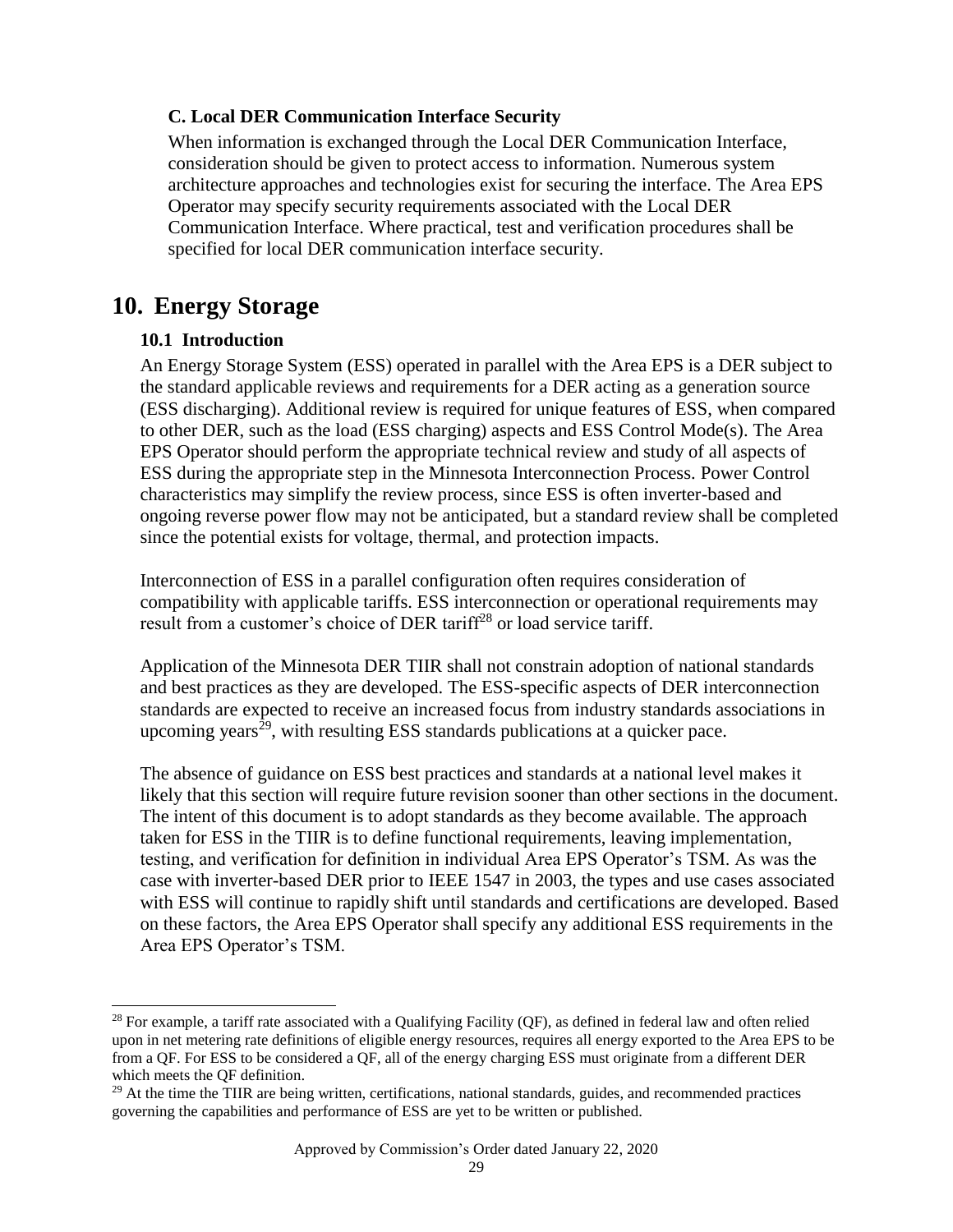#### <span id="page-33-0"></span>**10.2 ESS Control Modes**

 $\overline{a}$ 

Changes in ESS Control Modes to a mode that was not proposed and reviewed during the interconnection process can result in tariff violations or cause adverse technical impacts to the Area EPS. ESS Control Modes may not necessarily be considered a Material Modification, however the Interconnection Customer shall notify the Area EPS Operator of an unapproved ESS Control Mode prior to the change being implemented. The Area EPS Operator shall discuss with the Interconnection Customer the need, or lack thereof, to review the proposed ESS Control Mode for safety, power quality or reliability reasons. IEEE 1547 states that a functional software or firmware change may result in another verification process at that time of interconnection and interoperability requirements. The IEEE 1547 standard, and other national standards and certifications, are currently silent on requirements relating to ESS Control Mode definition, implementation (i.e. default responses and ranges of allowable settings), transition between modes, adding new modes after initial interconnection, and all associated testing and verification procedures. Until industry standards and certifications are developed to address these aspects of ESS, a significant gap exists for which a grouping of partial solutions may be required by the Area EPS Operator, including, but not limited to the following requirements:

- i. Documenting at the time of application the ESS Control Modes being applied for by the ESS owner. This information may be collected through an Area EPS Operator specific document<sup>30</sup> or the Area EPS Operator's online application portal.
- ii. Documenting at the time of application the charge/discharge profile(s) or use case(s) intended to be utilized by the ESS owner. This information may be collected through an Area EPS Operator specific document or the Area EPS Operator's online application portal.
- iii. The ESS Control Mode(s) reviewed and approved should be documented in an Operating Agreement. The Operating Agreement should also list the ESS Control Mode(s) that is being utilized. Area EPS Operator shall be notified of changes to ESS Control Mode(s). The changes and notification to the Area EPS Operator shall follow all applicable agreements and requirements as documented in the TSM.
- iv. A method of ESS Control Modes security shall be furnished by the DER Operator to assure only ESS Control Modes applied for and reviewed by the Area EPS Operator are used. The security may be in the form of password protection of the functions or other methods specified by the Area EPS Operator's TSM.
- v. Operation of the ESS shall be compatible with applicable tariffs $^{31}$ , as required by the Area EPS Operator standard implementation of the tariffs.
- vi. The Area EPS Operator may initiate verification of the ESS operation after the interconnection is complete if information is available indicating the ESS is not functioning as designed or approved.

<sup>&</sup>lt;sup>30</sup> Upon publication of standards and certifications, this type of information will be well-suited to be included in statewide interconnection process documentation. Until that time, it is likely the type of ESS information needed could rapidly shift, depending on customer preferences and available technology. Continual shifts in technology, application of technology, and market place are occurring at a rapid pace at the time the TIIR is being written.

<sup>&</sup>lt;sup>31</sup> Definitions of non-exporting and inadvertent export in statewide standards clarifies implementation of certain tariffs for ESS.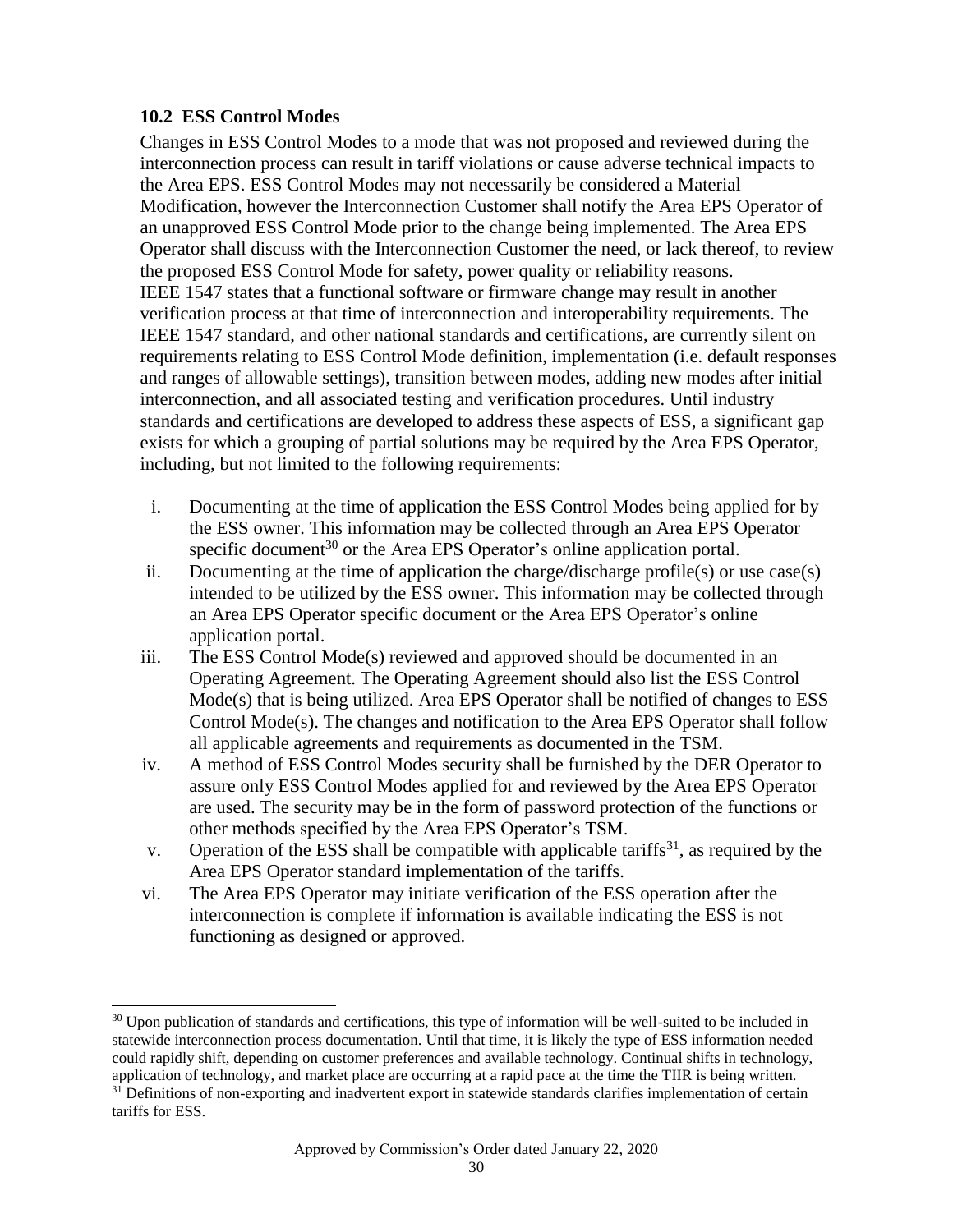#### <span id="page-34-0"></span>**10.3 ESS Load Aspects**

The load impacts of ESS shall be considered in scope for the statewide TIIR. The load aspects of ESS are not in scope of the IEEE 1547 standard, but reviewing the load aspects in conjunction with generation aspects is crucial to evaluating impacts to the Area EPS and leads to a more efficient review of the overall system. Impacts from ESS may contribute to requirements and mitigations, including but not limited to: electrical component upgrades; information exchange through use of the Local DER Communication Interface; or protection and control system upgrades.

Any Area EPS Operator's operating characteristics requirements for ESS charging operations shall not be more restrictive than the operating characteristics requirements of other comparable loads, to the extent practical or upon mutual agreement. The maximum charge rate of the ESS shall be included in materials submitted to the Area EPS Operator during the technical review portion of the interconnection process.

Certain grid events<sup>32</sup> may cause a large number of ESS in the affected area to simultaneous respond. Any future changes to wholesale markets allowing ESS to participate could also introduce unintentional wide-area ESS simultaneous response and impacts not accounted for during the interconnection process. Interconnection reviews typically do not contemplate this type of group response. The Area EPS Operator may define in the TSM interconnection technical requirements to address impacts from conditions where multiple unrelated ESS on a portion of the Area EPS are operating in concert.

## <span id="page-34-2"></span><span id="page-34-1"></span>**11. Power Control Limiting – Capacity, Export, and Import**

#### **11.1 Introduction**

The DER Operator may choose to limit the AC capacity of a DER system using Power Controls. Power Controls may also be used to limit DER system export levels to the Local EPS and/or the Area EPS. There are many possible reasons for implementing Power Controls, including meeting specific tariff terms or to mitigate the maximum level of power which can flow on the Local or Area EPS.

These capabilities are referred to as Power Control limited capacity, Power Control limited export, and Power Control limited import. These terms are discussed in the following sections and may be generally referred to as Power Control limiting. Power Control limiting may be accomplished using a Power Control limiting system. An alternate option, specifically related to assurance that the DER does not export power (non-export) to the Area EPS, is to implement the limit through relaying or by sizing DER in relationship to the size of the Local EPS load. The use and method for Power Control limiting shall require approval from the Area EPS Operator<sup>33</sup>.

Approved by Commission's Order dated January 22, 2020

 $32$  For example, an extended outage could cause all the impacted ESS charge to largely deplete, which could trigger charging of all the effected ESS when power is restored on the Area EPS. The resulting charging could result in unanticipated overloads on the Area EPS unless the condition has been studied.

<sup>&</sup>lt;sup>33</sup> MN DIP Section 5.14.3 states "the Interconnection Customer must obtain the Area EPS Operator's agreement that the manner in which the Interconnection Customer proposes to implement such a limit will effectively limit active power output so as to not adversely affect the safety and reliability of the Area EPS Operator's system."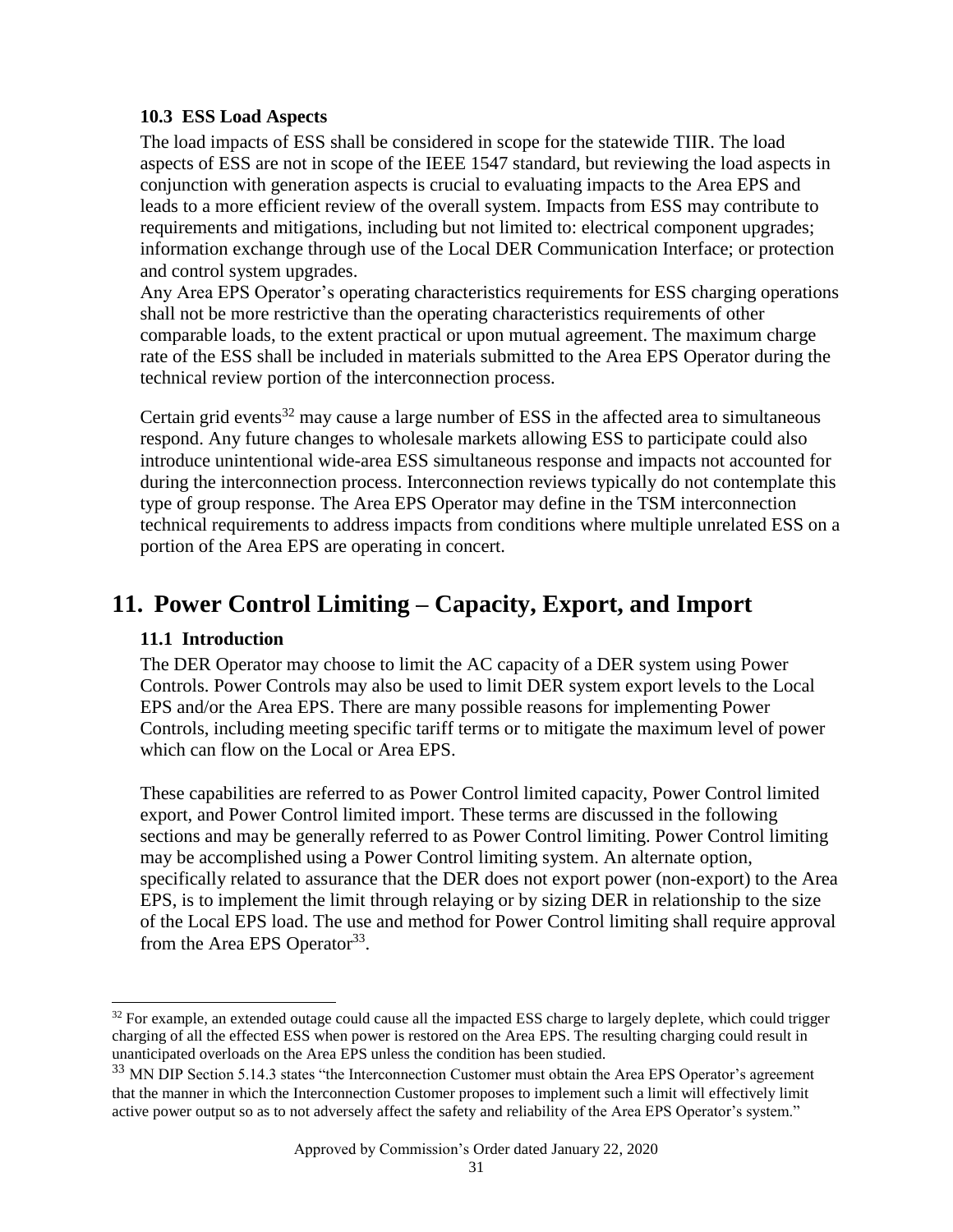#### <span id="page-35-0"></span>**11.2 Power Control Limited Capacity**

 $\overline{a}$ 

Using Area EPS Operator's approved Power Control methods, the DER Operator may limit the DER AC capacity. The limited DER AC capacity value may be used by the Area EPS Operator when performing impact studies if the means of limiting capacity is determined to be adequate by mutual agreement. Some of the reasons the DER Operator may choose to limit DER AC capacity include, to avoid system upgrades or to size the DER to be compatible with programs or tariffs<sup>34</sup>.

For inverter-based DER systems 20 kW or less in Nameplate Rating, the Power Control limited capacity shall be implemented through utilizing the IEEE 1547 configuration settings<sup>35</sup>. For Power Control capacity limiting, active power limits at unity and non-unity power factors may be applied. The DER Operator shall propose the configuration settings to the Area EPS Operator for review and approval.

For rotating machines or inverter-based DER systems larger than 20 kW in Nameplate Rating, the DER Operator shall submit details of the proposed Power Control limiting method for maximum capacity limiting, along with settings, if applicable. The Area EPS Operator shall review and either approve the proposed Power Control method and settings or provide a response as to why the method does not provide adequate control. The DER system should use the IEEE 1547 configuration settings as the preferred means of Power Control limited capacity.

#### <span id="page-35-1"></span>**11.3 Power Control Limited Export and Power Control Limited Import**

Power Control limited export and Power Control limited import can provide means of meeting the requirements of specific Area EPS Operator's tariffs or other technical requirements. The DER Operator shall obtain approval from the Area EPS Operator for any Power Control limiting system which is implemented. Power Control limiting for inverterbased DER systems with a Nameplate Rating of 20kW or less shall use a certified control system tested to UL 1741<sup>36</sup>. For these smaller systems, the DER Owner shall submit proposed settings to the Area EPS Operator for review and approval. For DER systems with a Nameplate Rating larger than 20 kW using a certified control system tested to UL 1741, the DER Operator shall provide test results showing the magnitude and duration of power import or export.

The Power Control limited export and import may be applied using a UL 1741 certified Power Control System to limit import or export. Additionally, Power Control limited export may be applied using the IEEE 1547 *maximum active power* parameter to limit export in the

<sup>&</sup>lt;sup>34</sup> The applicable programs or tariffs eligibility may be based on a nameplate capacity rather than a configured value. Consult the tariff or program rules of interest to determine if the nameplate capacity governs any aspects of the interconnection.

<sup>&</sup>lt;sup>35</sup> IEEE 1547 Table 28 Nameplate Information contains the available configuration parameters which may be altered as allowed by Section 10.4.

<sup>&</sup>lt;sup>36</sup> Testing to the UL Certification Requirement Decision on Power Control Systems may be used in the interim.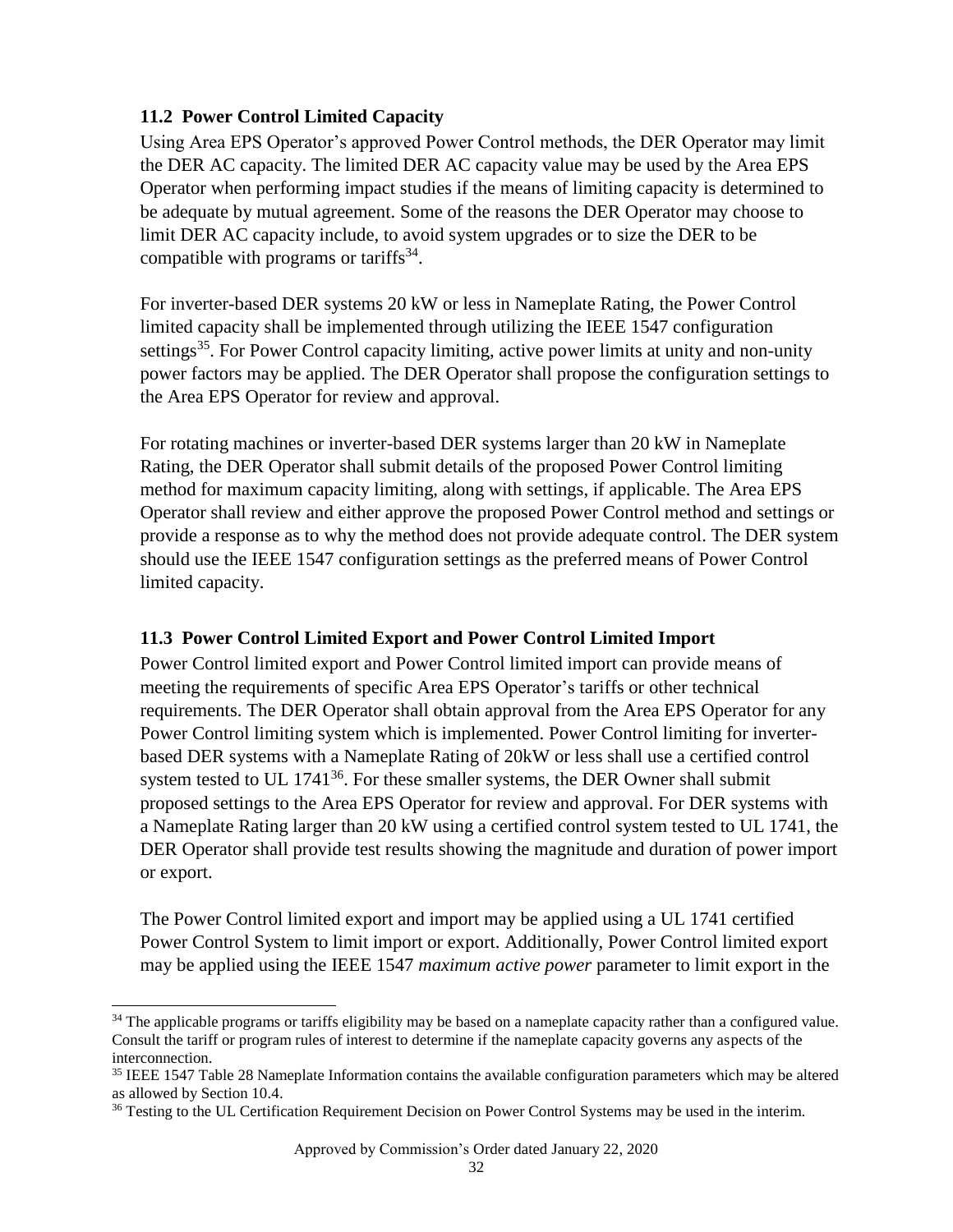management settings<sup>37</sup> in cases where the RPA is at the PCC. The *maximum active power* parameter in the DER management information shall be used as a static limit when employed for limiting export. Similarly, the Power Control System import or export limit shall be a static limit when employed for limiting export or limiting import. The current approved standards-based approaches for Power Control limiting have a maximum open loop response time limit of 30 seconds for limiting inadvertent active power exchange with the Area EPS. Active power exchange may occur for a period of time within this 30 second limit due to Local EPS conditions such as block load changes. Reactive power exchange between the DER, Local EPS and the Area EPS may occur during normal operations, but level and amount of this exchange shall be in accordance with applicable agreements.

The configuration and settings governing the Power Control limiting functions shall be password protected, accessible only by qualified personnel, or protected by other means which have been approved by the Area EPS Operator.

#### <span id="page-36-0"></span>**11.4 Other Power Control Methods**

While this technical document has attempted to provide guidance and standards for Power Control limiting methods, this is a new and quickly changing area. This technical standard shall not preclude alternate means of Power Control limiting which may be implemented by mutual agreement between the DER Operator and the Area EPS Operator. The DER Operator shall provide details to the Area EPS Operator for any proposed Power Control limiting function. The proposal shall include settings, equipment information, and any other information necessary for the Area EPS Operator to complete a review of the proposal. Nonexport limitations based on relaying or load characteristics are examples of potential proposals from a DER Operator. It is recommended that the DER Operator consider using a standards-based Power Control limiting system prior to proposing alternate solutions.

## <span id="page-36-1"></span>**12. Enter Service and Synchronization**

 $\overline{a}$ 

When entering service, the DER shall not energize the Area EPS until voltage and system frequency are within the ranges specified in Table 9 or established by Area EPS Operator's TSM.

| Table 9 Enter Service Vollage and Prequency Criteria |               |                         |  |  |
|------------------------------------------------------|---------------|-------------------------|--|--|
| <b>Enter Service Criteria</b>                        |               | <b>Default Settings</b> |  |  |
| Applicable voltage                                   | Minimum value | $\geq$ 0.917 p.u.       |  |  |
| within range                                         | Maximum value | $≤ 1.05$ p.u.           |  |  |
| Frequency within                                     | Minimum value | $\geq$ 59.5 Hz          |  |  |
| range                                                | Maximum value | $\leq 60.1$ Hz          |  |  |

*Table 9 Enter Service Voltage and Frequency Criteria*

<sup>&</sup>lt;sup>37</sup> IEEE 1547 Section 4.6.2 allows for an active power limit to be set as an export limit when the RPA is the PCC. The parameter is found in Table 40 of IEEE 1547 Section 10.6.12.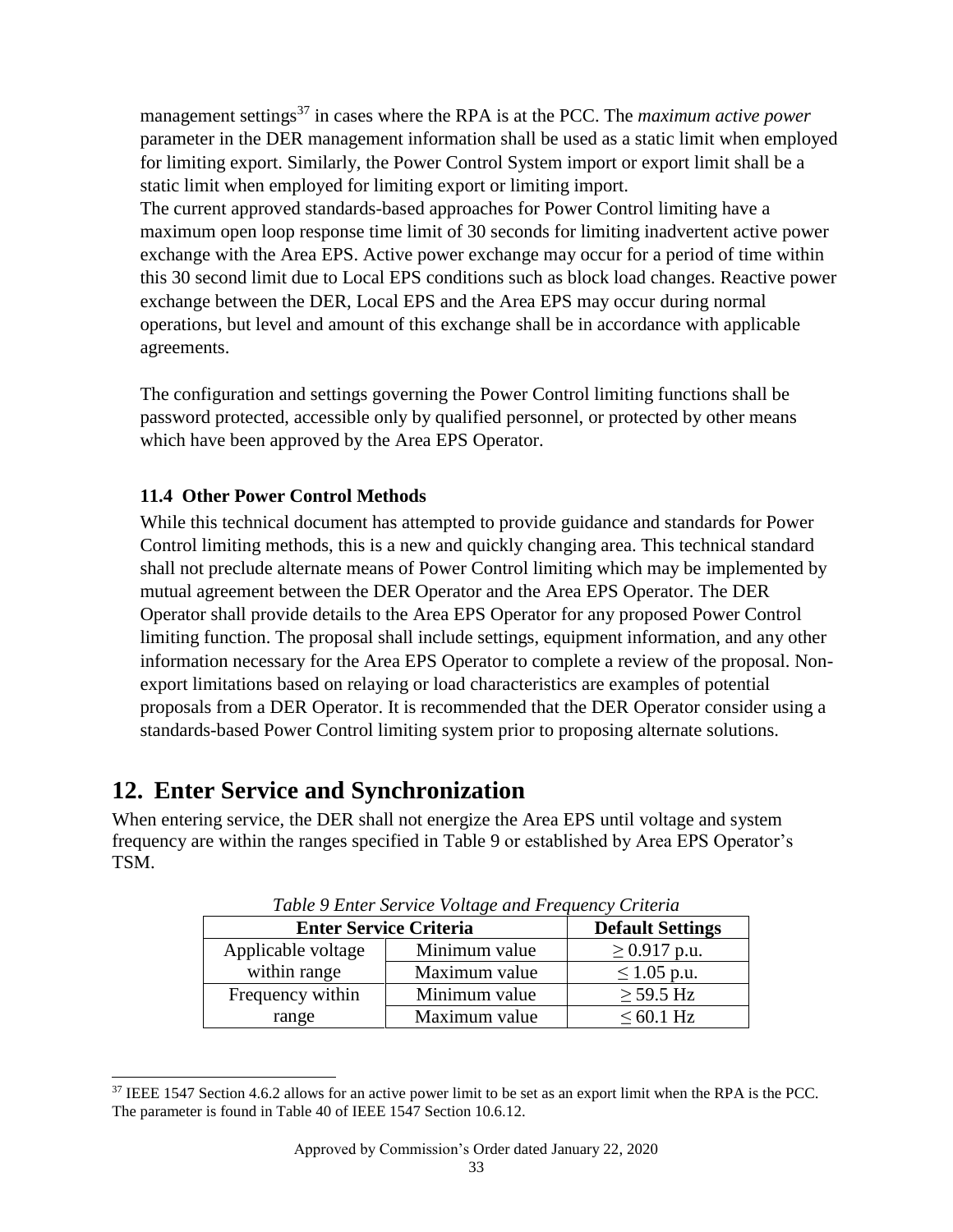The DER shall parallel and synchronize with the Area EPS in accordance to IEEE 1547.

## <span id="page-37-0"></span>**13. Intentional Islanding**

As an alternative to cease to energize and trip in response to voltage or frequency disturbances or unintentional island detection, a Local EPS island may be formed. When DER meets the criteria of Section [6.4,](#page-27-0) a Local EPS island may be formed rather than ride-through for voltage or frequency disturbances. If DER does not meet the criteria of section [6.4,](#page-27-0) the transition to the Local EPS island shall meet the rapid voltage change requirements of IEEE 1547. When paralleling a Local EPS island to the Area EPS, the Enter Service and Synchronization requirements of Section [12](#page-36-1) shall be met.

DER systems designated by authority having jurisdiction as emergency, legally required, or critical operations power systems providing backup power to hospitals, fire stations or other emergency facilities as defined by applicable industry code, shall be exempt from this section and may Cease to Energize and Trip or separate from the Area EPS without limitation. Scheduled intentional Local EPS islands are allowed in accordance with IEEE 1547 Section 8.2.2 and applicable agreements.

Intentional Area EPS islands shall only be allowed upon mutual agreement between the Area EPS Operator and DER Operator.

## <span id="page-37-2"></span><span id="page-37-1"></span>**14. Test and Verification Requirements**

#### **14.1 Introduction**

Prior to a DER system's initial interconnection or operation in parallel with the Area EPS, the Area EPS Operator may require verification and testing of the DER interconnection. The Area EPS Operator's TSM document is expected to be reviewed to understand the interconnection testing requirements. The testing of the DER shall depend upon the type, size and complexity of the DER system. For DER systems utilizing certified inverters, which meet the IEEE 1547 interconnection requirements, the testing shall be to confirm the proper installation and configuration of the equipment.

Type tests and conformance testing are related to the interconnection requirements and safety aspects. The operational compliance with applicable tariffs, which is often pertinent for storage, is not affirmed through the test and verification requirements outlined in this section.

The process associated with design, approval and execution of test and verification procedures follows:

- The Area EPS Operator shall define the characteristics of tests that are required by applying standards and best practices.
- The RPA shall be specified in the one-line diagram submitted to the Area EPS Operator with the Interconnection Application. The DER Operator shall denote the RPA where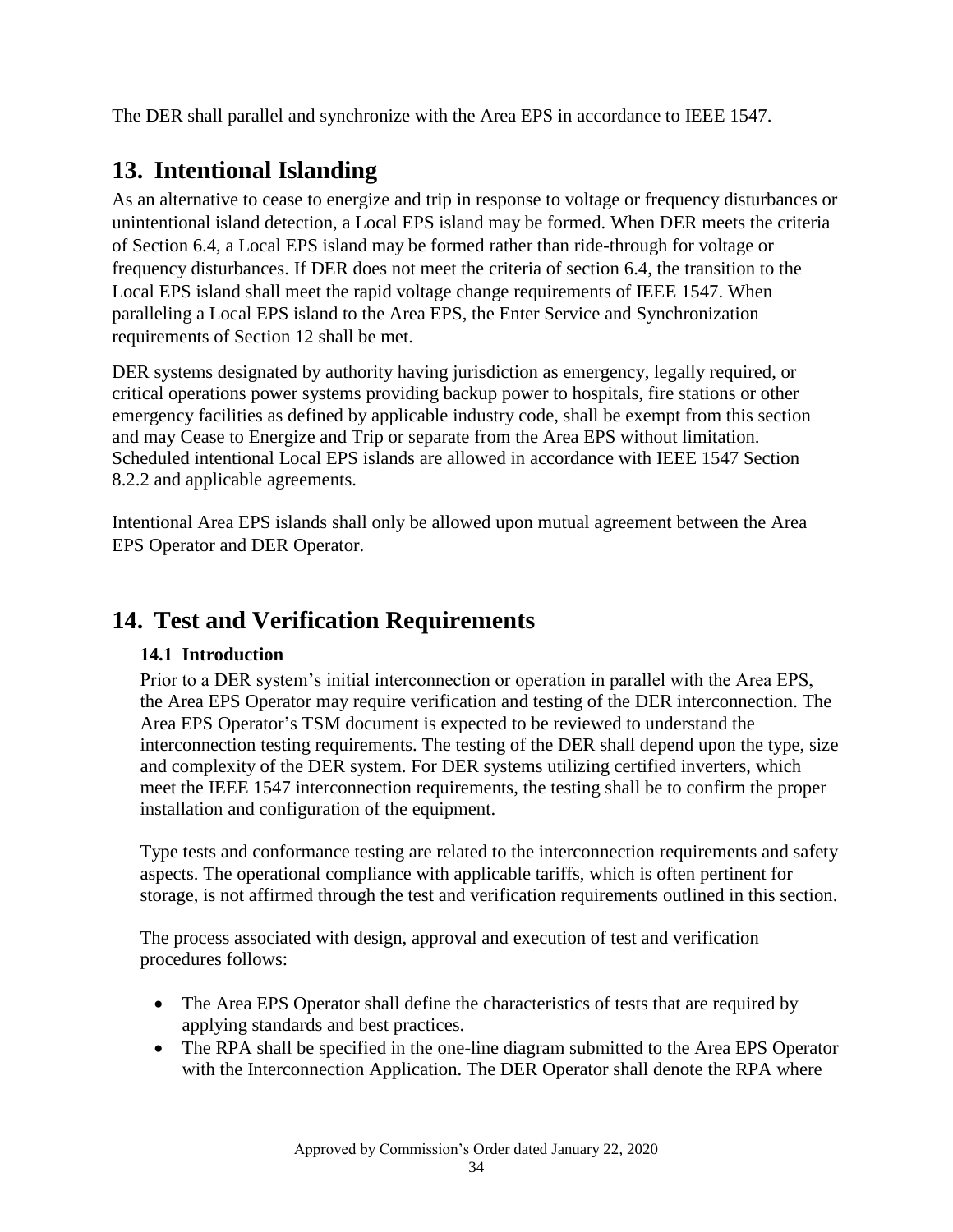the test and verification feature shall be applied in the written test procedure, if required.

- When required by the Area EPS Operator, the DER Operator shall provide written test procedure to the Area EPS Operator for review.
- The testing and verification procedures shall be reviewed and approved by a Professional Engineer when a Professional Engineer is required for design of the DER as specified by the MN  $DIP^{38}$ .
- The Area EPS Operator shall provide written feedback to the DER Operator, if written test procedures are required, indicating the determination if the test and verification meets applicable requirements. Prior to witness testing, the Area EPS Operator may require the DER Operator to attest the DER system is ready for testing.<sup>39</sup>
- The Area EPS Operator and the DER Operator shall arrange for qualified personnel to perform the test procedures. Each entity shall operate their own equipment.
- The Area EPS Operator may arrange personnel to witness the test procedures being performed by the DER Operator.
- The Area EPS Operator may evaluate the DER as-built installation, including as outlined in IEEE 1547.1, during this site visit to verify that the installation meets interconnection and interoperability requirements.

The applicable DER evaluation, commissioning tests and verifications, shall be performed per IEEE 1547, IEEE 1547.1, and Area EPS Operator's TSM.

#### <span id="page-38-0"></span>**14.2 Full and Partial Conformance Testing and Verification**

l

All DER used for interconnection with an Area EPS shall be tested to conform to IEEE 1547 interconnection requirements using IEEE 1547.1 conformance test procedures. Additional testing to affirm compliance with applicable tariffs may be outlined by the Area EPS Operator within their TSM. One way a DER shall be considered as conforming to IEEE 1547 is if it has been submitted by a manufacturer, tested and listed by an Occupational Safety and Health Administration (OSHA) Nationally Recognized Testing Laboratory (NRTL) for continuous grid interactive operation in compliance with the applicable codes and standards and is determined to be fully compliant. DER equipment shall be tested to conform to the IEEE 1547 requirements and listed in accordance with an OSHA NRTL.

All inverter-based DER units shall be UL 1741 certified. Certified DER equipment that do not require a supplemental DER device to meet IEEE 1547 requirements at the Reference Point of Applicability and where the impedance between the PCC and POC is less than 0.5% on the DER rated apparent power and voltage base shall be considered fully compliant. Partially compliant DER shall require further evaluation and possible testing. All DER systems shall meet the requirements of IEEE 1547 regardless of whether they are classified as fully or partially compliant.

 $38$  A Minnesota license Professional Engineer signature is required for certified system greater than 250 kW or for non-certified system greater than 50 kW as outlined in MN DIP 1.5.1.4.

<sup>&</sup>lt;sup>39</sup> MN DIP Attachment C Certificate of Completion, is an example of certifying the DER system is ready for testing.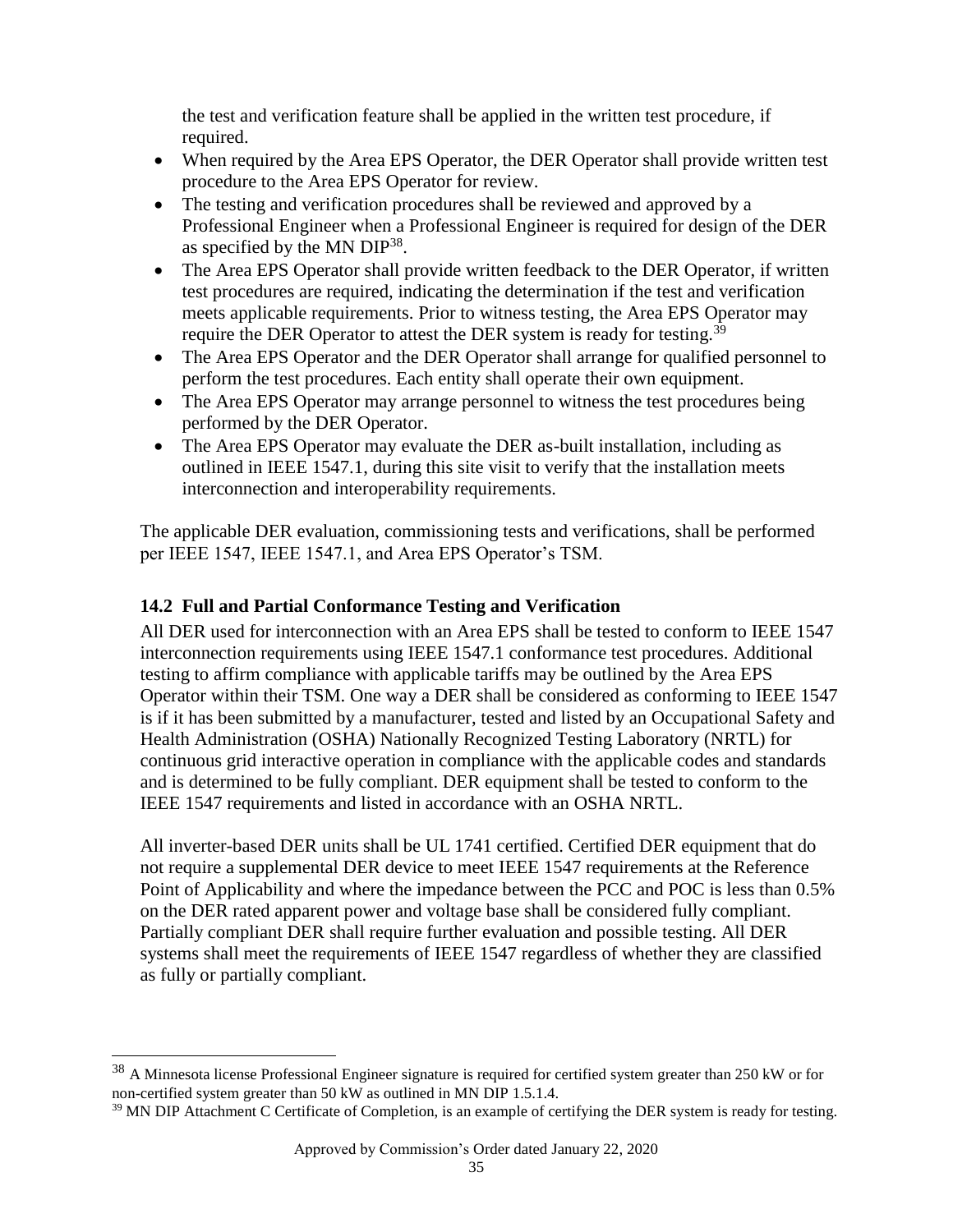IEEE 1547 introduces the concepts of Reference Point of Applicability, which is located at either the PoC or the PCC. The IEEE 1547 standard section 4.2 should be referenced to determine the RPA, as the RPA is the point at which testing and verification requirements apply. Annex B in this document describes the relationship of these terms.

Figure 3 details the test and verification required steps when the RPA is at the PoC for a fully compliant DER Unit or DER system as well as a partially compliant composite DER system. Fully compliant DER Unit(s) require *basic* design evaluation and commissioning tests. Partially compliant DER Units(s) require *detailed* design evaluation. For example, a fully compliant DER Unit(s) with the RPA at the PoC is representative of a residential rooftop PV system. The DER Unit would be type tested by a NRTL resulting in a UL 1741 certification. IEEE 1547.1 details the Design Evaluation and Commissioning Test required for each of the combinations of fully and partially compliant DER with the RPA at the PoC and PCC.



*Figure 3 Test and Verification Required Steps for RPA at PoC*

Figure 4 details test and verification requirements when the RPA is at the PCC. Requirements for fully compliant DER Units or systems and partially compliant DER Unit or systems are addressed separately in terms of required testing and evaluation.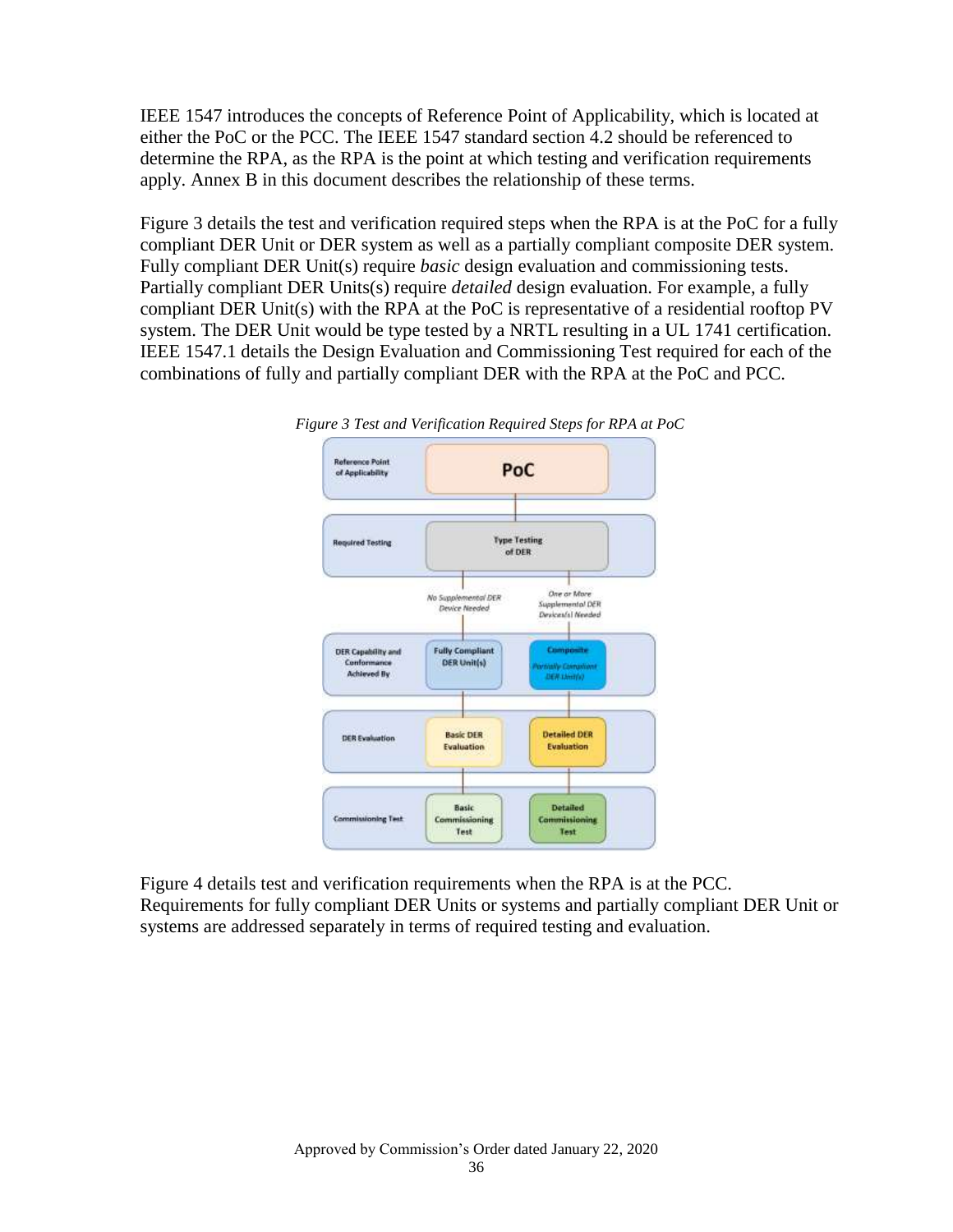

*Figure 4 Test and Verification Required Steps for RPA at PCC*

#### <span id="page-40-0"></span>**14.3 Documentation**

Testing and verification documentation requirements shall be specified in the Area EPS Operator's TSM. Fault current characterization information required in IEEE 1547, subclause 11.4, shall be provided to the Area EPS Operator upon request or per the Area EPS Operator's TSM.

#### <span id="page-40-1"></span>**14.4 Failure Protocol**

In the event that a DER fails testing and verification, the DER Operator shall resolve any outof-compliance items and resubmit or reschedule the appropriate items as defined by the MN DIP and Area EPS Operator's TSM.

#### <span id="page-40-2"></span>**14.5 Reverification and Periodic Tests**

The DER Operator shall notify the Area EPS Operator prior to any of the following events occurring:

- Protection functions are being adjusted after the initial commissioning process.
- Functional software or firmware changes are being made on the DER.
- Any hardware component of the DER is being modified in the field or is being replaced or repaired with parts that are not substitutive components compliant with this standard.
- Protection settings are being changed after factory testing.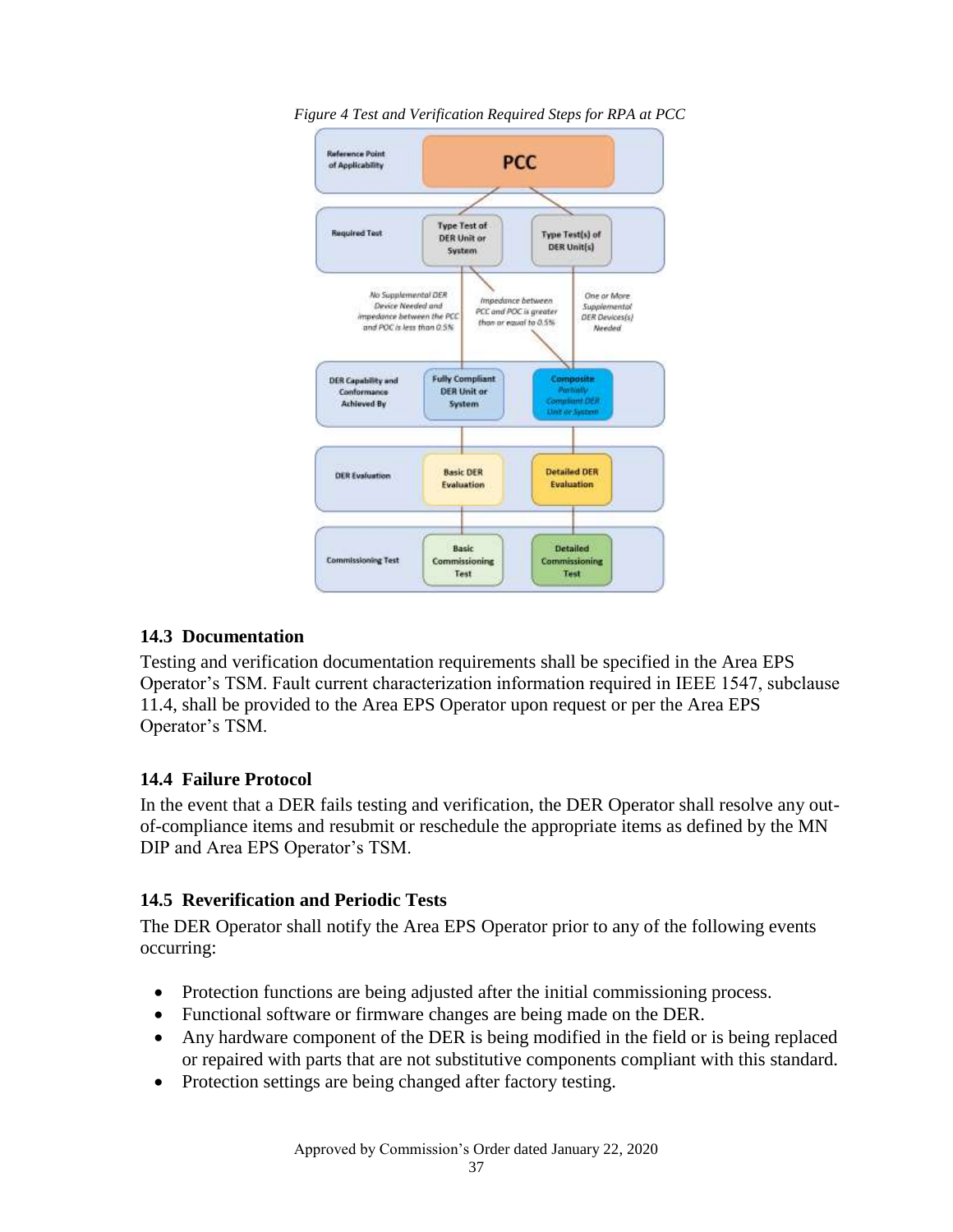Prior to modifications to the DER triggering reverification, the DER Operator shall notify the Area EPS Operator's interconnection coordinator, as identified on the Area EPS Operator's website. Any of the above events may be cause for requiring reverification of the interconnection and interoperability requirements, per IEEE 1547 clause 11.2.6.

The Area EPS Operator may specify the frequency or time intervals for periodic testing consistent with Area EPS Operator's policies or manufacturer requirements.

#### <span id="page-41-0"></span>**14.6 Simplified Process Testing Procedure**

The general process for field inspection and testing of an inverter-based DER that is less than 20 kW in size and approved through the Simplified Process, is outlined below. Specifics of the testing procedure and the responsibilities of the installer shall be identified in the Area EPS Operator's TSM.

General Process for Simplified Testing Procedures

- Verify installation matches design evaluation
	- o Verify inverter model matches application
	- o Verify certified inverter
	- o Verify correct labeling / signage
	- o Verify installation matches application one-line (i.e. connections, location of protection, disconnect switch, metering etc.)
	- o Verify electrical inspection sticker
	- o Verification of operational and protection settings
- Field Testing

 $\overline{a}$ 

- o On-off test
- o Open phase testing (if applicable for multiphase systems)

## <span id="page-41-1"></span>**15. Operating and Maintenance Requirements**

Operating and Maintenance Requirements may be required by the Area EPS Operator and are documented in Attachment 5 of the Interconnection Agreement.<sup>40</sup> The Operating and Maintenance Requirements are created for the benefit of both the DER Operator and the Area EPS Operator and shall be agreed to between the parties.

Operating and Maintenance Requirements may be reviewed and updated periodically to allow the operation of the DER to change to meet the needs of the DER Operator and the Area EPS Operator. There may also be changes required by external issues, such as changes in FERC and RTO recommendations or policies, which may require the updates to the Operating and Maintenance Requirements. Any updates to the Operating and Maintenance Requirements shall be agreed to between parties. In cases where mutual agreement cannot be achieved, see MN DIP section 5.3 and MN DIA Article 10.

<sup>&</sup>lt;sup>40</sup> The Interconnection Agreement requirements are defined in the statewide Minnesota DER Interconnection Agreement (MN-DIA).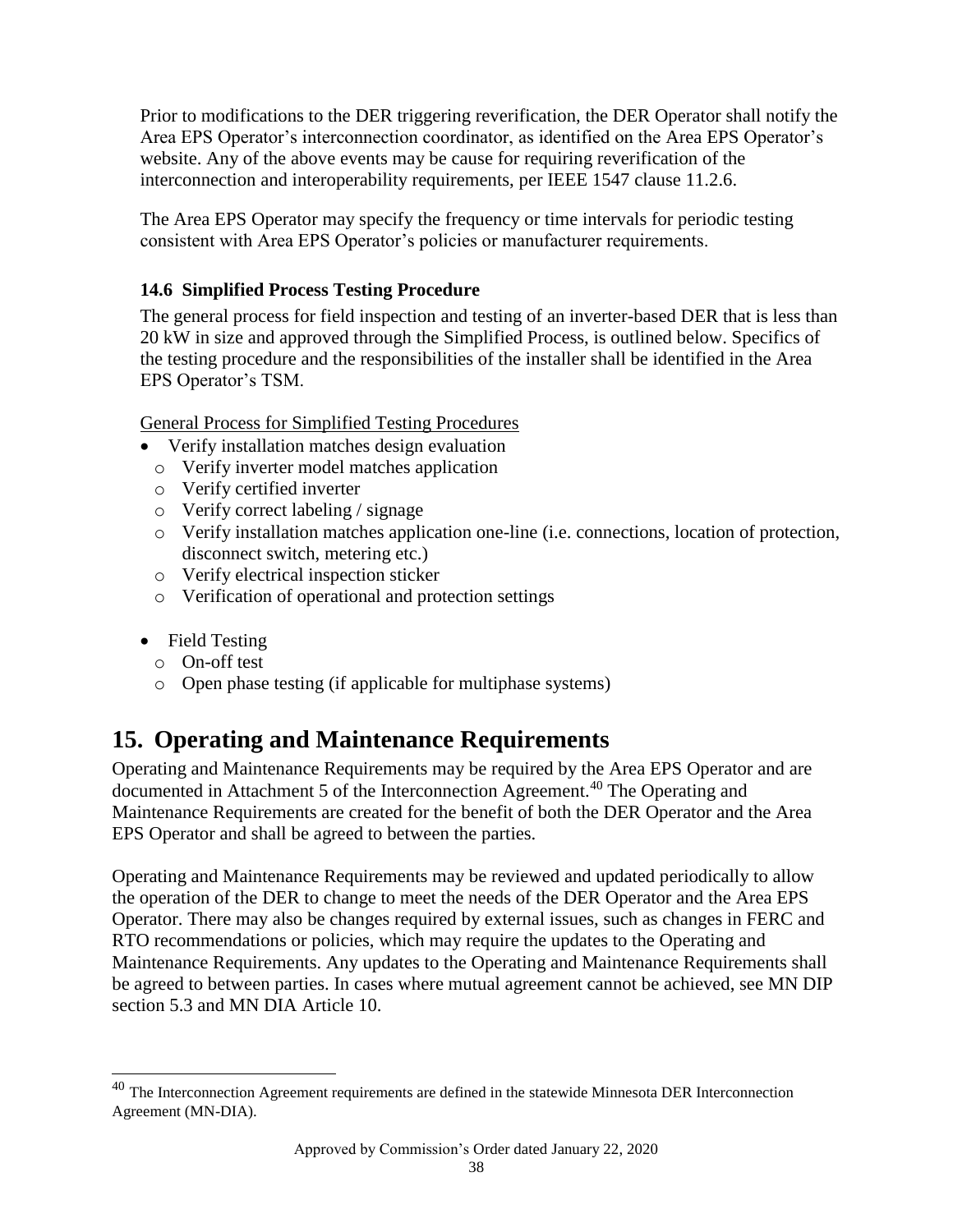The following is a list of typical items that may be included as Operating Requirements. The items included as Operating Requirements shall not be limited to the items shown on this list:

- i. Operational requirements, settings, and limits for DER when the Area EPS is in a normal condition
- ii. Operational requirements, settings, and limits when the Area EPS is in an abnormal condition due to maintenance, contingencies, or other system issues
- iii. Permitted and disallowed ESS Control Modes
- iv. BPS or TPS limitations and arrangements that could impact DER operation
- v. DER restoration of output or return to service settings and limitations
- vi. Response to control or communication failures
- vii. Performance category assignments (normal and abnormal)
- viii. Dispatch characteristics of DER
- ix. Notification process between DER Operator and Area EPS Operator
- x. Right of Access

The following is a list of typical items that may be included as Maintenance Requirements. The items included as Maintenance Requirements shall not be limited to the items included in this list:

- i. Routine maintenance requirements and definition of responsibilities
- ii. Material modification of the DER that may impact the Area EPS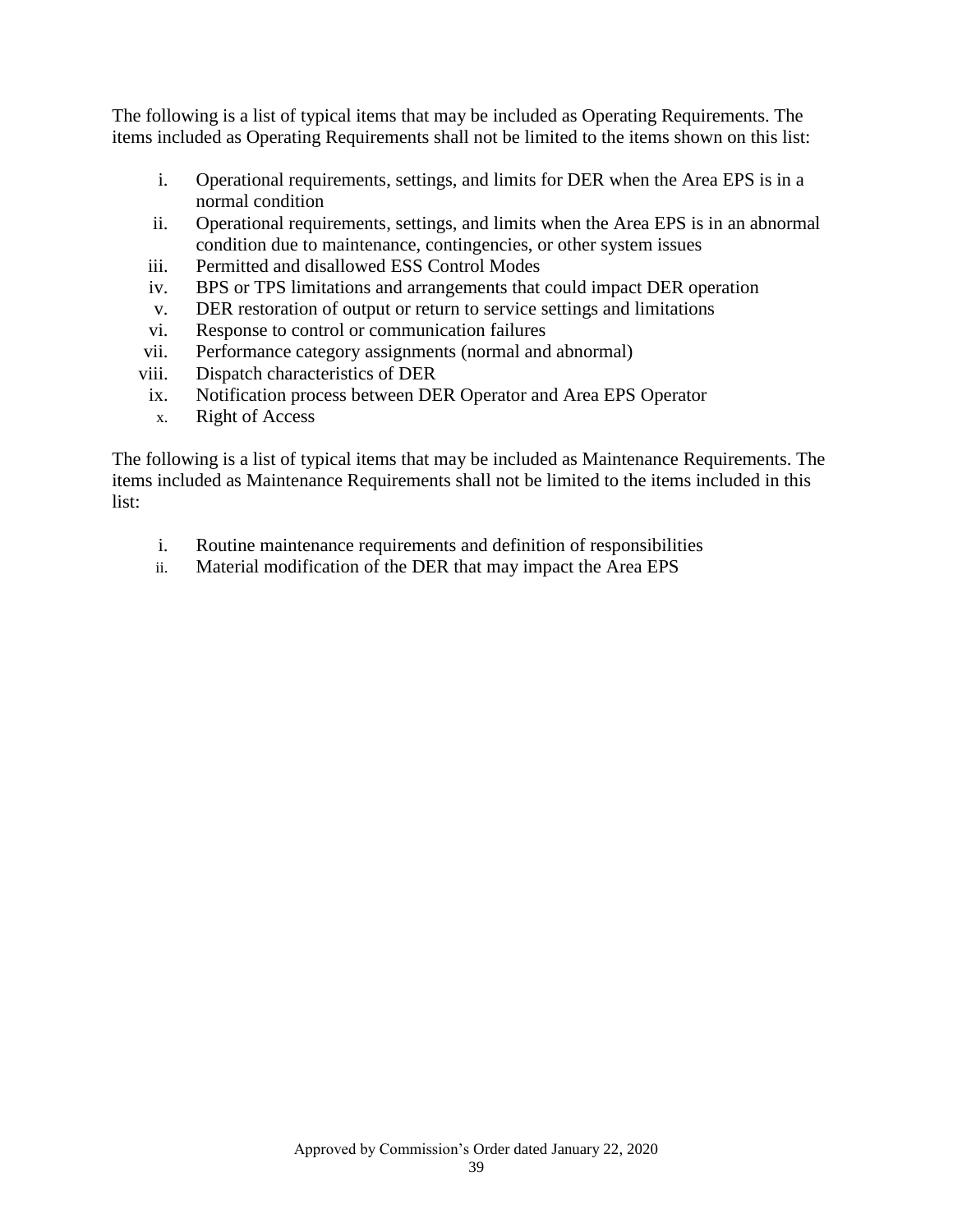## <span id="page-43-0"></span>**Annex A – Link to webpage containing Area EPS Operator Technical Specifications Manual (TSM)**

Below is the website address associated with an Area EPS Operator webpage containing the Operator's TSM:

| Company                                       | <b>Website Address</b> |
|-----------------------------------------------|------------------------|
| Dakota Electric Association                   |                        |
| Minnesota Power                               |                        |
| <b>Otter Tail Power</b>                       |                        |
| Xcel Energy – Northern States Power Minnesota |                        |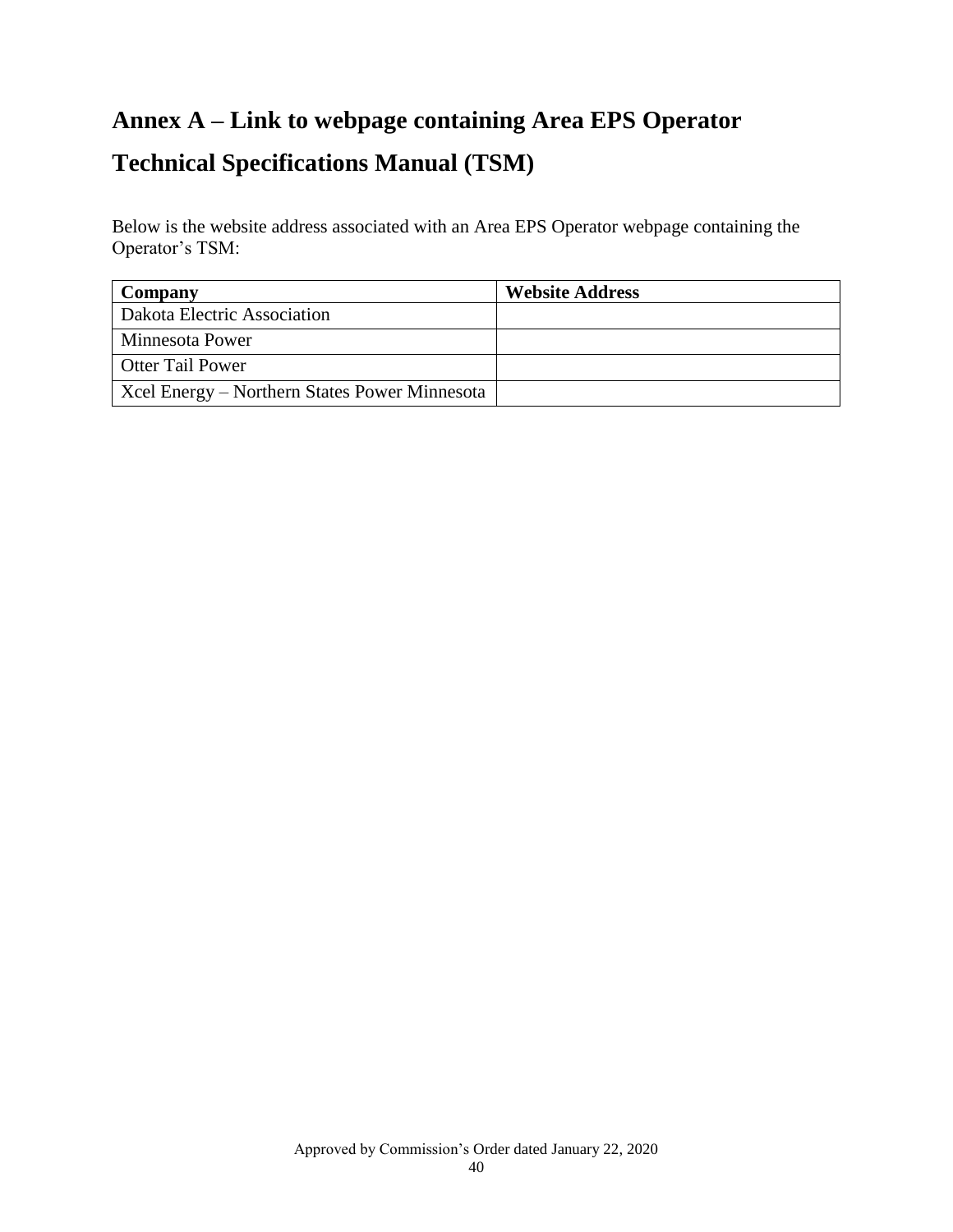## <span id="page-44-0"></span>**Annex B – Clarification on Reference Point of Applicability, Point of Common Coupling, Point of DER Connection, and Supplemental DER Devices**

The reference point of applicability (RPA) is the location where the requirements in IEEE 1547 and IEEE 1547.1 apply. The TIIR adopts the RPA as the location to apply technical requirements. The RPA is usually at the PCC or PoC. A location between the PoC and PCC can be mutually agreed upon as a substitute for when the location is determined to be at the PoC. The influence of load on the overall Local EPS operating characteristics is a driver behind the need for the RPA to be at the DER PoC. For example, meeting the reactive power requirement for DER may not be feasible if the DER is relatively small compared to a reactive power load in the same Local EPS. Similarly, ground referencing of the Local EPS also affects the ability of a DER to meet certain protection requirements. For example, detection of a loss-of-phase is not possible without zero-sequence continuity<sup>41</sup> between the Area EPS and Local EPS.

Decision trees for determining RPA are described in IEEE 1547, Section 4.2.



<sup>&</sup>lt;sup>41</sup> For example, a transformer delta winding breaks zero-sequence continuity.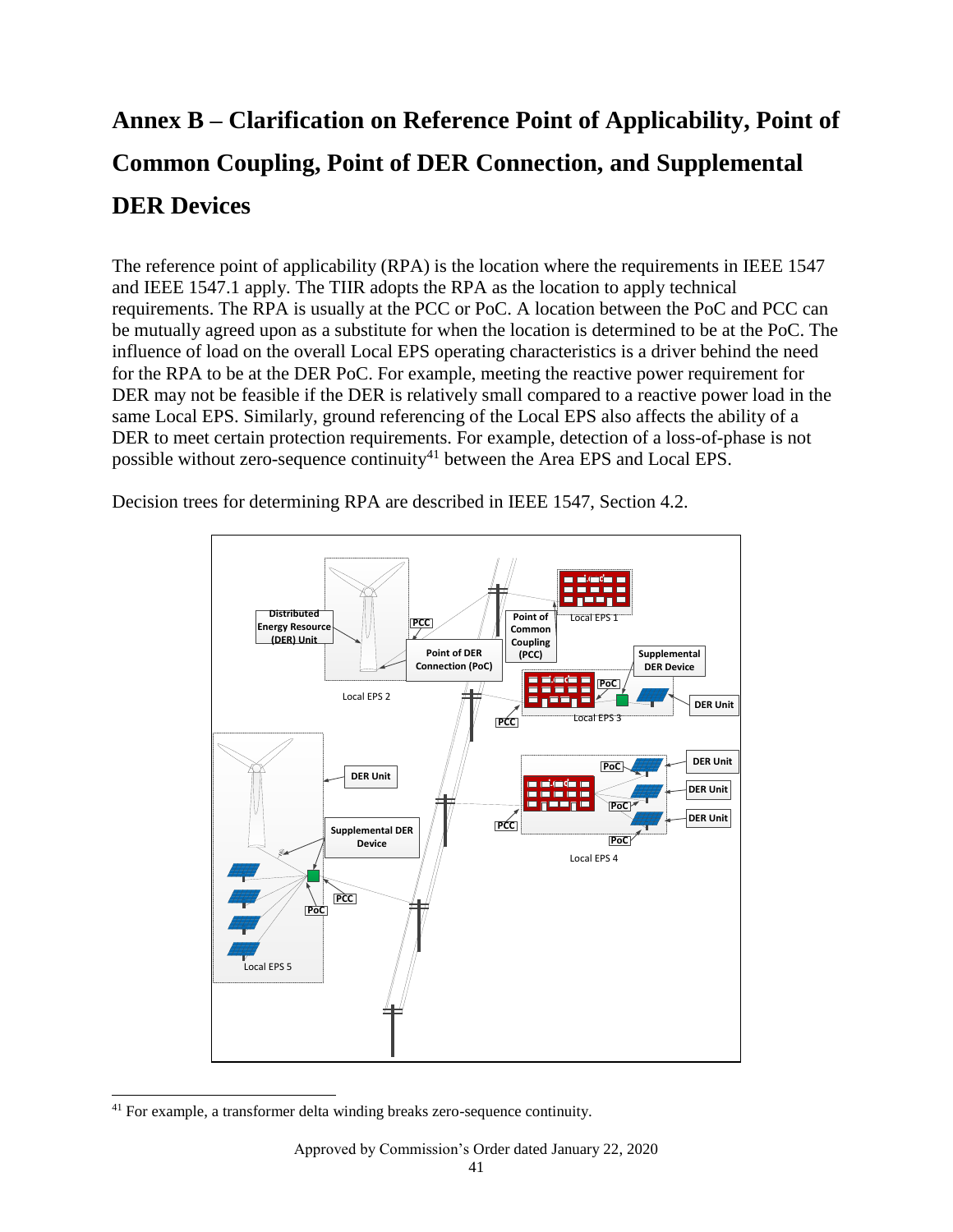## **Annex C – Anticipated list of topics in a TSM**

| $\mathbf{1}$            | <b>Introduction</b>                                                    |  |  |
|-------------------------|------------------------------------------------------------------------|--|--|
| $\boldsymbol{2}$        | <b>Abbreviations and Common Terms</b>                                  |  |  |
| 3                       | <b>Performance Category Assignment</b>                                 |  |  |
| $\overline{\mathbf{4}}$ | <b>Reactive Power Capability and Voltage/Power Control Performance</b> |  |  |
| 5                       | <b>Response to Abnormal Conditions</b>                                 |  |  |
| 6                       | <b>Protection Requirements</b>                                         |  |  |
| $\overline{7}$          | <b>Operations</b>                                                      |  |  |
| 8                       | <b>Power Control Systems</b>                                           |  |  |
| 9                       | Interoperability                                                       |  |  |
| 10                      | <b>Energy Storage Systems</b>                                          |  |  |
| 11                      | <b>Metering Requirements</b>                                           |  |  |
| 12                      | <b>Signage and Labeling</b>                                            |  |  |
| 13                      | <b>Test and Verification Requirements</b>                              |  |  |
| 14                      | <b>Sample Documents for Simplified Process</b>                         |  |  |
| 15                      | <b>Appendix</b>                                                        |  |  |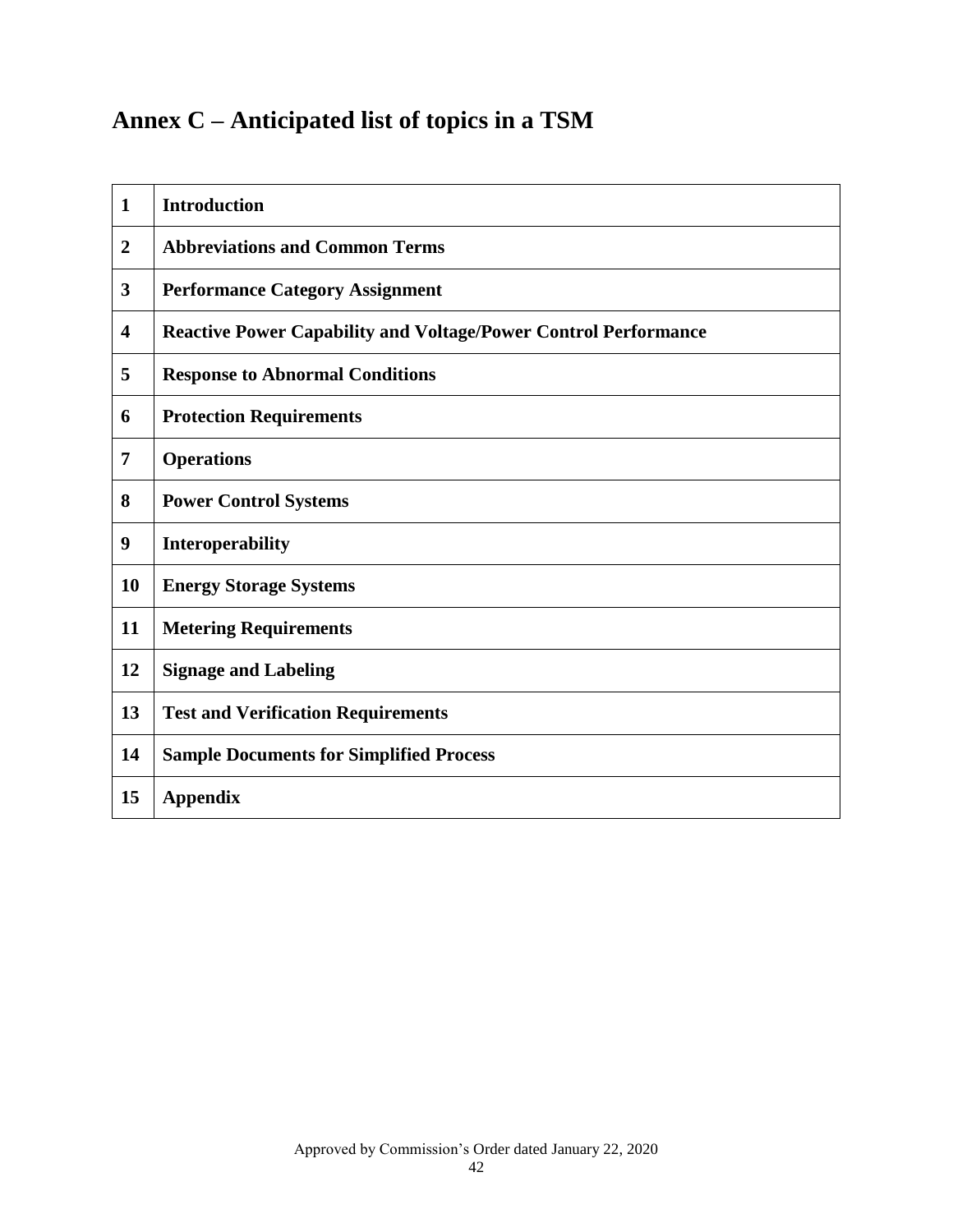#### **Attachment 1**

The following clarifies which sections of the TIIR go into effect immediately and which are replaced with an existing technical requirement until the Commission provides Notice that IEEE [1](#page-46-0)547-2018 certified equipment is readily available ("Commission Notice".)<sup>1</sup> The "interim" period" referred to below is from July 1, 2020, the date the TIIR goes into interim effect, until the Commission Notice announcing the TIIR is in full effect.

All sections of the TIIR shall go into effect on July 1, 2020 except for the following sections for inverter-based systems. Mutual agreement between parties does allow for utilization of the full TIIR during the interim period.

#### **Section 4 (Performance Categories)**

This section does not go into effect until Commission Notice. No alternate provision is in place during the interim period.

#### **Section 5 (Reactive Power Capability and Voltage/Power Control Performance)**

Sections 5.4 does not go into effect until Commission Notice unless mutual agreement exists between parties. In the interim period, the power factor requirements of Section 5.3 shall be used as default settings<sup>[2](#page-46-1)</sup>.

#### **Section 6 (Response to Abnormal Conditions)**

This section does not go into effect until Commission Notice. In the interim period, the following tables shall be considered default settings unless mutual agreement between parties exists.

| <b>Shall Trip - Synchronous DER</b>  |                        |                                      |  |
|--------------------------------------|------------------------|--------------------------------------|--|
|                                      | <b>Default Setting</b> |                                      |  |
| <b>Shall Trip</b><br><b>Function</b> | Clearing time (s)      | Voltage (p.u. of<br>nominal voltage) |  |
| UV <sub>2</sub>                      | 0.16                   | 0.50                                 |  |
| UV1                                  | 2.0                    | 0.88                                 |  |
| OV 1                                 | 1.0                    | 1.10                                 |  |
|                                      | 0 16                   | 1 20                                 |  |

*Table 1 - Synchronous DER Response (shall trip) to Abnormal Voltages* 

<span id="page-46-0"></span><sup>&</sup>lt;sup>1</sup> MN PUC, ORDER 159427-01, Docket E-999/CI-16-521. Request input from the Technical Subgroup (TSG) of the Distributed Generation Workgroup (DGWG) as to when IEEE 1547-2018 certified equipment is "readily available" and delegate to the Executive Secretary the authority to notice when the full TIIR goes into effect in consultation with the TSG.

<span id="page-46-1"></span> $2$  IEEE 1547-2018 section 5.3.1, as referenced in the TIIR, does not apply in the interim period, but the constant power factor specification requirement can be applied.